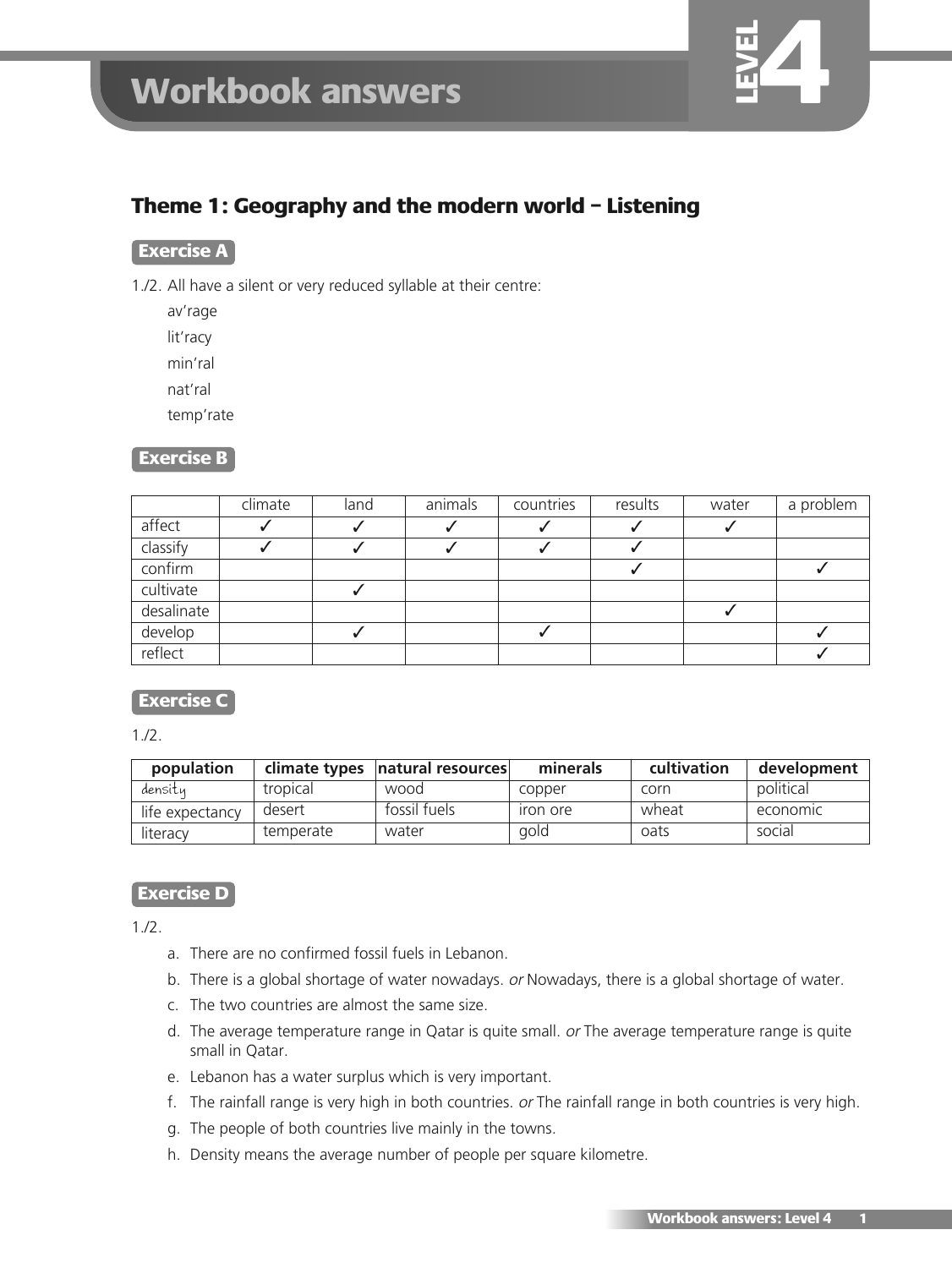## **Exercise E**

#### 1./2./3.

- a. Both countries are located in the Middle East.
- b. Both have a small land area.
- c. Both of them are classified as developed.
- d. Neither country has much agricultural land.
- e. Neither has a large population.
- f. Neither of them desalinates water.
- g. The first country has a population density of 50 per square kilometre while the second is much more.
- h. One country does not have any natural resources whereas the other has a great deal of oil.

#### **Exercise F**

1./2./3.

| a. human        |                             | area         |
|-----------------|-----------------------------|--------------|
| b. low          |                             | centigrade   |
| c. total        | g                           | climate      |
| d. important    | b                           | 'density     |
| e. agricultural | $\alpha$                    | de'velopment |
| f. 'water       | h                           | ki'lometre   |
| g. 'desert      | e                           | 'land        |
| h. square       | d                           | 'point       |
| i. de'grees     | $\mathcal{C}_{\mathcal{C}}$ | popu'lation  |
| j. 'land        | f                           | shortage     |

The main stress falls on these syllables because they are within the subjects of each phrase.

### **Exercise G**

| a. |               | development. | b. |                | areas.     | C. |
|----|---------------|--------------|----|----------------|------------|----|
|    | 6             | differences. |    | 6              | country.   |    |
|    |               | East.        |    | 4              | density.   |    |
|    | $\mathcal{P}$ | features.    |    | 7              | Index?     |    |
|    | 3             | Index.       |    | 3              | kilometre. |    |
|    | 5             | population?  |    | $\overline{2}$ | split.     |    |
|    | 4             | question.    |    | 5              | town.      |    |
|    |               |              |    |                |            |    |

|   | areas.     |
|---|------------|
| 6 | country.   |
| 4 | density.   |
| 7 | Index?     |
| 3 | kilometre. |
| 2 | split.     |
| 5 | town.      |
|   |            |

|               | absence?   |
|---------------|------------|
| 4             | category.  |
| 5             | ground.    |
| 6             | minerals.  |
|               | polar.     |
| $\mathcal{P}$ | rainfall.  |
| ₹             | resources. |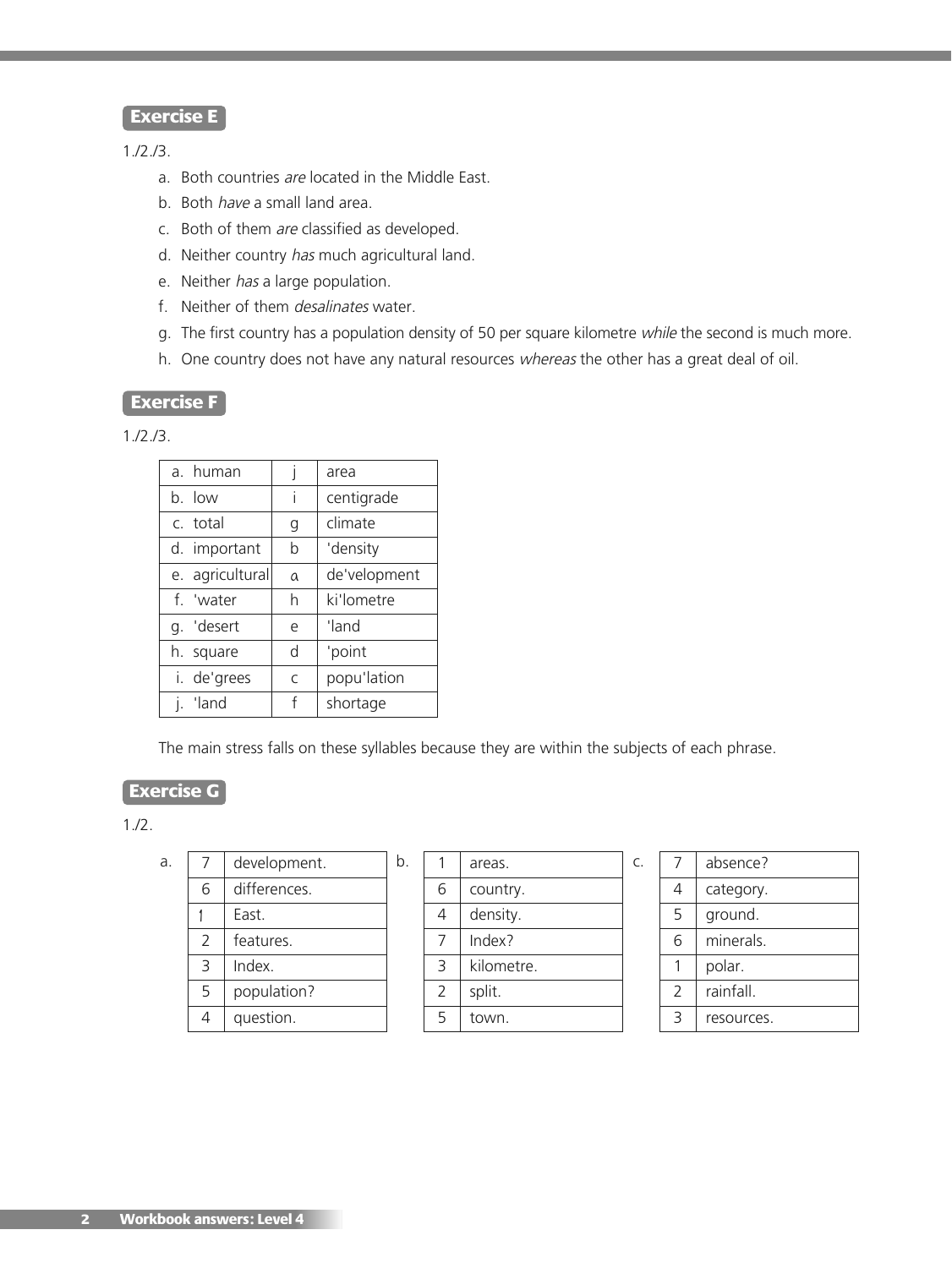#### **Exercise H**

 $1.12.$ 

Now, I'd like you to look at this map. And I want you to *notice* the colours in particular. What do they represent? Well, the map shows human development for every country in the world. I'll explain exactly what we mean by human development in a moment. Now, where was  $P$ . Oh yes. Every year, the United Nations Development Programme looks at human development in every country in the world. So the United Nations Development Programme, or UNDP, produces an index *of* human development – the HDI, or Human Development Index.

According to the UNDP, we can measure human development in a particular country by finding answers to four questions. The first one is this, and it's very simple: 'How long can people expect to live in that country?' This is called life expectancy. In some countries, this can be as high as 80 years of age. In the poorest countries of the world, it is only about 40 years old.

Now, the second question: 'What *percentage* of people can read and write?' In other words, what is the level of literacy in the country? Here, in the UK, the literacy rate is 99 per cent. In Afghanistan, however, it is only 28 per cent.

Our third question is linked to the second question about literacy. 'How many years of education do children receive?' The important thing here is the enrolment rate at each level. What percentage of children complete primary, secondary and tertiary education?

And finally, the fourth question. Any ideas what it is? No? Well, it's this: 'What is the average income per person?' We call this the standard of living. It is measured by dividing the total income of the country by the total population.

So, our four questions are about life expectancy, literacy, education and income or standard of living.

# **Theme 1: Geography and the modern world – Speaking**

**Exercise A**

 $1.12.$ 

| g | boy   |
|---|-------|
| C | done  |
| f | draw  |
|   | go    |
| a | hot   |
| d | how   |
| h | poor  |
| e | six   |
| b | take  |
| i | three |
|   |       |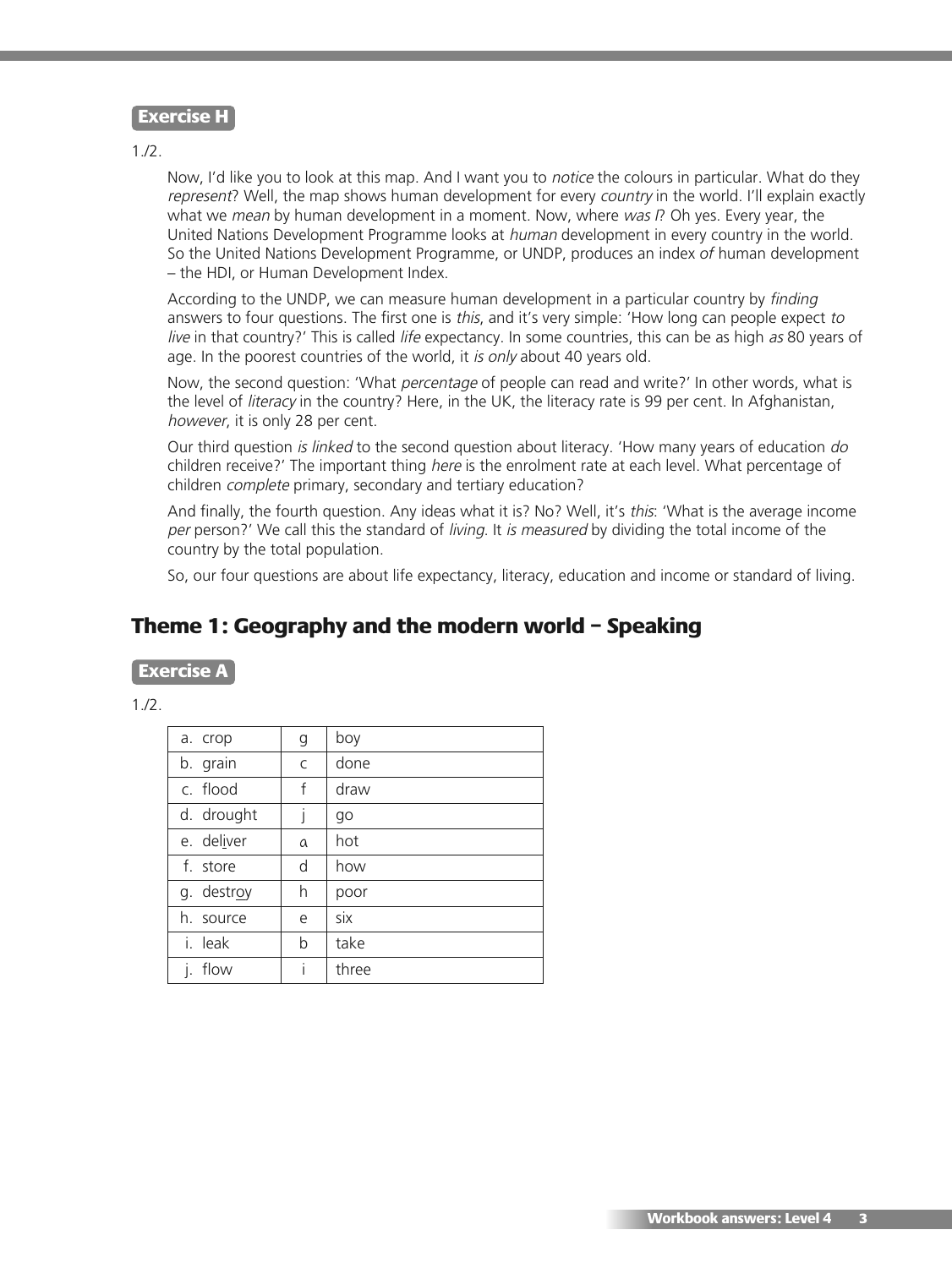# **Exercise B**

## 1./2.

| a. | to make a picture                                      | to pull                                                       | to take water                | draw    |
|----|--------------------------------------------------------|---------------------------------------------------------------|------------------------------|---------|
| b. | to send in a particular<br>direction, especially water | a radio or TV station                                         | a narrow stretch of<br>water | channel |
| C. | a place with access to<br>underground water            | a word you use when<br>hesitating                             | healthy                      | well    |
| d. | a place where you keep things                          | to keep                                                       | a shop                       | store   |
| e. | to ask someone to marry you                            | to make a suggestion                                          | to intend                    | propose |
| f. | a small section of a book                              | to remove one substance<br>from another (for<br>example, oil) | to take out (teeth)          | extract |
| g. | not sweet                                              | to remove the water<br>from something                         | not wet                      | dry     |
| h. | not stale                                              | not salty (water)                                             | not old                      | fresh   |

# **Exercise C**

1./2.

| a. The Nile River rises in Uganda.                                              | 3              |
|---------------------------------------------------------------------------------|----------------|
| b. It flows north to the Mediterranean.                                         | $\overline{4}$ |
| c. The river is the only source of fresh water for most of the people of Egypt. | 9              |
| d. The south of China floods most years.                                        | 3              |
| e. The north of the country suffers from drought.                               | 5              |
| f. Water for irrigation is reducing the underground supplies.                   | 6              |
| g. If this continues, China will have to reduce the production of grain.        | 7              |
| h. There is a problem with fresh water supply over many parts of India.         | 7              |
| i. For example, in the capital, another 20 million cubic metres are needed.     | 8              |
| j. The World Bank is supporting a proposal to privatize water supply.           | 8              |

# **Exercise D**

| verb           | noun          |  |  |
|----------------|---------------|--|--|
| a. a'nnounce   | a nnouncement |  |  |
| b. de'salinate | desali'nation |  |  |
| c. de'stroy    | de'struction  |  |  |
| d. di'vert     | di'version    |  |  |
| e. ex'tract    | ex'traction   |  |  |
| f. 'irrigate   | irri'gation   |  |  |
| g. 'limit      | limi'tation   |  |  |
| h. pro'pose    | pro'posal     |  |  |
| i re'fill      | 'refill       |  |  |
| j. shrink      | 'shrinkage    |  |  |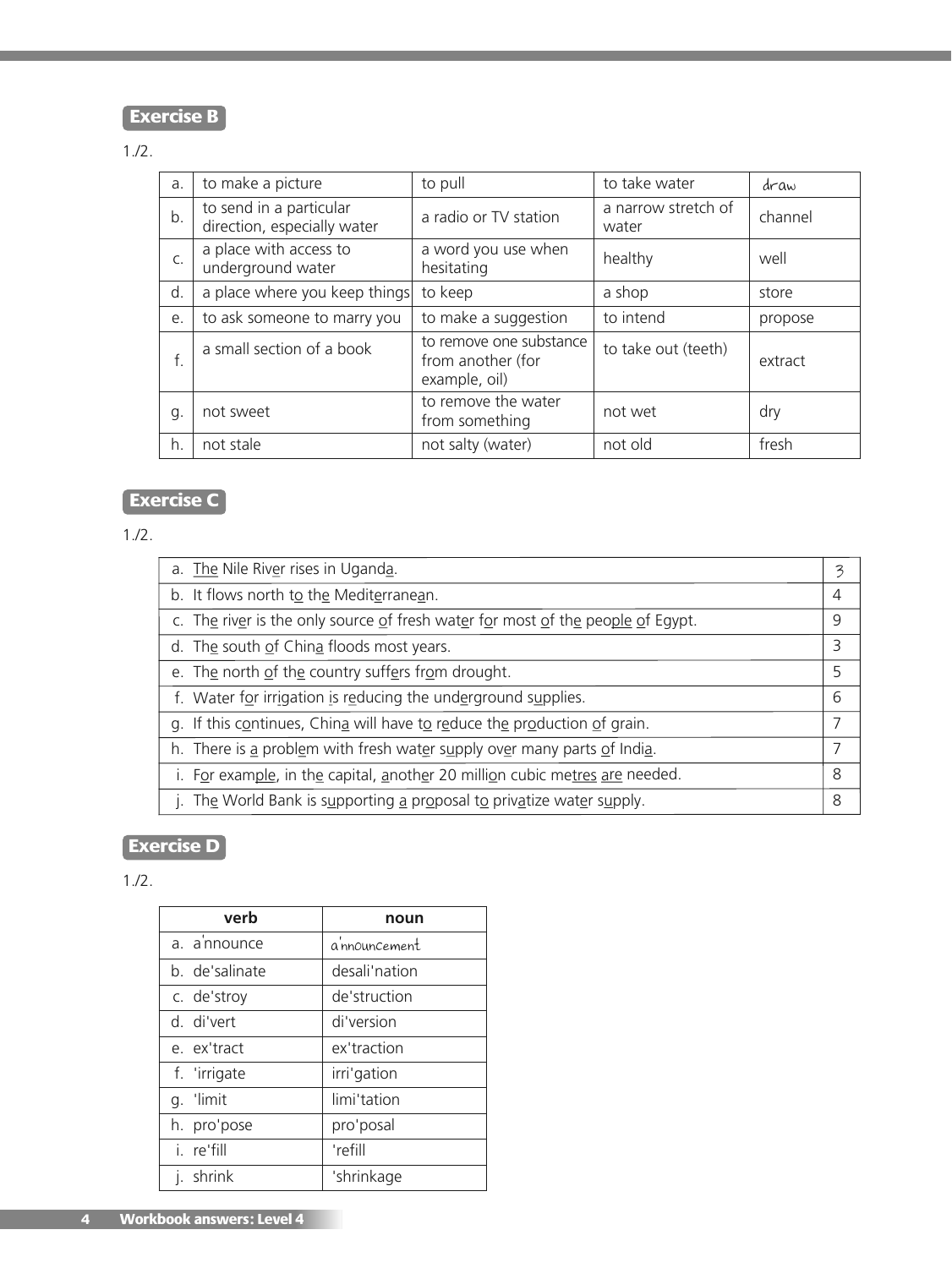- 3. All these words can be nouns or verbs.
- 4. 'channel; su'pply

### **Exercise E**

 $1.12.$ 

- a. The government has announced a new irrigation project.
- b. The shrinkage of the Aral Sea is extremely worrying.
- c. It is impossible to refill the Ogallala Aquifer because it is no longer fed by rainwater.
- d. There is a proposal to divert water from the south to the north of China.
- e. Floods often lead to the destruction of houses and even towns.
- f. The government wants to limit the extraction of water from the lake.
- g. The dam is very old and it is leaking in many places.
- h. It is better to store water in underground reservoirs to prevent evaporation.
- i. The water flows from the reservoir into irrigation channels.
- j. There is a need for a large number of *desalination* plants to deal with the global shortage of fresh water.

#### **Exercise F**

Answers depend on students.

### **Exercise G**

| a. present<br>continuous | The price of oil is rising.                              | (fall) I thought it was falling.                                           |
|--------------------------|----------------------------------------------------------|----------------------------------------------------------------------------|
| b. present perfect       | It has risen by five dollars a barrel.                   | (more) I thought it had risen by more.                                     |
| c. will                  | It will continue to rise.                                | (stop) I thought it would stop.                                            |
| d. can                   | You can't touch the ball with your<br>hands in football. | (goalkeeper) I thought the goalkeepers<br>could touch it with their hands. |
| e. must                  | We must do the assignment by<br>next week.               | (tomorrow) I thought we had to do it<br>for tomorrow.                      |
| going to                 | I'm going to be a primary teacher<br>after college.      | (secondary) I thought you were going to<br>be a secondary teacher.         |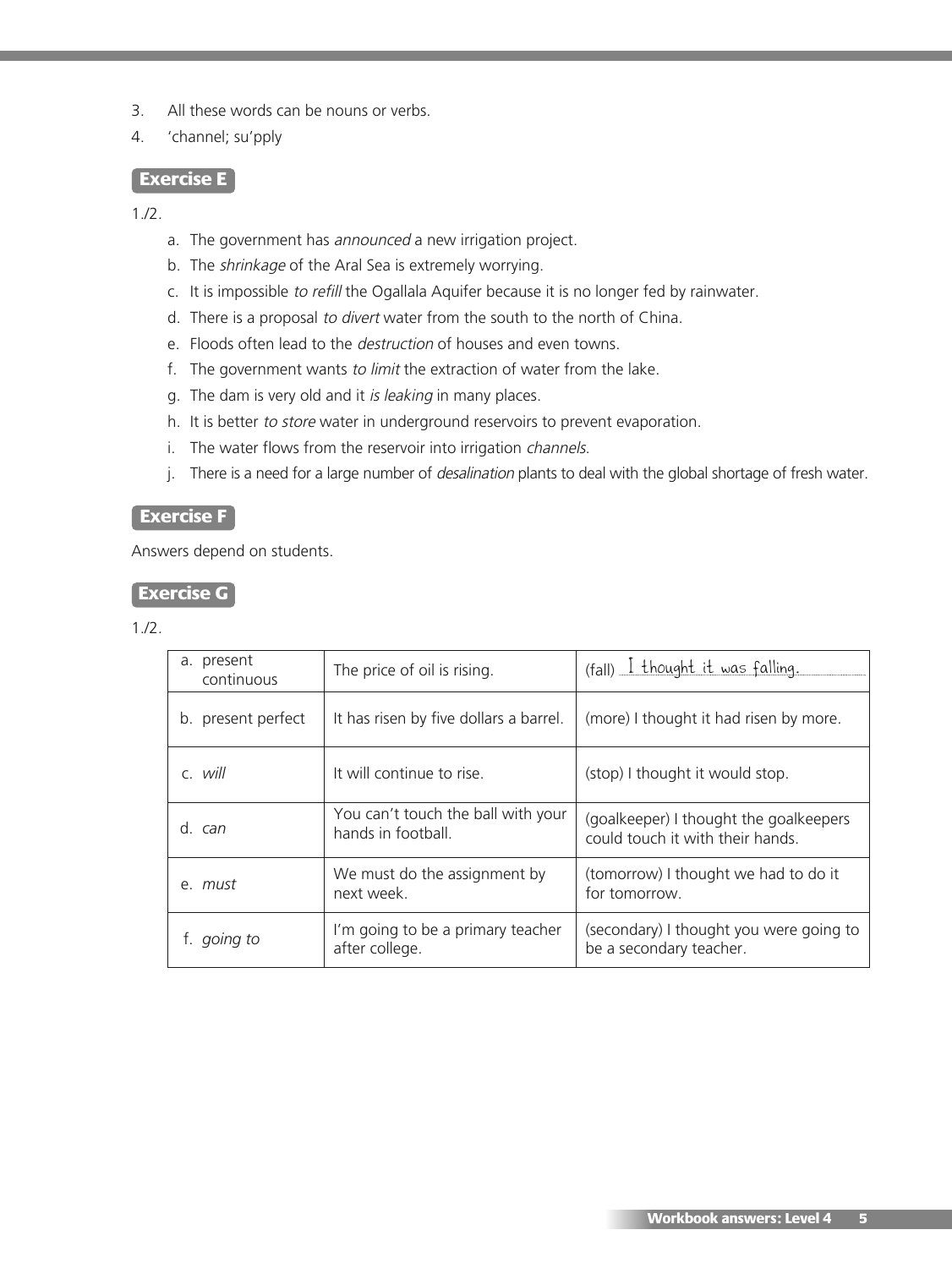# **Theme 1: Geography and the modern world – Reading**

# **Exercise A**

|          | 1. lands   landscape | 6. rui   | ruins     | $\vert$ 11. arch | archaeology |
|----------|----------------------|----------|-----------|------------------|-------------|
| 2. mou   | mountain             | 7. ree   | reef      | <b>12.</b> ехса  | excavation  |
| $3.$ jun | jungle               | 8. loc   | location  | <b>13. mar</b>   | marina      |
| 4. saf   | safari               | 9. des   | desert    | <b>14.</b> tran  | transport   |
| $5.$ mon | monsoon              | 10. nigh | nightlife | <b>15. curr</b>  | currency    |

# **Exercise B**

| adjective      |   | noun         |
|----------------|---|--------------|
| 1. beautiful   | 2 | animals      |
| 2. wild        | 8 | area         |
| 3. exciting    | 7 | city         |
| 4. high        | 5 | civilization |
| 5. ancient     | 6 | country      |
| 6. foreign     | 4 | demand       |
| 7. coastal     | 3 | nightlife    |
| 8. mountainous | 9 | population   |
| 9. urban       |   | reef         |

# **Exercise C**

| verb        | noun        |
|-------------|-------------|
| 1. behave   | behaviour   |
| 2. damage   | damage      |
| 3. dive     | diving      |
| 4. employ   | employment  |
| 5. infer    | inference   |
| 6. offend   | offence     |
| 7. pollute  | pollution   |
| 8. remain   | remains     |
| 9. renovate | renovation  |
| 10. restore | restoration |
| 11. ruin    | ruin(s)     |
| 12. suffer  | suffering   |
| 13. tour    | tourism     |
| 14. treat   | treatment   |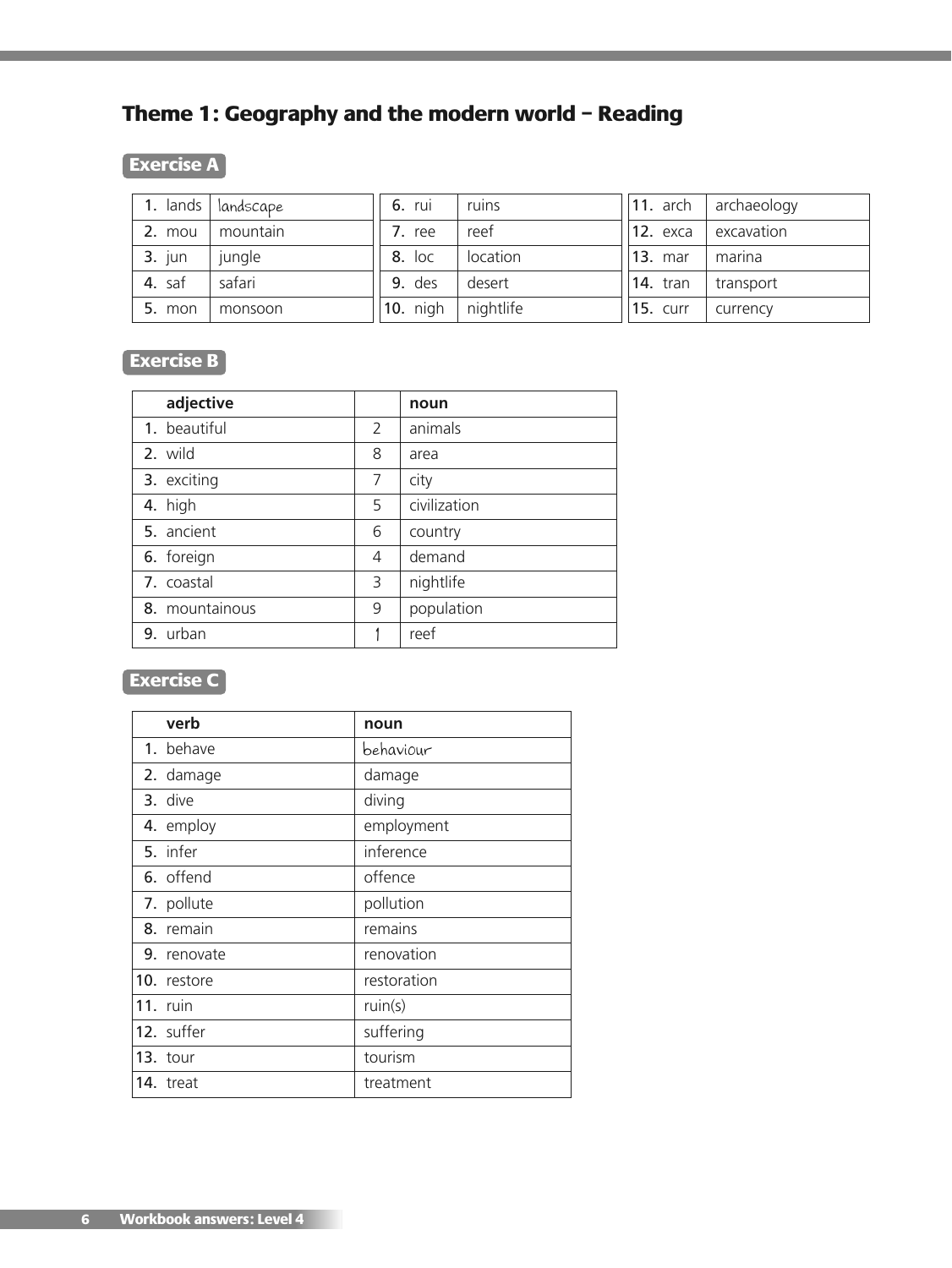#### **Exercise D**

#### 1.

|       | a ball        |                    |
|-------|---------------|--------------------|
|       | a meal        |                    |
|       | in the army   |                    |
|       | a sentence    | ✓                  |
|       | the community |                    |
|       | data          | Х                  |
| serve | a car         | $\pmb{\mathsf{X}}$ |
|       | a purpose     | ✓                  |
|       | drinks        |                    |
|       | in a house    |                    |
|       | money         | Х                  |
|       | up            |                    |
|       | music         | Х                  |

2.

| a. server      | e        | useful for a particular job                                 |
|----------------|----------|-------------------------------------------------------------|
| b. servant     |          | obeying orders almost like a slave                          |
| c. servile     | b        | a person who is employed in a house to serve food and clean |
| service        | $\alpha$ | a machine which stores and provides data to computers       |
| e. serviceable | q        | a portion of food                                           |
| f. servitude   | d        | the regular maintenance of a car or machine                 |
| serving        |          | the state of being a slave                                  |

### **Exercise E**

- 1. The government hopes that the restoration of the castle will be completed by the summer.
- 2. There are several important *archaeological* sites in the area.
- 3. The cost of *maintenance* of the ruins is very high.
- 4. The location is not *accessible* during the winter months.
- 5. There is an extreme shortage of water in the area.
- 6. There were clear *suggestions* in the article that the research was not conducted properly.
- 7. The area has *suffered* from a long civil war …
- 8. … but it has been *peaceful* for the last 18 months.
- 9. Most inhabitants of the region are *followers* of Islam.
- 10. Flights to the islands are *seasonal*.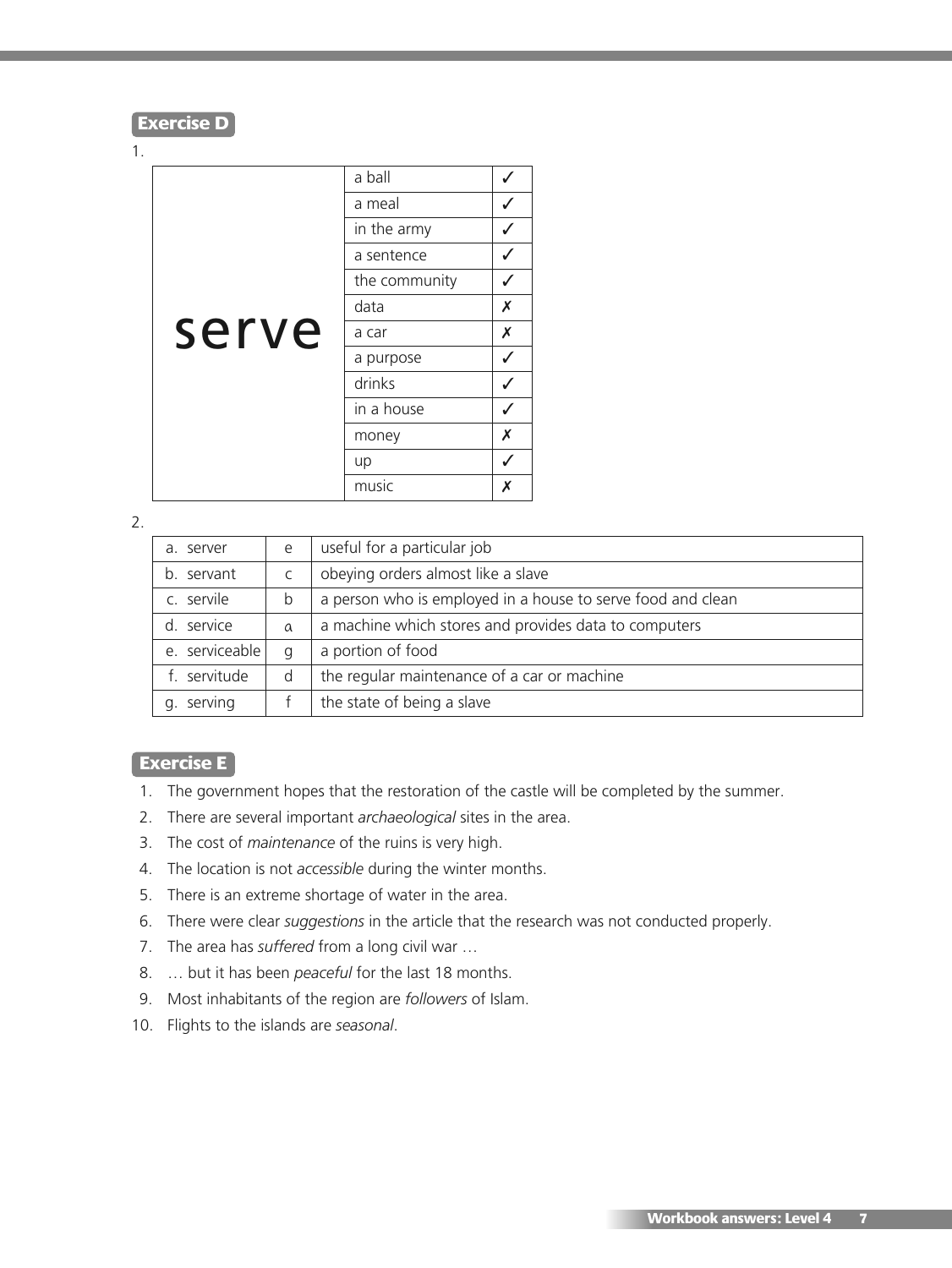### **Exercise F**

1. The country has been independent since … 2. He worked at the University of California as ... 3. Traffic problems in the city have become much worse as the population ... 4. It is hard to solve the problems since … a state of the problems since in the state of the state of the state of the state of the state of the state of the state of the state of the state of the state of the state of th 5. The situation has become worse since … d 6. You can have a drink around the swimming pool as ... by the same pool is a set of the swimming pool as  $\Box$ 7. She did not accept the appointment as the salary … 8. I met him as …

### **Exercise G**

- 1. True. Each language is spoken in a distinct area and the map shows Italy to the south.
- 2. True. It comes from Latin-speaking occupiers.
- 3. False. It says that the name used by the Swiss themselves comes from *Schwyz*.
- 4. False. There are daily direct flights from all parts of the world.
- 5. True. It is mountainous and there is snow on high peaks in midsummer.
- 6. False. There are many permanent rivers and lakes.
- 7. False. Old buildings were not destroyed by war; castles are still majestic.
- 8. False. It is not a member of the EU, so it cannot use the euro.

# **Theme 1: Geography and the modern world – Writing**

#### **Exercise A**

| 1. infcts    | infectious   |
|--------------|--------------|
| 2. consdr    | consider     |
| 3. cntrbutry | contributory |
| 4. prfrmanc  | performance  |
| 5. critrn    | criterion    |

| 6. excptn  | exception |
|------------|-----------|
| 7. cmpris  | comprise  |
| 8. accnt   | account   |
| 9. dmstic  | domestic  |
| 10. trpicl | tropical  |

d

#### **Exercise B**

- 1. domestic
- 2. conclusion
- 3. civil
- 4. market
- 5. good
- 6. stable
- 7. feature
- 8. join
- 9. performance
- 10. meet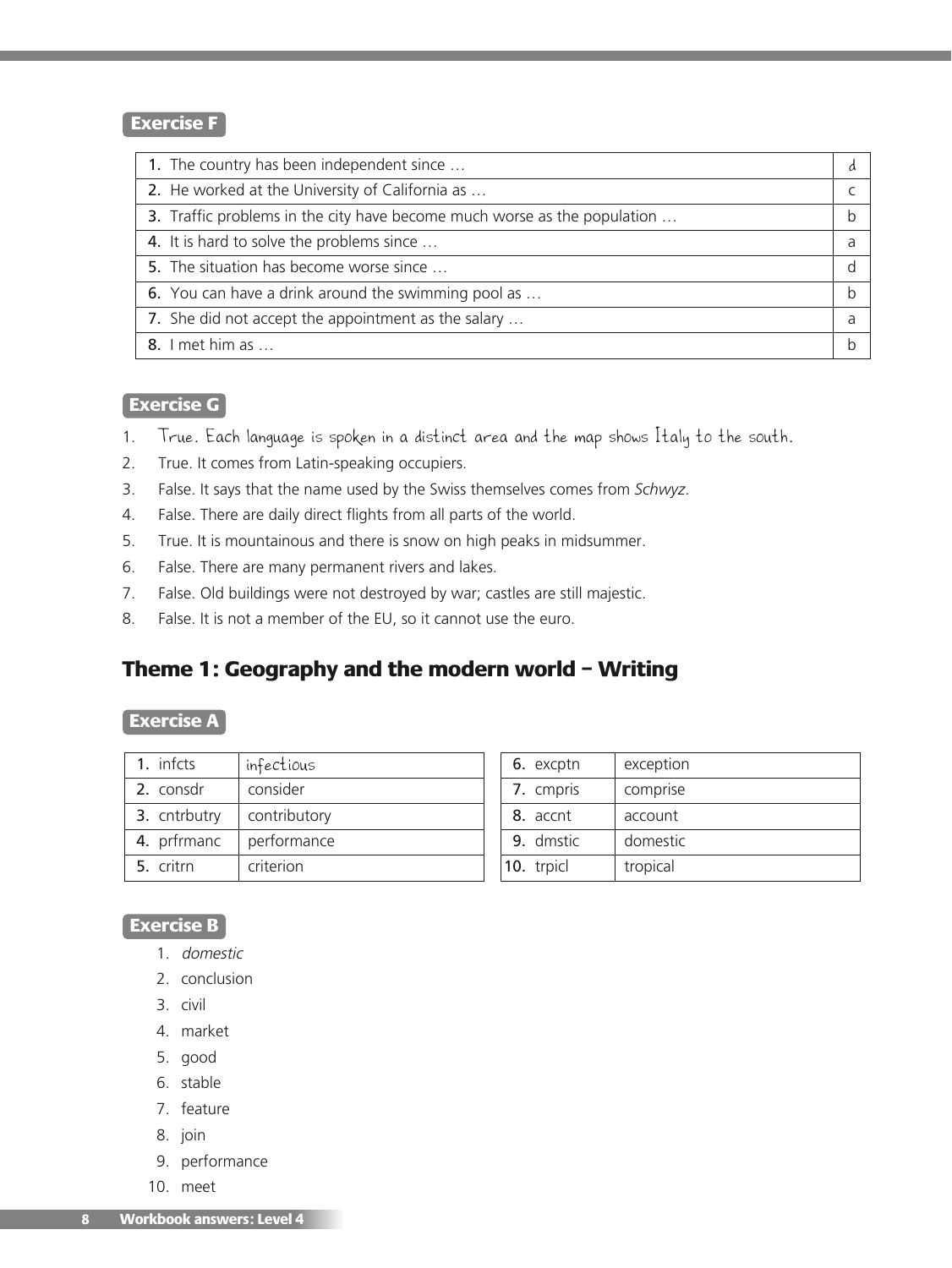## **Exercise C**

- 1. To what extent is the economic performance explained by the Sachs Gallup analysis?
- 2. I am defining economic success in terms of gross domestic product.
- 3. As a result/consequence of the government's actions, the economy has grown by 10 per cent in three years.
- 4. GDP per capita for the UK was \$43,734 in 2008.
- 5. The country has an average rainfall of between 500 and 2,500 mm per annum/year.
- 6. It has an easy market for its goods and services.
- 7. The EU comprises 27 countries at present but it may accept new members shortly.
- 8. In my opinion, the analysis partly accounts for the economic performance of the UK.

#### **Exercise D**

| verb          | noun           |
|---------------|----------------|
| 1. access     | access         |
| 2. analyze    | analysis       |
| 3. succeed    | <b>SUCCESS</b> |
| 4. contribute | contribution   |
| 5. invade     | invasion       |
| 6. exist      | existence      |
| 7. market     | market         |
| 8. perform    | performance    |

## **Exercise E**

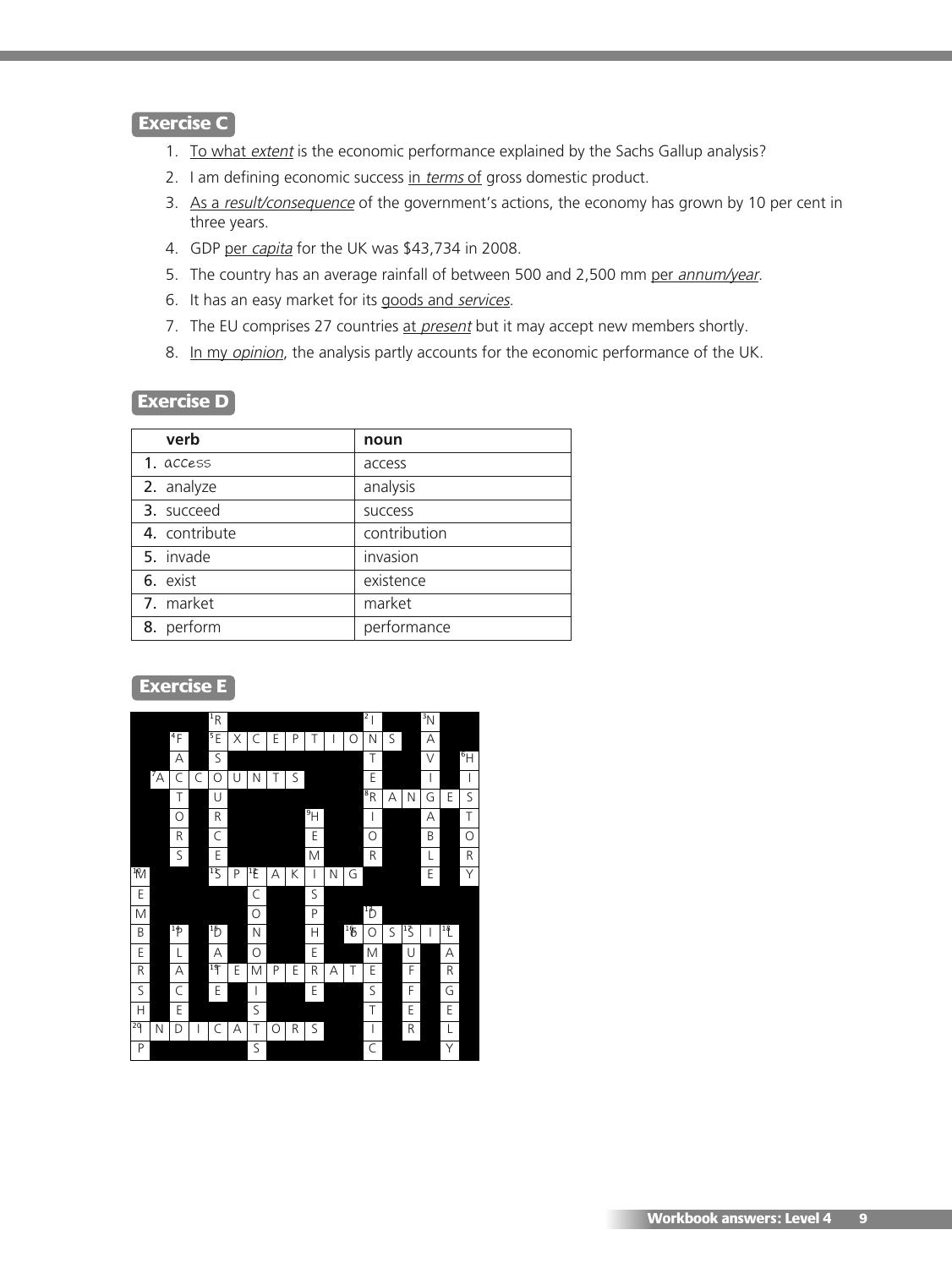#### **Exercise F**

- 1. The country has been inhabited since ancient times.
- 2. It was occupied by the Romans 2,000 years ago.
- 3. They remained in the country for more than 200 years.
- 4. Finally, they were defeated at a major battle in the second century CE.
- 5. During the next 500 years, the country had a number of rulers.
- 6. But the last successful invasion occurred in 1517.
- 7. Since then, the country has not been invaded successfully.

#### **Exercise G**

- 1. The economic success of the US and other Western nations is extremely impressive.
- 2. The economic recoveries of Germany and Japan since 1946 have also been astounding.
- 3. More recently, the economic progress in South Korea, Thailand and elsewhere in Asia has converted poor nations into modern industrialized economies.
- 4. At the same time, other countries have failed to develop economically.
- 5. Large parts of the African continent, for example, remain extremely poor.
- 6. In this essay, I will consider the basic factors which affect economic development.
- 7. I will look first at the availability of technology in a country.
- 8. Secondly, I will consider the level of general education.
- 9. The third factor I will discuss is the type of government which the country has.
- 10. Finally, I will reach a conclusion about the relative importance of each factor to a country's economic development.

# **Theme 2: Communication – Listening**

#### **Exercise A**

| a. medium   | f | eight |
|-------------|---|-------|
| b. browser  | C | four  |
| c. horse    | h | man   |
| d. expense  | e | no    |
| e. postal   | b | now   |
| f. cable    | i | six   |
| g. useless  | d | ten   |
| h. classify | a | three |
| i. symbol   | g | two   |
| scarce      | Ī | where |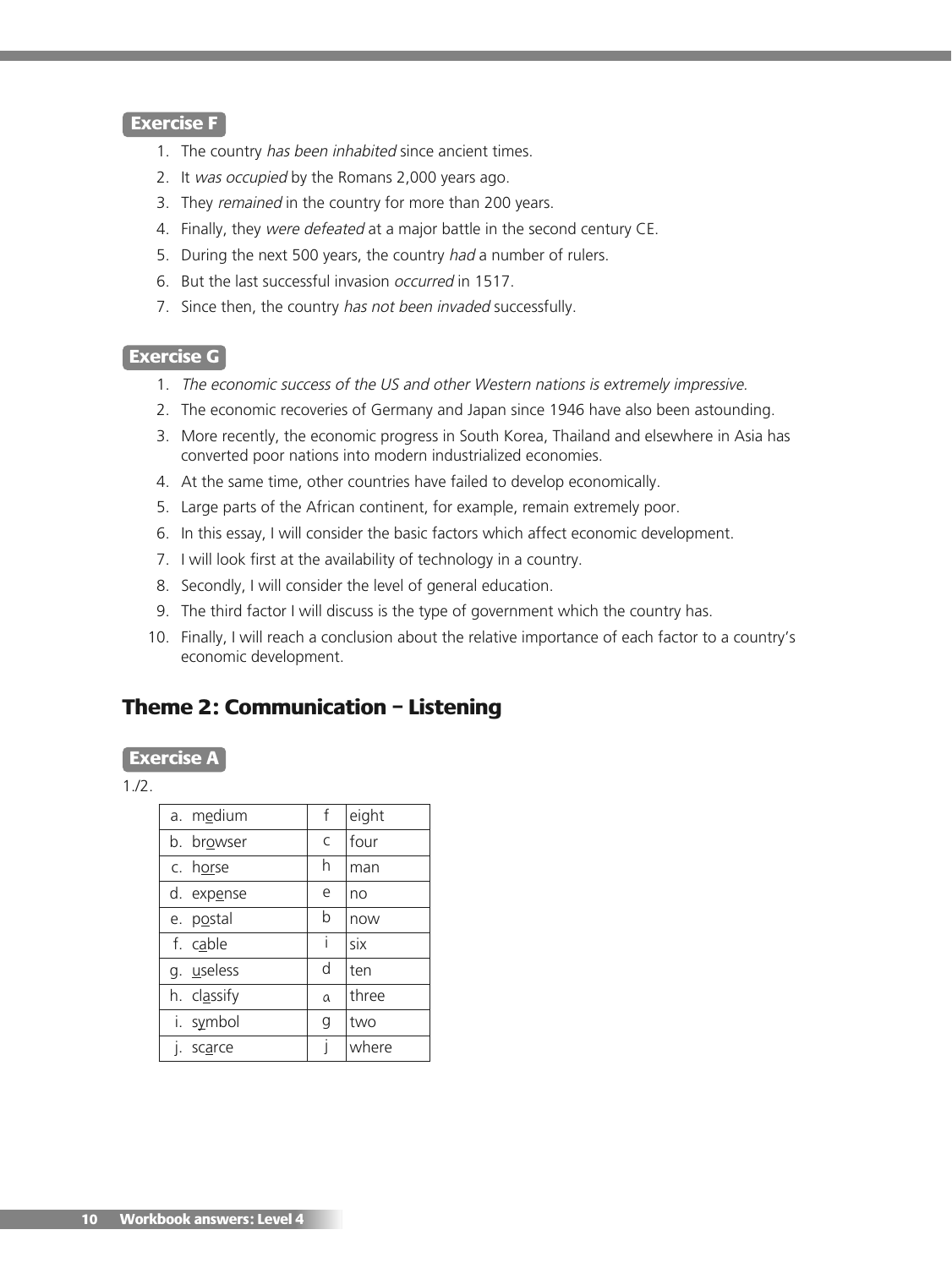**Exercise B**

#### 1./2.

|              | Ooo | oOo | ooO |
|--------------|-----|-----|-----|
| a. allocate  | √   |     |     |
| b. benefit   |     |     |     |
| c. courier   |     |     |     |
| d. insecure  |     |     |     |
| e. intercept |     |     |     |
| f. invention |     |     |     |
| g. messenger |     |     |     |
| h. navigate  |     |     |     |
| i. personnel |     |     |     |
| j. principle | J   |     |     |
| k. receiver  |     |     |     |
| I. retailer  |     |     |     |

### **Exercise C**

- 1. For thousands of years, people wrote letters and sent them from one town to another.
- 2. Then someone had an idea.
- 3. 'It must be possible,' he thought, 'to use electricity to send written messages through cables.'
- 4. He invented a device and built it.
- 5. The new device led to a technology called the telegraph.
- 6. The system replaced posted letters for urgent messages, on the railways, for example.

### **Exercise D**

1./2. Possible answers:

- a. A courier carries a letter or a package from one place to another. A postman delivers letters and packages to all the houses in an area.
- b. A symbol represents something. For example, a funny 'a' is the symbol for at in an e-mail address. A signal is a message, sent in some form of code.
- c. A retailer sells products in a shop. An etailer sells products through the Internet.
- d. A telephone is a device for sending and receiving voice and text messages. A telegraph is a device which sent and received messages using Morse code.
- e. Marketing is the strategy for selling a product (for example, by advertising and promotion). Selling is the actual trading of a product.
- f. People is a general word. Personnel are people working in a particular organization.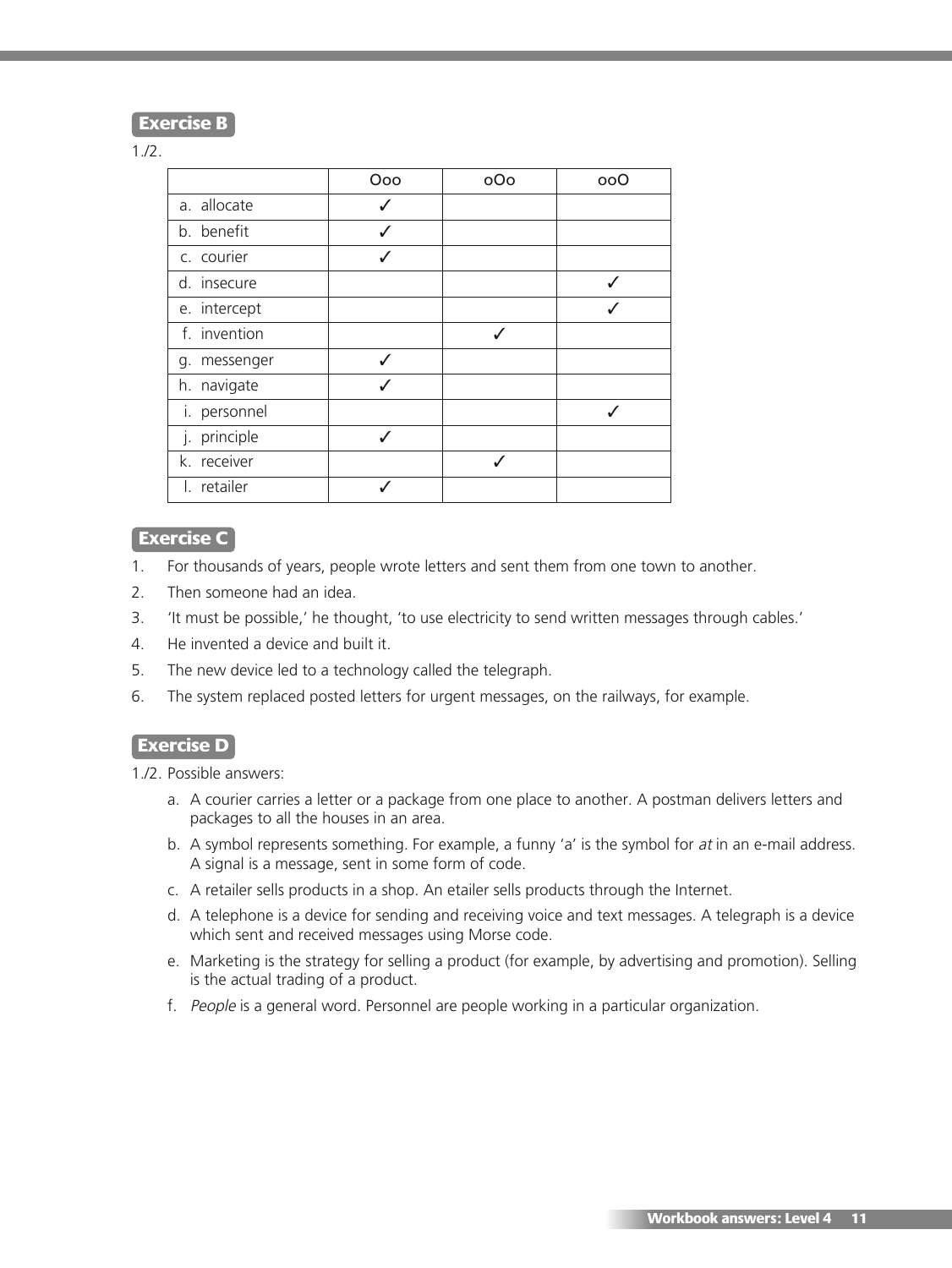### **Exercise E**

#### 1./2.

| a. Posted letters are not very                                                    | convenience | convenient |
|-----------------------------------------------------------------------------------|-------------|------------|
| b. One problem with letters by courier is the                                     | expense     | expensive  |
| c. E-mail is well known for its                                                   | secure      | security   |
| d. Letters are slow and they are also                                             | secure      | insecure   |
| e. Nowadays, public phone boxes are quite                                         | √<br>scarce | scarcity   |
| f. Face-to-face meetings can be very                                              | benefits    | beneficial |
| g. People don't use all the functions on their mobiles<br>because of the          | complex     | complexity |
| h. Some methods of communication are convenient for<br>the sender but not for the | receive     | receiver   |

## **Exercise F**

- a. We need to consider the pros and cons.
- b. Communication over long distances is quite an interesting subject in its own right.
- c. We'll look at communication in the *light* of basic business principles.
- d. In ancient times, we had things like smoke signals and drums.
- e. 'Why is all this important?' I hear you ask.
- f. Let's go on a bit and then we'll see.
- g. What does that mean? Let me explain.
- h. So, to recap. A successful business has three basic features.
- i. Let me leave this question with you.
- j. Sorry, I didn't get through very much.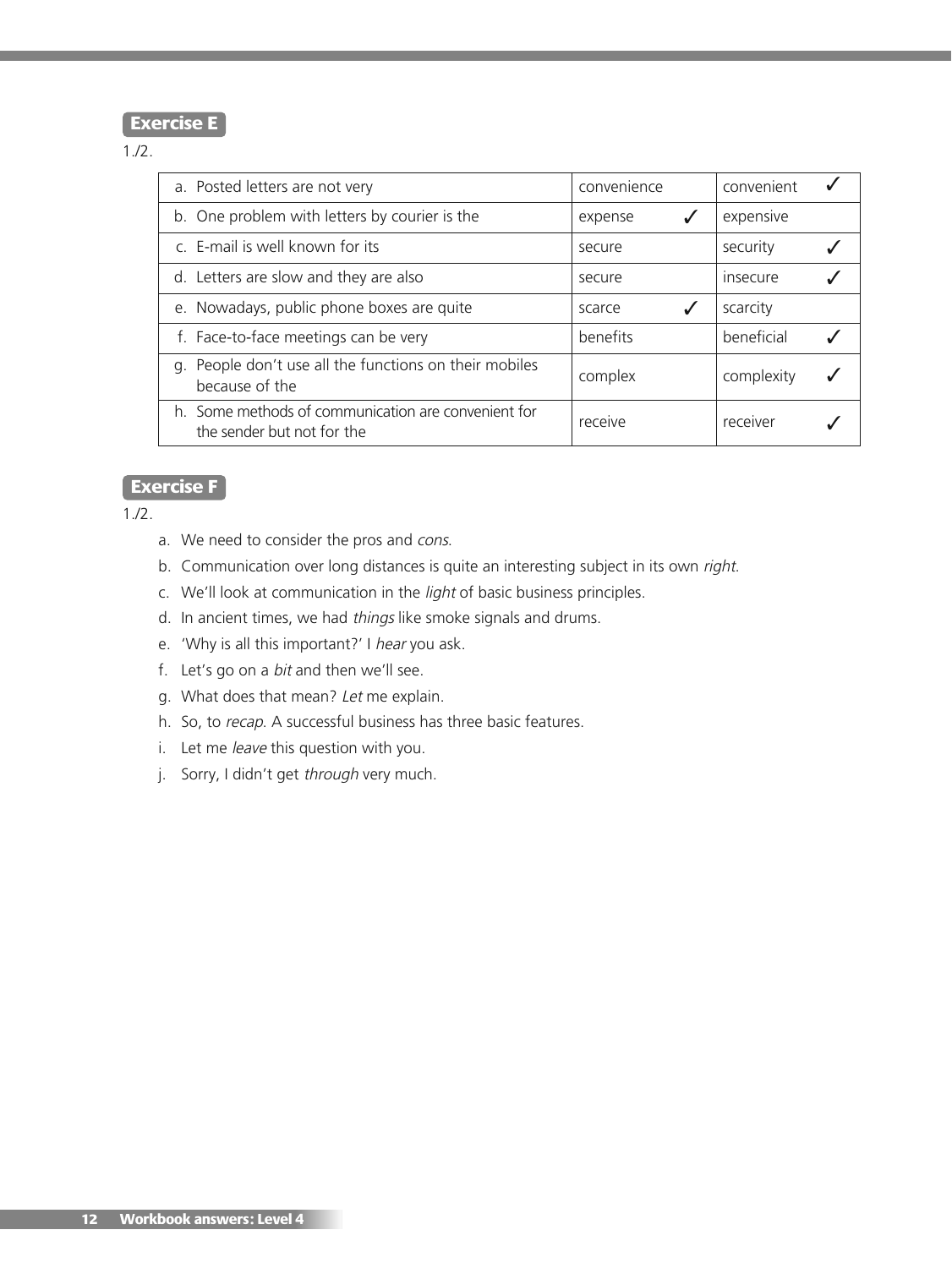**Exercise G**

1./2./3.

|    | prep, adj or<br>adv | one object   | two objects  |
|----|---------------------|--------------|--------------|
| a. | ✓                   |              |              |
| b. |                     | $\checkmark$ |              |
| C. |                     |              | ✓            |
| d. | $\checkmark$        |              | $\checkmark$ |
| е. | $\checkmark$        |              |              |
| f. | $\checkmark$        |              |              |
| g. |                     |              | $\checkmark$ |
| h. |                     | ✓            |              |
| i. |                     | $\checkmark$ |              |
| j. |                     |              | $\checkmark$ |
| k. |                     |              |              |
| I. |                     |              | ✓            |
| m. |                     |              |              |
| n. |                     |              |              |

# **Theme 2: Communication – Speaking**

## **Exercise A**

1./2./3.

| verb       | noun       |
|------------|------------|
| a. a'dopt  | a'doption  |
| b. blind   | 'blindness |
| c. 'deafen | 'deafness  |
| d. 'damage | 'damage    |
| e hand     | hand       |

| verb        | noun         |
|-------------|--------------|
| f. in'fect  | in'fection   |
| g. hear     | 'hearing     |
| h. see      | sight        |
| i. sign     | sign         |
| j. re'cruit | re'cruitment |

# **Exercise B**

 $1.12.$ 

- a. Some people can't see or hear. That's dreadful, isn't it?
- b. My friend has the same name as me and the same birthday! That's an incredible coincidence, isn't it?
- c. He left his car in a public car park without locking it. Isn't that stupid?
- d. Isn't it amazing that jumbo jets, which weigh nearly half a million kilos, can actually fly?
- e. At one time, the term Red Indian was used for Native Americans but that term is unacceptable nowadays.
- f. Helen Keller was deaf and blind, but she achieved so much.
- g. I'm using a Word table but there must be a better way.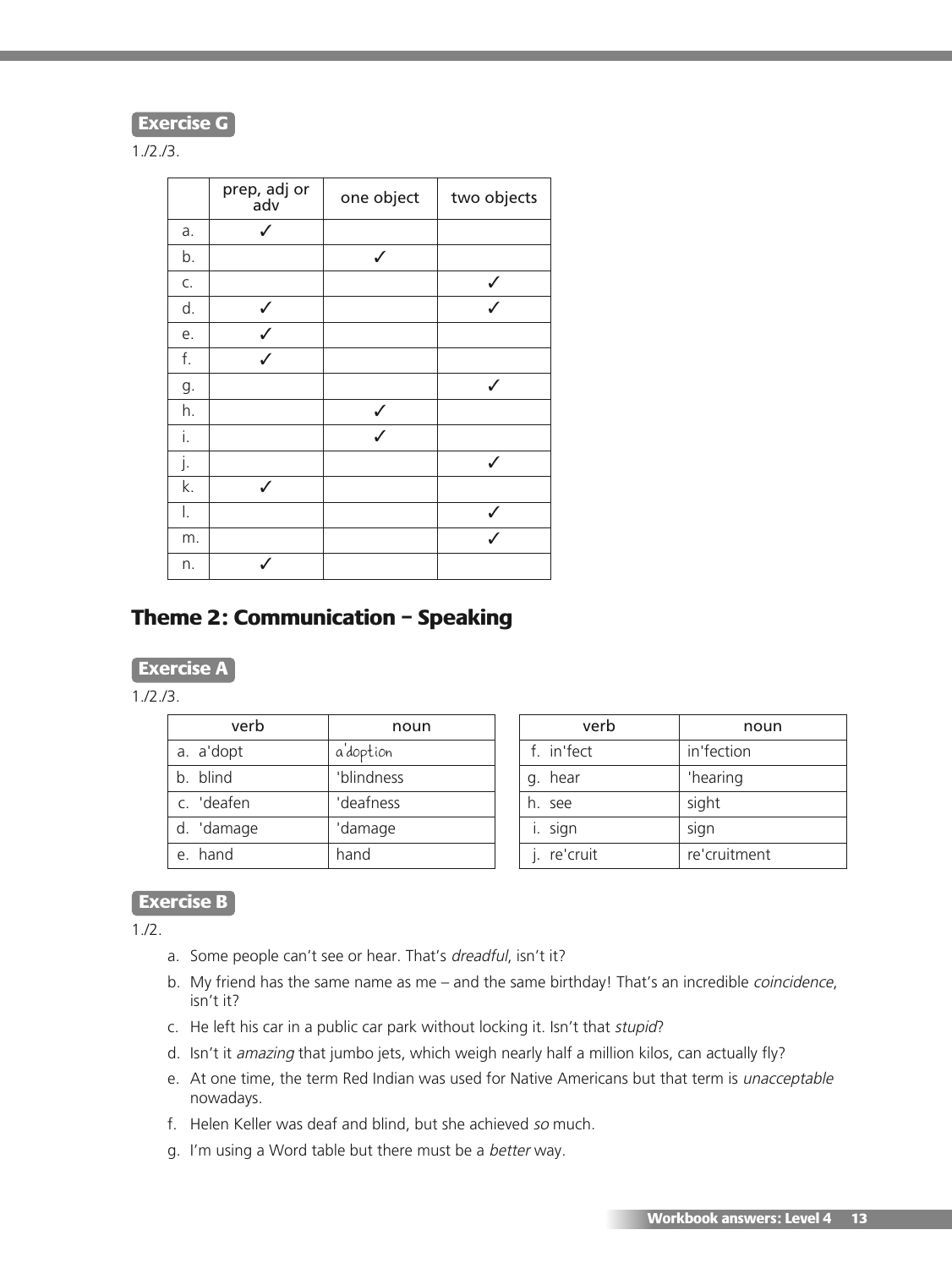## **Exercise C**

1./2.

| 7 | finger  |
|---|---------|
| 9 | foot    |
| 8 | knee    |
| 5 | lung    |
|   | eye     |
| 3 | mouth   |
| 4 | neck    |
| 2 | nose    |
| ĥ | stomach |

### **Exercise D**

1./2./3.

- a. Biographies can be very boring if you use the same sentence patterns all the time.
- b. Braille dealt with his deafness very well.
- c. Can you speak up? I can't hear you very well.
- d. How did you finish all this work so quickly?
- e. I'm afraid I can't manage this on my own. It's too heavy.
- f. Napoleon rejected Barbier's system because it was too complex for his soldiers to learn.
- g. The books were so heavy that you could not pick them up.
- h. In Barbier's system of reading for the blind, the letters were very big.
- i. The maths was so complex that I couldn't understand it.
- j. The university is *too* far to walk to.
- k. There are too many people in here. Let's go somewhere else.
- l. Why are the unemployment figures for the disabled so high?

#### **Exercise E**

1./2.

- a. What nationality was she?
- b. When was she born?
- c. What disabilities did she have?
- d. Did she go to a special school?
- e. Did she go to university?
- f. Did she get married?
- g. Did she have any children?
- h. Why did she become famous?
- i. What *did she* achieve?
- i. When *did she* die?

#### **Exercise F**

Answers depend on students.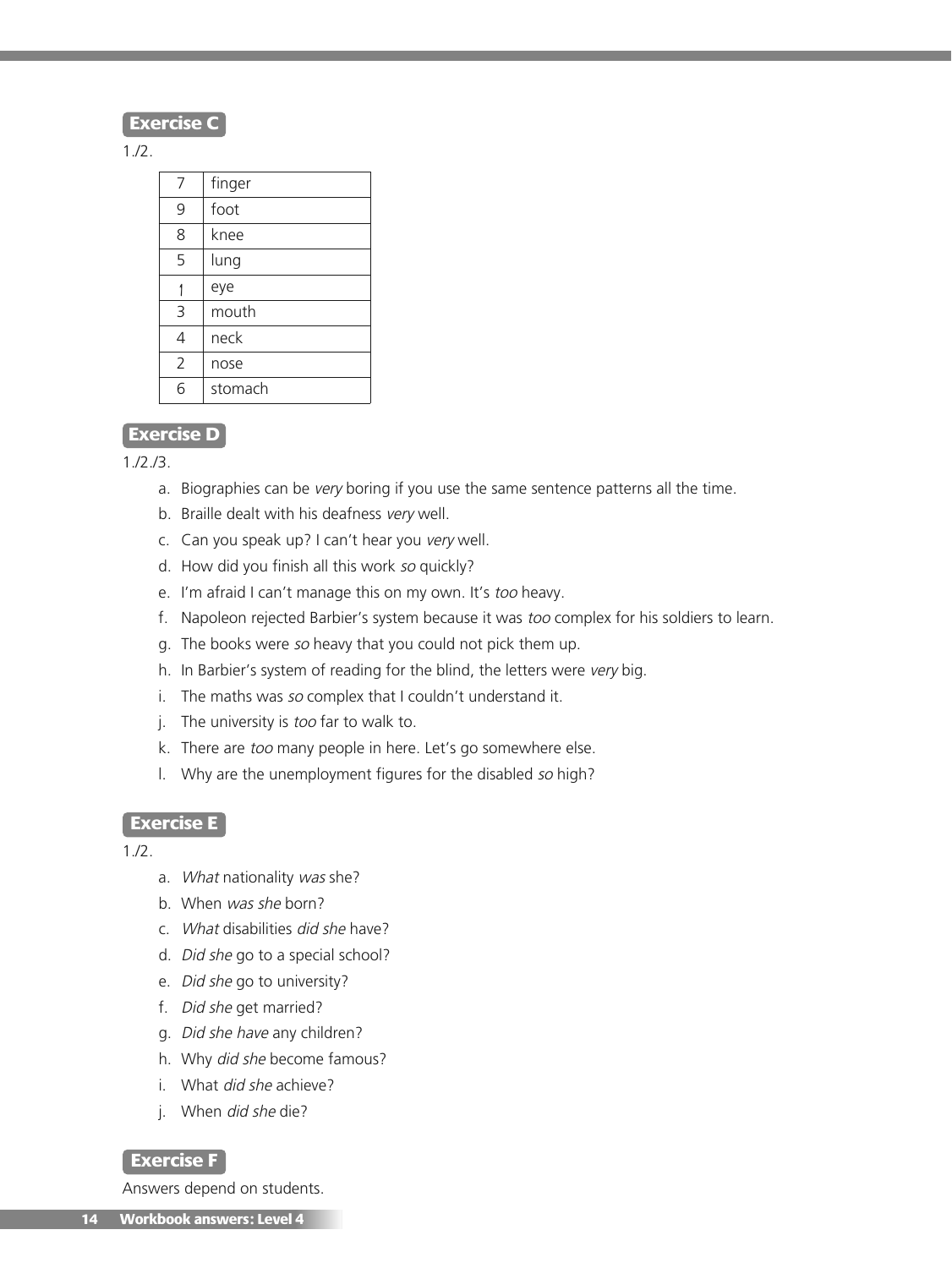# **Theme 2: Communication – Reading**

#### **Exercise A**



| 1. <u>Original</u> | 11. worth         |
|--------------------|-------------------|
| 2. observe         | 12. wrap          |
| 3. opportunity     | 13. bright        |
| 4. patent          | 14. constant      |
| 5. perspiration    | 15. disability    |
| 6. reasoning       | 16. hereditary    |
| 7. receiver        | 17. experiment    |
| 8. recognize       | 18. inspiration   |
| 9. register        | 19. industrialist |
| 10. weapon         | 20. independence  |
|                    |                   |

# **Exercise B**

- 1. The invention was a really *original* idea.
- 2. Shops and public buildings should have easy access for people with *disabilities*.
- 3. Researchers have proved that some kinds of cancer have a *hereditary* factor.
- 4. I am not very *bright* when it comes to mathematics.
- 5. *Patents* enable an inventor to benefit commercially from an invention.
- 6. Most people have at least one radio *receiver* in their home.
- 7. Where do you get your *inspiration* from for your stories?
- 8. Research into *weapons* of war has often led to important discoveries for peace time.
- 9. It is important to *register* a new invention with the government.
- 10. Inventors do not always receive the money which their invention is *worth*.

#### **Exercise C**

- 1. Her early interest in science gave an *indication* of her future career.
- 2. She said later that her father was a great *influence* on her.
- 3. Her invention was *ahead* of its time.
- 4. It really came into its *own* with the invention of the computer.
- 5. It became the *basis* for a new technology.
- 6. After her accident, she had to make a fresh *start*.
- 7. She did not let her disability get in the *way* of her work.
- 8. She went on to *do* more important experiments in the same field.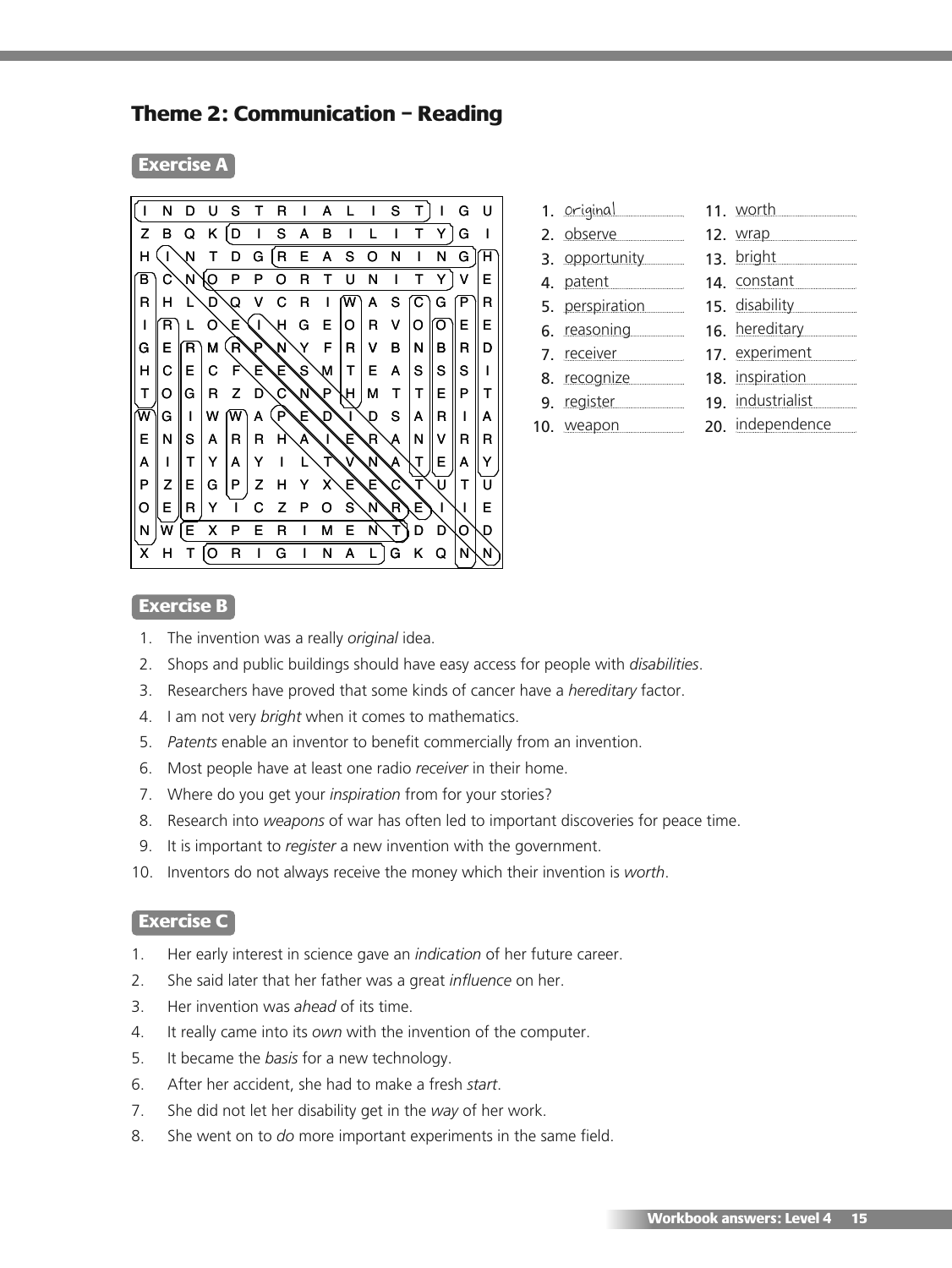# **Exercise D**

| Paragraph 1 |                                                                   |  |  |
|-------------|-------------------------------------------------------------------|--|--|
| 4           | he started to do experiments with electrical signals. He wanted   |  |  |
| 3           | set up a laboratory at the top of the family home. As a teenager, |  |  |
| 1           | Guglielmo Marconi was born in 1874 in Italy. His mother           |  |  |
| 5           | to find a way of sending signals without wires.                   |  |  |
| 2           | was English but his father was Italian. When he was only 16, he   |  |  |
|             |                                                                   |  |  |

| Paragraph 2 |                                                                |  |  |
|-------------|----------------------------------------------------------------|--|--|
|             | by the time of Marconi's birth.                                |  |  |
|             | It was already possible to send electrical signals with wires. |  |  |
|             | Samuel Morse used this method in his telegraph system. There   |  |  |
| 3           | were thousands of kilometres of telegraph wire across America  |  |  |

| Paragraph 3 |                                                              |  |  |
|-------------|--------------------------------------------------------------|--|--|
| 4           | actually produced radio waves in the 1880s.                  |  |  |
|             | electrical signals without wires. James Maxwell, a British   |  |  |
|             | Marconi was not the first person to think about sending      |  |  |
| 3           | physicist, said in 1860 that it was possible. Heinrich Hertz |  |  |

| Paragraph 4   |                                                                  |  |  |
|---------------|------------------------------------------------------------------|--|--|
| 4             | further away from the house and still picked up the signal.      |  |  |
| 3             | high aerials. Marconi's brother took the receiver further and    |  |  |
|               | By 1894, Marconi was able to send signals across his laboratory. |  |  |
| 6             | his invention but they refused.                                  |  |  |
| 5             | Marconi asked the Italian government for help with developing    |  |  |
| $\mathcal{P}$ | Then he realized that you could send signals further if you used |  |  |

| Paragraph 5              |                                                                 |  |  |
|--------------------------|-----------------------------------------------------------------|--|--|
| $\mathcal{P}$            | British government was interested but finally Marconi had to    |  |  |
| $\overline{\mathcal{Z}}$ | develop the invention himself. In 1897, he started the Marconi  |  |  |
| 1                        | Marconi therefore decided to move to England. At first, the     |  |  |
| 5                        | relatives helped him with the cost of development. In the same  |  |  |
| 4                        | Wireless Telegraph and Signal Company. Marconi's British        |  |  |
| 6                        | year, he succeeded in sending a signal just over 14 kilometres. |  |  |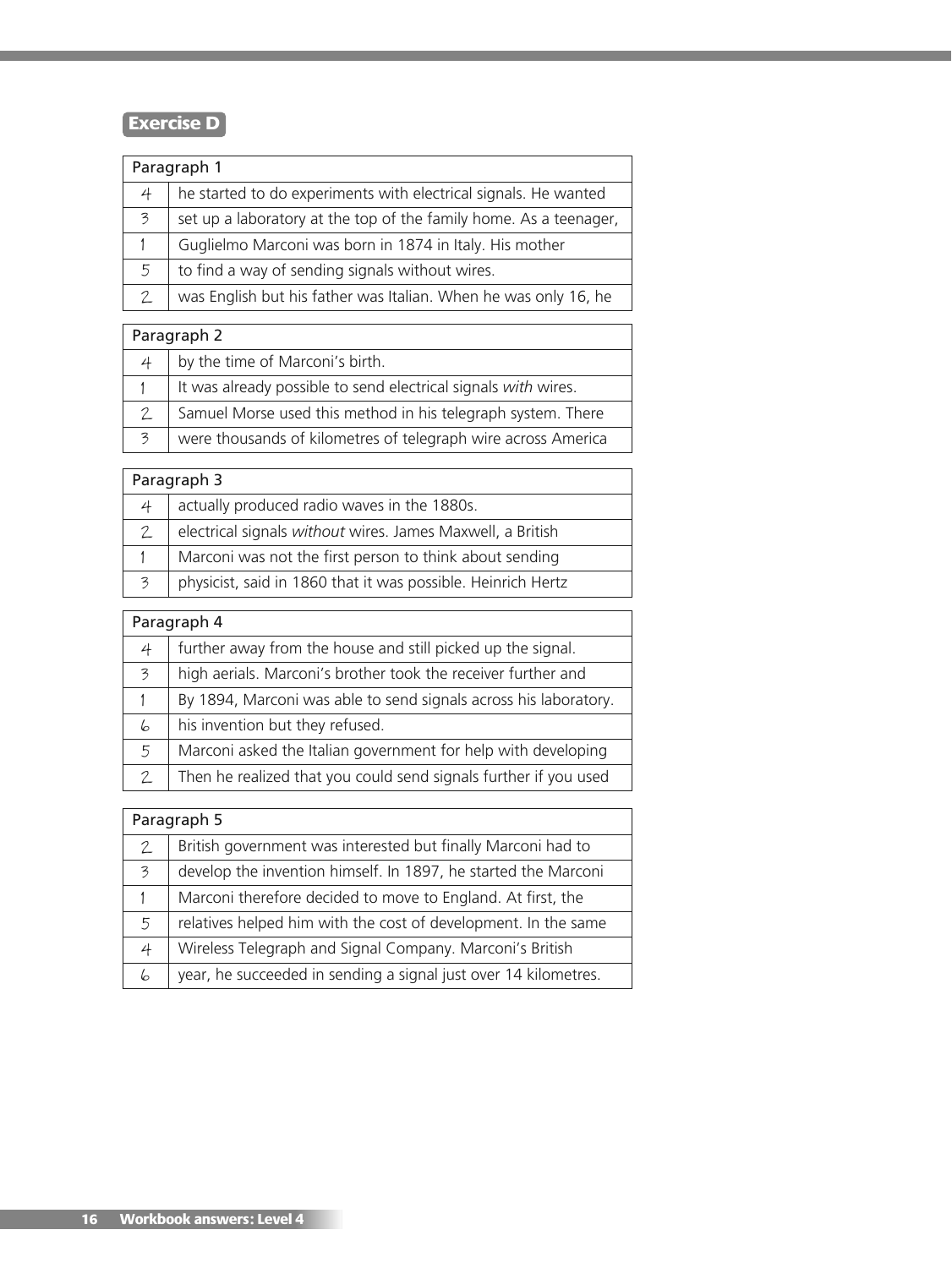| Paragraph 6   |                                                                   |  |  |
|---------------|-------------------------------------------------------------------|--|--|
| 4             | Marconi became famous.                                            |  |  |
|               | Marconi started to install his radio receivers on ships. In 1900, |  |  |
| 3             | one of the ships brought help and 1,650 people were saved.        |  |  |
| $\mathcal{P}$ | two ships collided off the coast of the USA. Radio signals from   |  |  |
|               |                                                                   |  |  |

| Paragraph 7   |                                                                        |  |  |
|---------------|------------------------------------------------------------------------|--|--|
| .5            | back to earth.                                                         |  |  |
|               | On 12 <sup>th</sup> December 1901 Marconi sent a signal from the UK to |  |  |
| 3             | said this was impossible; the waves would go straight out into         |  |  |
| 4             | space. In fact, the waves bounced off the atmosphere and came          |  |  |
| $\mathcal{P}$ | the USA. It was a distance of nearly 5,000 kilometres. Scientists      |  |  |
|               |                                                                        |  |  |

| Paragraph 8 |                                                                 |  |  |
|-------------|-----------------------------------------------------------------|--|--|
|             | billion radios in the world.                                    |  |  |
|             | regular listeners to radio programmes. Today, there are         |  |  |
| 3           | thousands of radio stations. There are more than two and a half |  |  |
|             | When Marconi died in 1937, there were at least 100 million      |  |  |

#### *Full text*

Guglielmo Marconi was born in 1874 in Italy. His mother was English but his father was Italian. When he was only 16, he set up a laboratory at the top of the family home. As a teenager, he started to do experiments with electrical signals. He wanted to find a way of sending signals without wires.

It was already possible to send electrical signals *with* wires. Samuel Morse used this method in his telegraph system. There were thousands of kilometres of telegraph wire across America by the time of Marconi's birth.

Marconi was not the first person to think about sending electrical signal *without* wires. James Maxwell, a British physicist, said in 1860 that it was possible. Heinrich Hertz actually produced radio waves in the 1880s.

By 1894, Marconi was able to send signals across his laboratory. Then he realized that you could send signals further if you used high aerials. Marconi's brother took the receiver further and further away from the house and still picked up the signal. Marconi asked the Italian government for help with developing his invention but they refused.

Marconi therefore decided to move to England. At first, the British government was interested but finally Marconi had to develop the invention himself. In 1897, he started the Marconi Wireless Telegraph and Signal Company. Marconi's British relatives helped him with the cost of development. In the same year, he succeeded in sending a signal just over 14 kilometres.

Marconi started to install his radio receivers on ships. In 1900, two ships collided off the coast of the USA. Radio signals from one of the ships brought help and 1,650 people were saved. Marconi became famous.

On 12th December 1901 Marconi sent a signal from the UK to the USA. It was a distance of nearly 5,000 kilometres. Scientists said this was impossible; the waves would go straight out into space. In fact, the waves bounced off the atmosphere and came back to earth.

When Marconi died in 1937, there were at least 100 million regular listeners to radio programmes. Today, there are thousands of radio stations. There are more than two and a half billion radios in the world.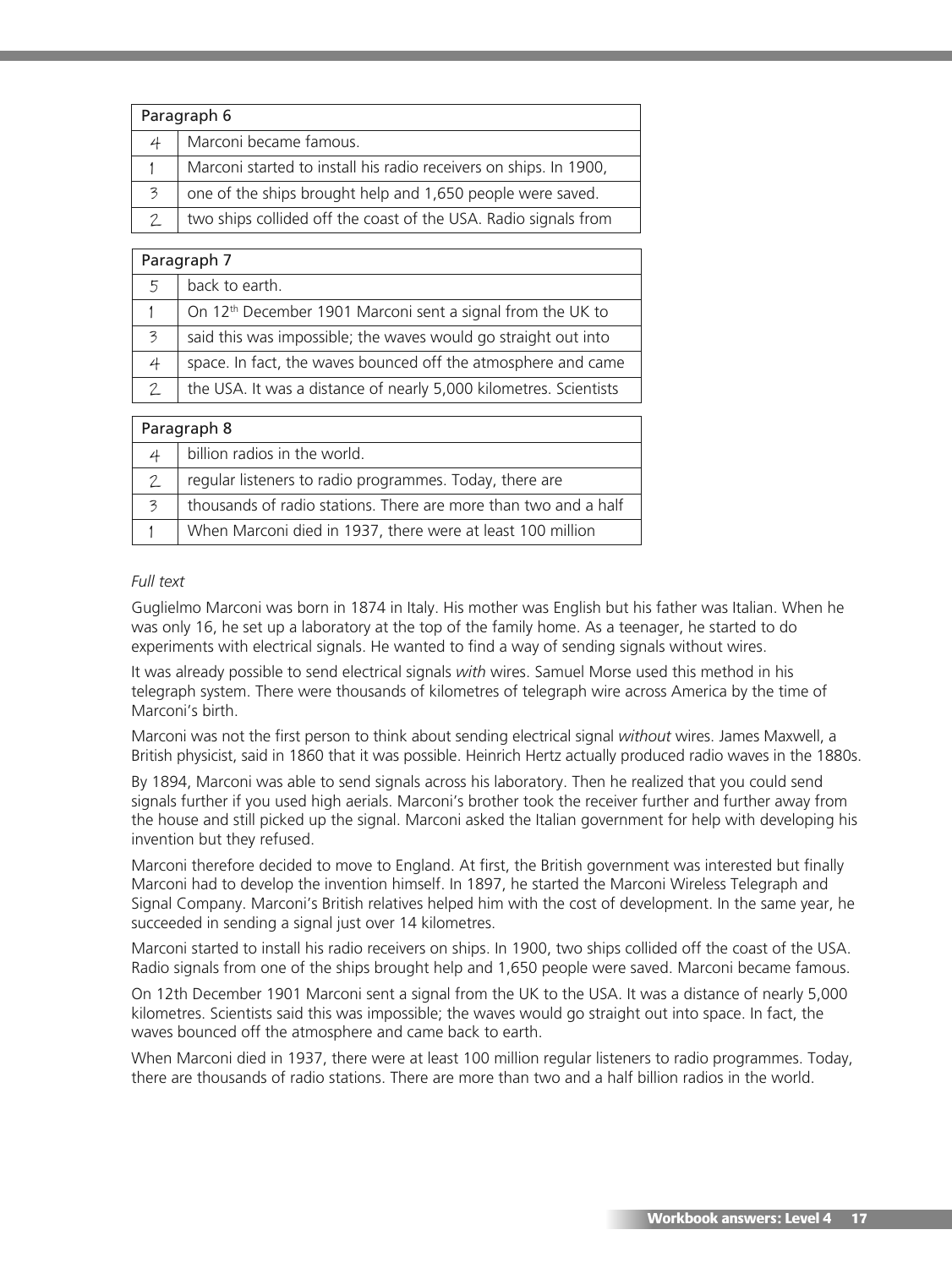**Exercise E**

1. Possible answers:

| a. new          | original    | <u> Something new is not always original - for example, a new car.</u><br><u>Something original has never been done before.</u>                                                                                                                   |
|-----------------|-------------|---------------------------------------------------------------------------------------------------------------------------------------------------------------------------------------------------------------------------------------------------|
| b. look at      | observe     | Look at means turn your eyes in a particular direction. Observe means<br>watch closely, often over a period of time.                                                                                                                              |
| c. chance       | opportunity | A chance is a possibility that something may happen. An opportunity<br>is a possibility to do something, perhaps something important.                                                                                                             |
| d. see          | recognize   | See means to use your eyes. Recognize means to see someone or<br>something and know who or what it is.                                                                                                                                            |
| e. intelligence | genius      | Intelligence is being knowledgeable and able to work things out<br>quickly. Genius is extreme intelligence, often in one particular field.                                                                                                        |
| f. light        | bulb        | Light can be natural (e.g., sunlight) or artificial. A bulb is made of<br>glass and powered by electricity to emit light.                                                                                                                         |
| g. basement     | cellar      | A basement and a cellar are both rooms under a house. A basement<br>can be used for normal living; a cellar is darker, damper, and is often<br>used for storing things.                                                                           |
| h. run out      | expire      | You can use run out and expire to say that a time period has come to<br>an end, e.g., The contract has run out / expired. But you can only use<br>run out to say that a physical product is no longer available, e.g., The<br>water has run out.  |
| i. electric     | electrical  | Electric usually refers to individual devices that are powered by<br>electricity, e.g., an electric motor, electric screwdriver. Electrical means<br>"related to electricity', e.g., electrical engineer, electrical fault,<br>electrical energy. |
| I. COVer        | wrap        | To cover means to put something over the top of another object. To wrap<br>means to completely enclose something, e.g., a present or a package.                                                                                                   |

- 2. a. People who observe animal behaviour see many similarities with human behaviour.
	- b. This job is a great *opportunity* to develop your career.
	- c. Mathematicians in particular are often called *geniuses* but in fact this usually reflects lack of understanding by the speaker or writer.
	- d. He lived in a very small *basement* flat for many years.
	- e. Low-energy *bulbs* should last for thousands of hours.
	- f. When does the lease on your flat *expire/run out*?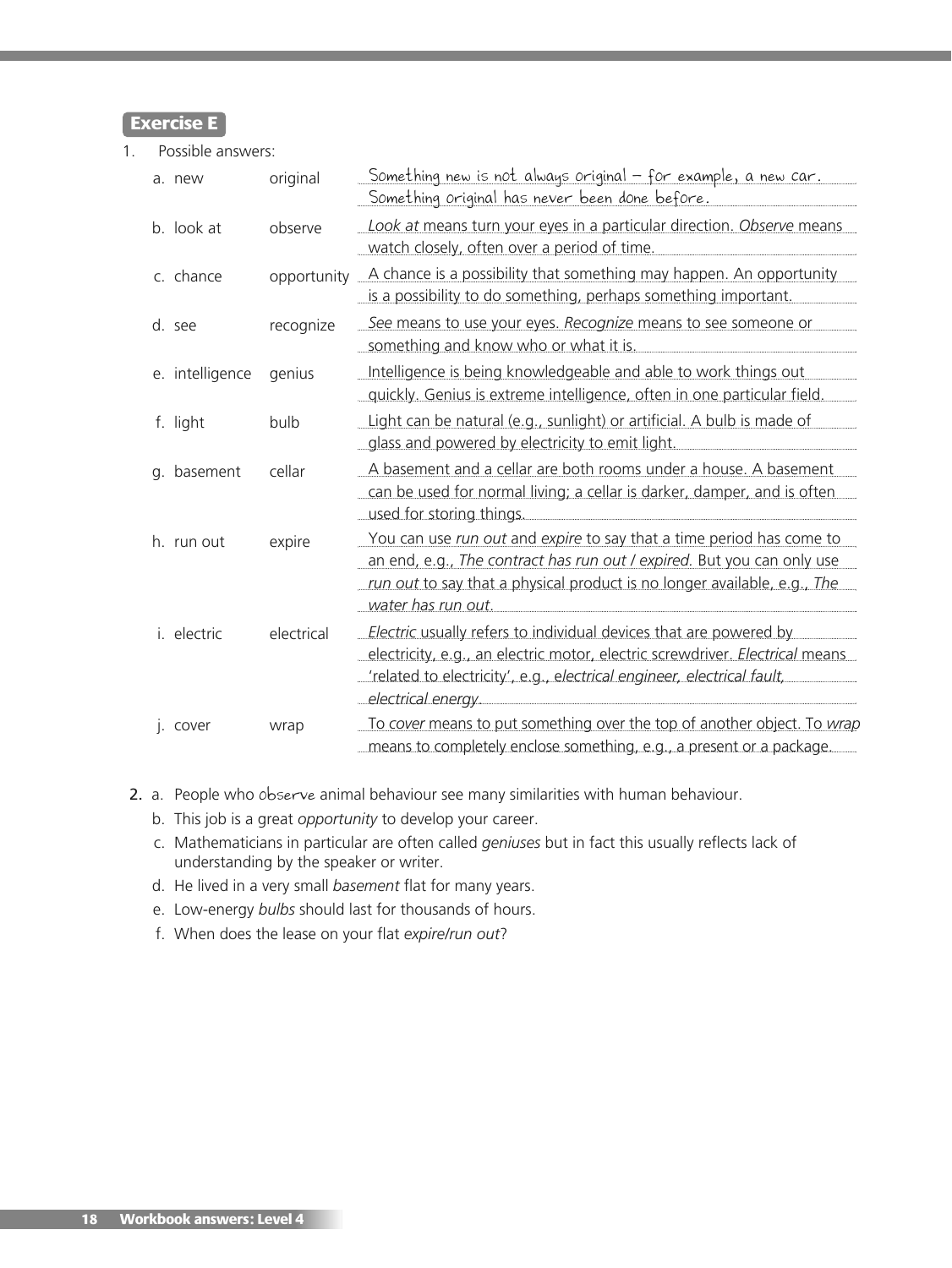# **Exercise F**

| 3  | she became executive secretary to the Chairman in 1951.                   |
|----|---------------------------------------------------------------------------|
|    | she enrolled in a secretarial college and learnt typing.                  |
| 9  | she finally found the perfect combination, which she called Liquid Paper. |
| 5  | she noticed that they simply painted over their mistakes.                 |
| 8  | she started selling it to other secretaries in 1956.                      |
| 7  | she tried using white paint.                                              |
| 10 | she went on to become extremely rich.                                     |
| 2  | she worked her way up in the company.                                     |
| 4  | she began to think of ways of correcting mistakes in electric typing.     |
| 6  | she noticed that secretaries were making more mistakes.                   |
|    |                                                                           |

# **Theme 2: Communication – Writing**

# **Exercise A**

- 1. analogue
- 2. digital
- 3. luxury
- 4. manuscript
- 5. occasionally
- 6. patent
- 7. practical
- 8. proofreader
- 9. react
- 10. strategy

# **Exercise B**

| 1. fountain   | 7              | manufacturing |
|---------------|----------------|---------------|
| 2. market     |                | pen           |
| 3. marketing  | 8              | rebranding    |
| 4. global     | 5              | reproduction  |
| 5. sound      | $\overline{4}$ | sales         |
| 6. vice       | 2              | share         |
| 7. commercial | 3              | strategy      |
| 8. product    | 6              | versa         |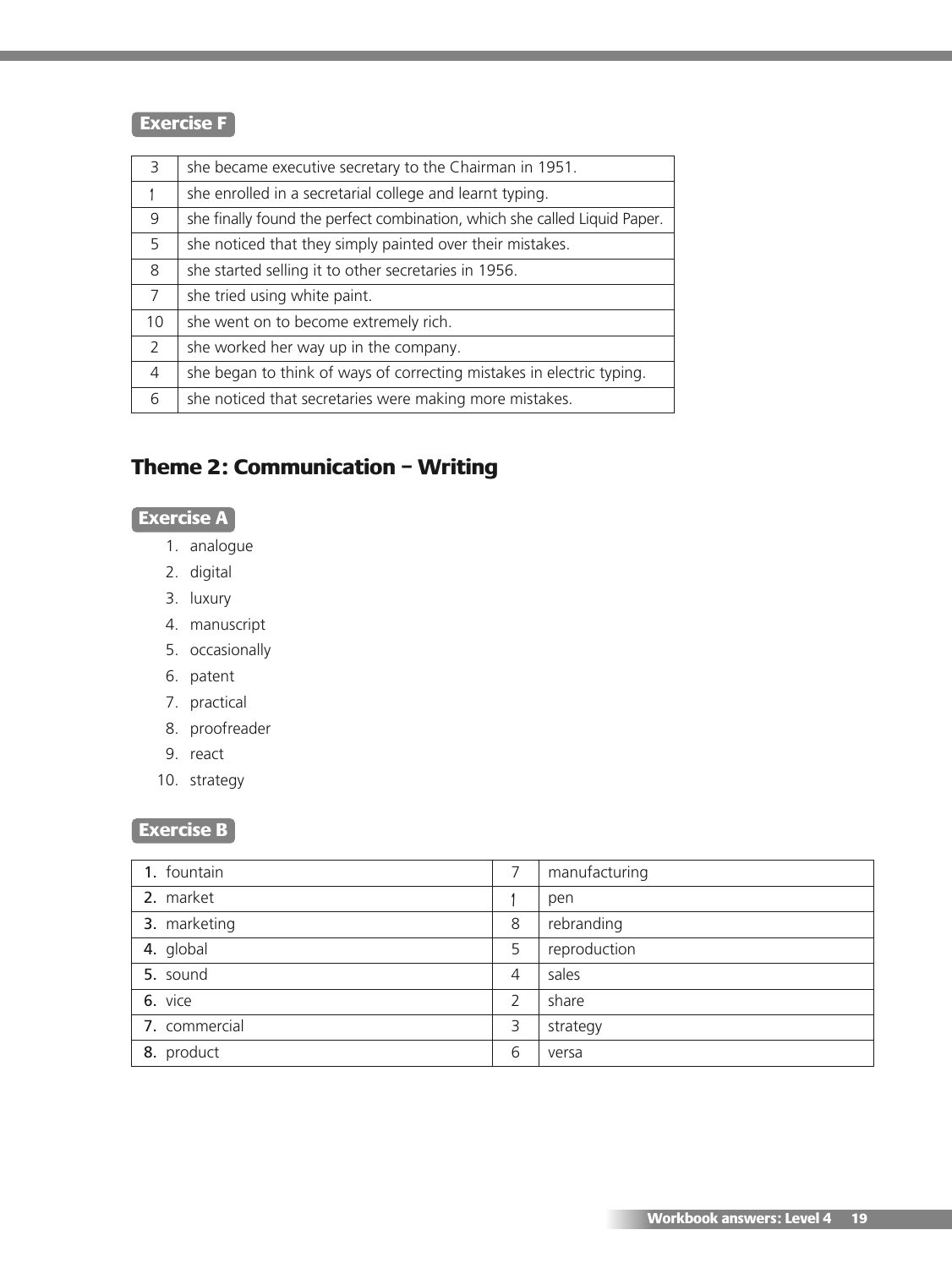## **Exercise C**

|     | verb        | noun             |
|-----|-------------|------------------|
| 1.  | analyze     | analysis         |
| 2.  | cancel      | cancellation     |
| 3.  | complete    | completion       |
| 4.  | compress    | compression      |
| 5.  | contract    | contract         |
| 6.  | convert     | conversion       |
| 7.  | correct     | correction       |
| 8.  | demonstrate | demonstration    |
| 9.  | design      | design           |
| 10. | flow        | flow             |
| 11. | manufacture | manufacturing    |
| 12. | market      | market/marketing |
| 13. | recover     | recovery         |
| 14. | scan        | scan             |

## **Exercise D**

| 5              | already contains Products B, C, D, etc.                                        |
|----------------|--------------------------------------------------------------------------------|
| $\overline{7}$ | are lost because of the competition                                            |
| $\mathcal{P}$  | compete for grass                                                              |
|                | happen in the animal kingdom                                                   |
| 11             | is completely new                                                              |
| 8              | is simply, 'We do the same thing, but better.'                                 |
| 12             | is used every day                                                              |
| 9              | leads to a rapid decline in sales of the old products                          |
| 6              | means B, C and D lose sales                                                    |
| 4              | occur in the modern commercial market, according to Smitalova and Sujan (1991) |
| 3              | only very occasionally kill newborn lambs                                      |
| 10             | results in their disappearance from the market                                 |

#### Full text

Researchers in marketing now compare interactions in the commercial market with the interactions which (1) happen in the animal kingdom. Sometimes, two or more products compete for the same market, like sheep and rabbits, which (2) compete for grass. Sometimes, one product kills another product, in the way that foxes eat rabbits. Sometimes, two products live side by side but do not compete, like sheep and foxes, which (3) only very occasionally kill newborn lambs. In this article, we look at possible competitive reactions which (4) occur in the modern commercial market, according to Smitalova and Sujan (1991).

New products usually enter an old market. For example, a new type of mobile phone, let's call it Product A, must compete in the existing mobile phone market, which (5) already contains Products B, C, D, etc. So Product A needs to take market share from the existing products, which (6) means B, C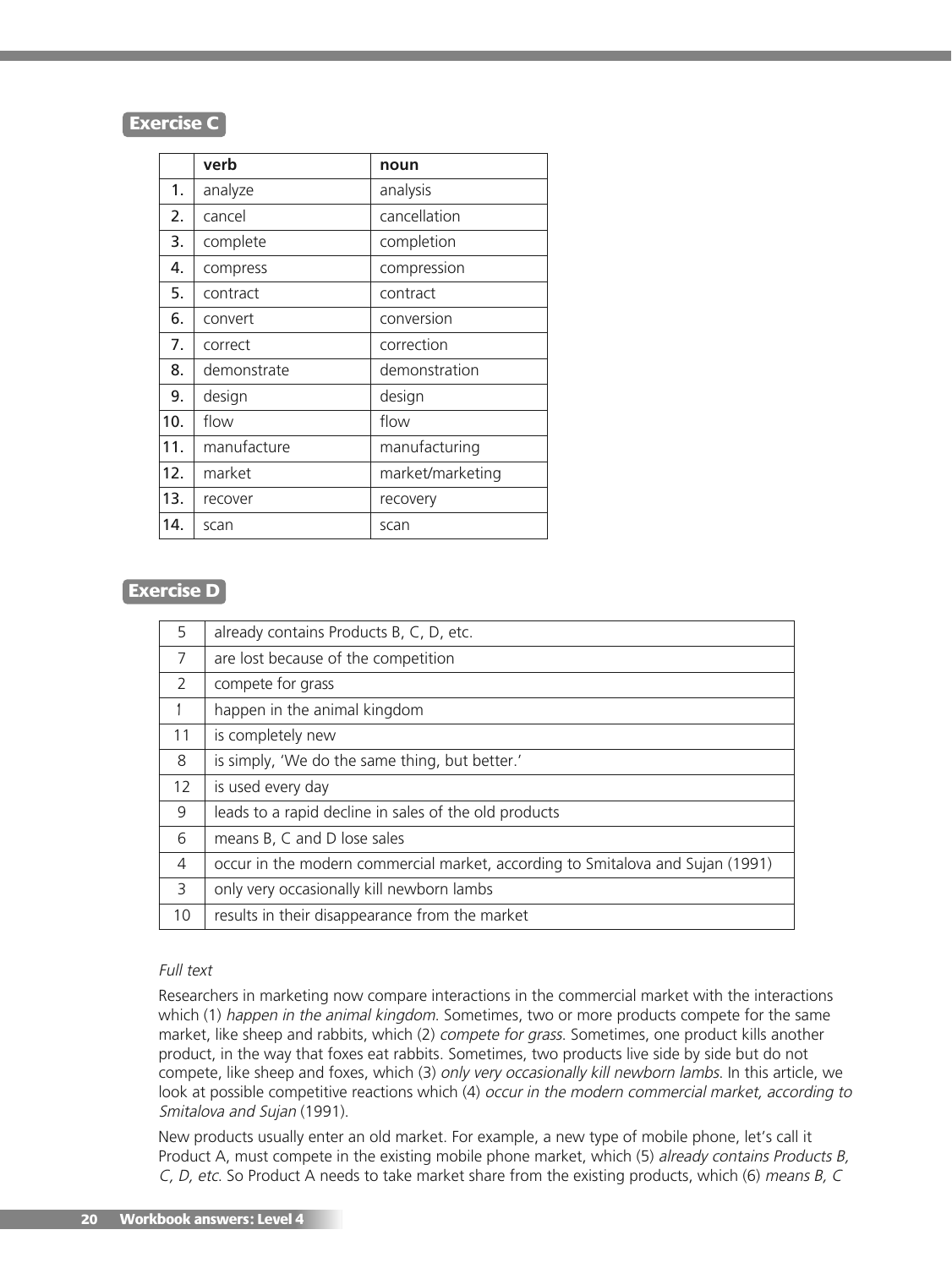and D lose sales. Even the new product suffers. It loses potential sales, that is sales which (7) are lost because of the competition. According to Smitalova and Sujan (1991), this is Type 1 competition. In this type, each company has a similar marketing strategy, which (8) is simply, 'We do the same thing, but better.'

Sometimes, the new product is much better than existing products, which (9) leads to <sup>a</sup> rapid decline in sales of the old products. In the Smitalova and Sujan analysis, this is Type 5 competition. The existing companies do not react quickly enough to the competition, which (10) results in their disappearance from the market.

Sometimes, the manufacturers of competing products adopt a marketing strategy which (11) is completely new. They say, in effect, to customers, 'We do something different.' In other words, they rebrand their product, for example, as a luxury item rather than something which (12) is used every day. This, according to Smitalova and Sujan, is Type 6 competition, involving two products competing at first, but then one moving into a different market.

#### **Exercise E**

- 1. The fountain pen was invented by an insurance salesman called Lewis Waterman.
- 2. In 1883, wanting a client to sign an important contract, he bought a new pen.
- 3. However, the contract was destroyed as the pen leaked when the client was signing.
- 4. Because Waterman was so angry, he set out to make a better pen.
- 5. He finally succeeded, after experimenting with many different designs.
- 6. After patenting the new device in 1884, he put it on the market.
- 7. For the next 60 years, sales rose steadily, reaching more than five billion per annum in 1955.
- 8. Then the arrival of the ballpoint pen on the market led to a sharp fall in sales.

#### **Exercise F**

Possible answers:

- 1. A DVD disc is made of several layers of plastic.
- 2. Each layer has a large number of raised areas in circular tracks.
- 3. These raised areas contain the digital information about the movie.
- 4. A drive motor in the DVD player is designed to spin the disc very precisely.
- 5. When you press start, the DVD begins to spin.
- 6. As it spins, a laser beam tracks, or reads, the raised areas.
- 7. It shines on the disk and the digital information is reflected into an optical pickup.
- 8. The digital signals are then sent to a television, which converts them into moving pictures.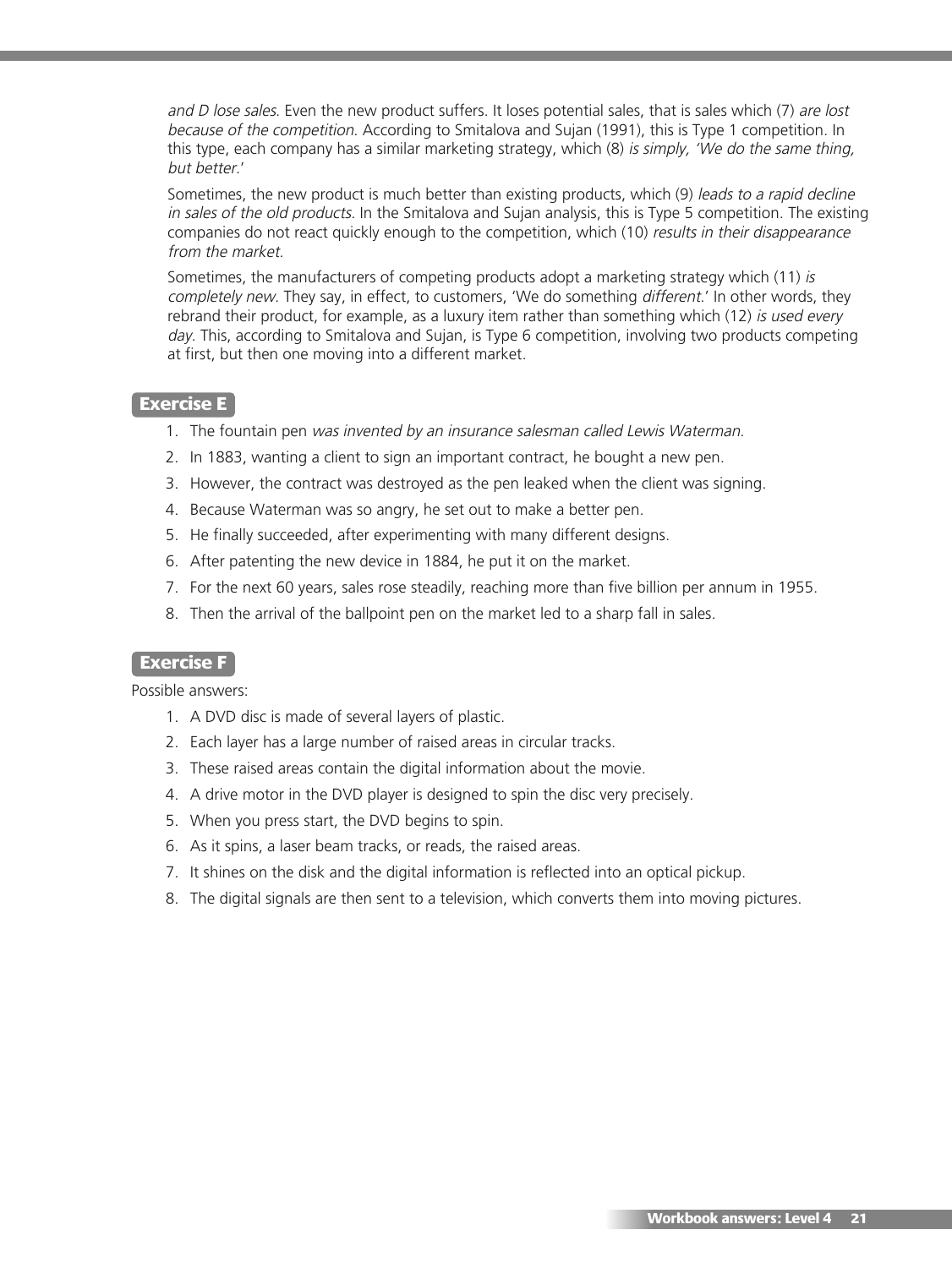# **Theme 3: Media and advertising – Listening**

#### **Exercise A**

#### 1./2.

|                | Ooo | oOo | oOoo |
|----------------|-----|-----|------|
| a. aggression  |     |     |      |
| b. traditional |     |     |      |
| c. argument    |     |     |      |
| d. behaviour   |     |     |      |
| e. experience  |     |     |      |
| f. initially   |     |     |      |
| g. originally  |     |     |      |
| h. supervise   |     |     |      |
| i. violence    |     |     |      |
| illustrate     |     |     |      |

## **Exercise B**

 $1.12.$ 

- a. The message of children's stories is *simpler* than before.
- b. She divorced him because he was too aggressive.
- c. Incidentally, I will e-mail the slides to everyone after the lecture.
- d. Can you write your *initials* just here, please?
- e. That man over there is behaving very strangely. What's the matter with him?
- f. The football fans who were violent were arrested by the police.
- g. Steve Jobs was a very original thinker.
- h. Brussels is a city with many cultural activities.
- i. I like him, but he can be very argumentative.
- j. Traditionally, fairy stories have two types of characters: good and evil.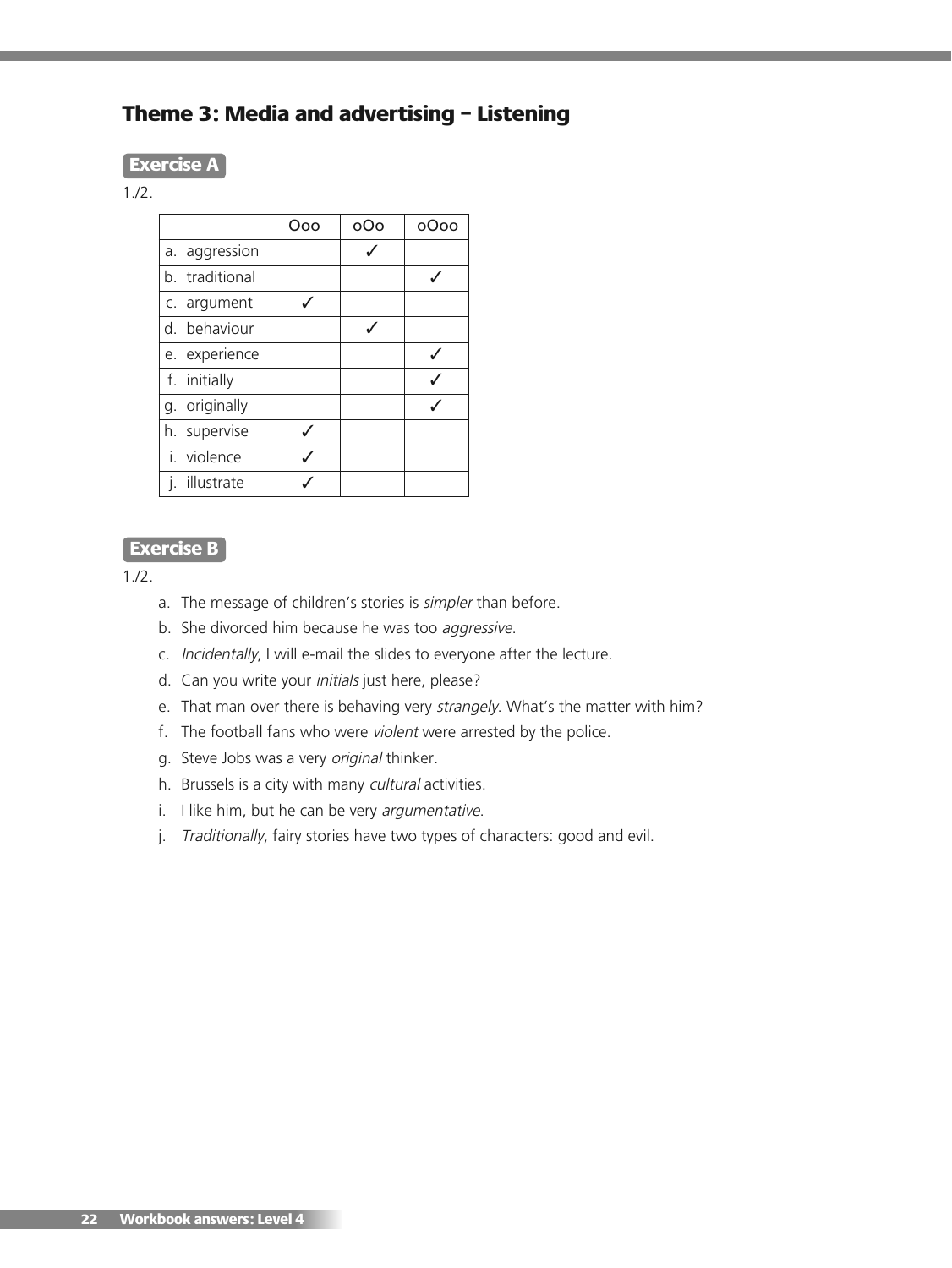## **Exercise C**

| $1/2$ . | a. violence     | aggression  | Violence is when someone hurts another physically, but aggression<br>is the angry feeling or behaviour that can lead to violence.                     |
|---------|-----------------|-------------|-------------------------------------------------------------------------------------------------------------------------------------------------------|
|         | b. tone down    | dumb down   | To tone something down is to calm or mute it. To dumb<br>something down is to simplify it excessively.                                                |
|         | c. ban          | stop        | A ban is a rule to prevent people doing something. Stop is a more<br>general word meaning to cease doing something.                                   |
|         | d. firstly      | initially   | Firstly introduces the first thing that you are going to say. Initially<br>indicates that you are referring to the beginning of something.            |
|         | e. incidentally | by the way  | Incidentally introduces a detail that is extra to the rest of what you<br>are saying. By the way is less formal and used more often in speech.        |
|         | f. supervise    | manage      | If you supervise, you are specifically watching over people.<br>Manage is a more general word - you can manage people,<br>workload, a situation, etc. |
|         | g. fairy story  | ghost story | A fairy story is usually magical and has a happy ending. A ghost<br>story is meant to be scary.                                                       |
|         | h. extremely    | very        | Extremely is a stronger adverb than very.                                                                                                             |

## **Exercise D**

|      | warm                  |                    |
|------|-----------------------|--------------------|
|      | your head             |                    |
|      | your heart            | Х                  |
|      | your job              |                    |
|      | quiet                 |                    |
|      | your word             |                    |
| keep | in touch              |                    |
|      | your ear on something | $\pmb{\mathsf{X}}$ |
|      | the peace             |                    |
|      | animals               |                    |
|      | the change            |                    |
|      | an open mind          |                    |
|      | angry                 | Х                  |

2.

- a. Keep away from the water. It's very deep.
- b. They decided to keep the bad news from their children.
- c. You must keep on practising if you want to improve.
- d. I'll tell you a secret but you must keep it to yourself.
- e. Keep up the good work. That's brilliant!
- f. Slow down! I can't keep up with you.
- g. Danger of death! Keep out!
- h. I'm afraid you haven't kept to the point in this assignment.
- i. Keep off the grass.
- j. The police kept the crowd back but a few bottles were thrown.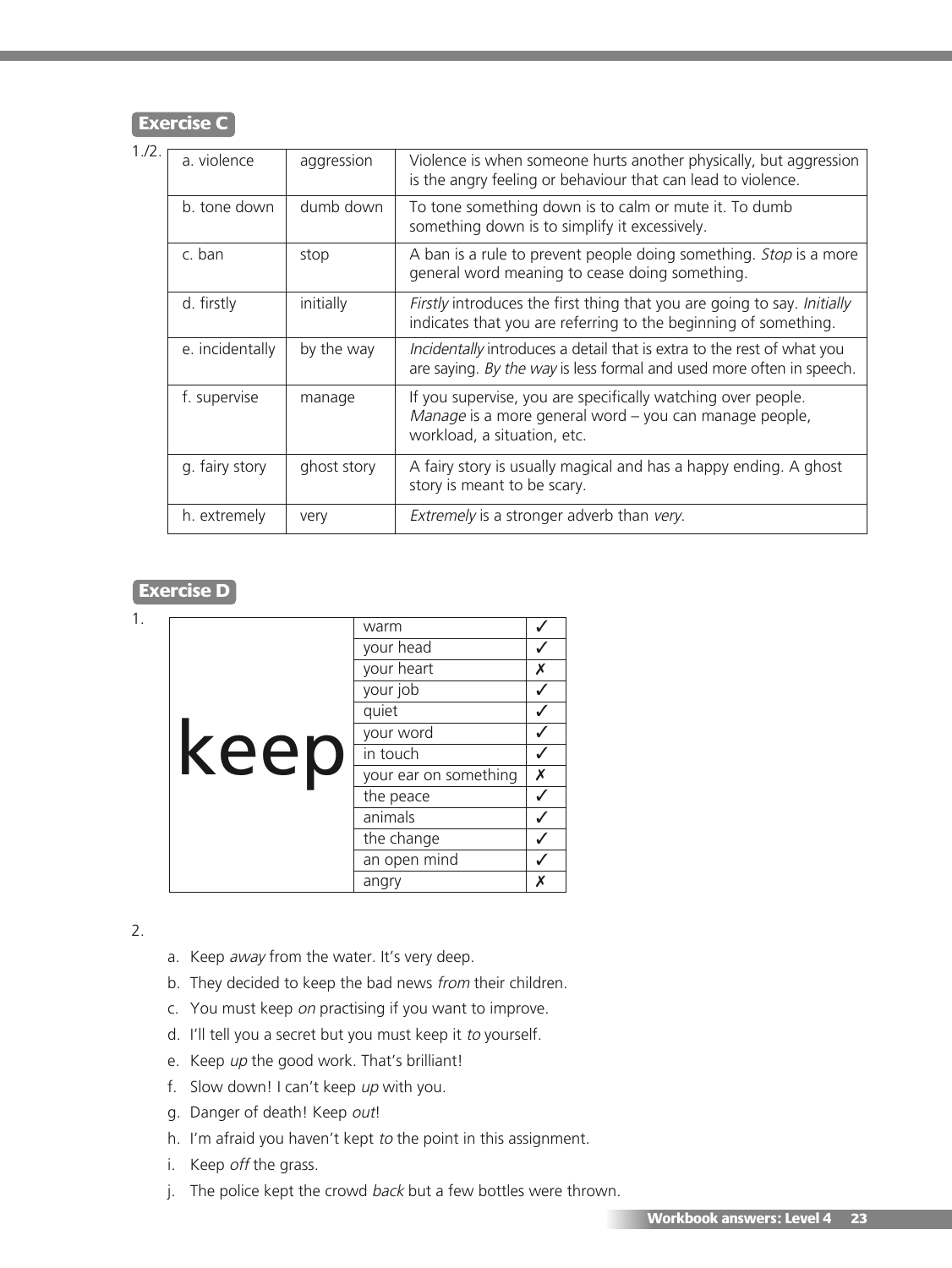### 3./4.

| a. not go in               | keep out              |
|----------------------------|-----------------------|
| b. not go on               | keep off              |
| c. not go near             | keep away / keep back |
| d. not tell (a secret)     | keep to (yourself);   |
|                            | keep from (someone)   |
| e. continue (doing)        | keep on               |
| f. go at the same speed as | keep up (with)        |
| g. stay on (the road)      | keep to               |

### **Exercise E**

#### 1./2.

| a. According to research,                    |              | a point of view which the speaker probably<br>disagrees with       |
|----------------------------------------------|--------------|--------------------------------------------------------------------|
| b. Clearly, $\dots$                          | C            | an extra piece of information that is not essential                |
| c. Incidentally,                             | b            | an obvious point                                                   |
| d. Let's just think about that for a minute. | g            | an alternative point of view which the speaker<br>thinks is true   |
| e. Let's start with some facts.              | e            | facts                                                              |
| f. Nobody can deny that                      | $\mathsf{f}$ | an opinion that everyone will agree with, in the<br>speaker's view |
| g. Now, I accept that                        | $\alpha$     | details of research                                                |
| h. So that's the first point.                | d            | a more detailed explanation of a key point                         |
| i. Some people say                           | k            | suggestions for a solution                                         |
| j. We must consider other points of view.    |              | explanation of the counter-arguments                               |
| k. What should we do about this issue?       | h            | the second point                                                   |

3. Answers depend on students.

# **Exercise F**

- a. I want to finish my assignment this weekend.
- b. Real friendship means talking to people face to face.
- c. Don't forget to make time for your friends and family.
- d. I would prefer to relax at home tonight.
- e. Jane kept telling her daughter to be quiet.
- f. Can you remind me to send that e-mail later?
- g. The new teacher didn't expect the children to behave so well.
- h. Parents shouldn't allow children to watch TV unsupervised.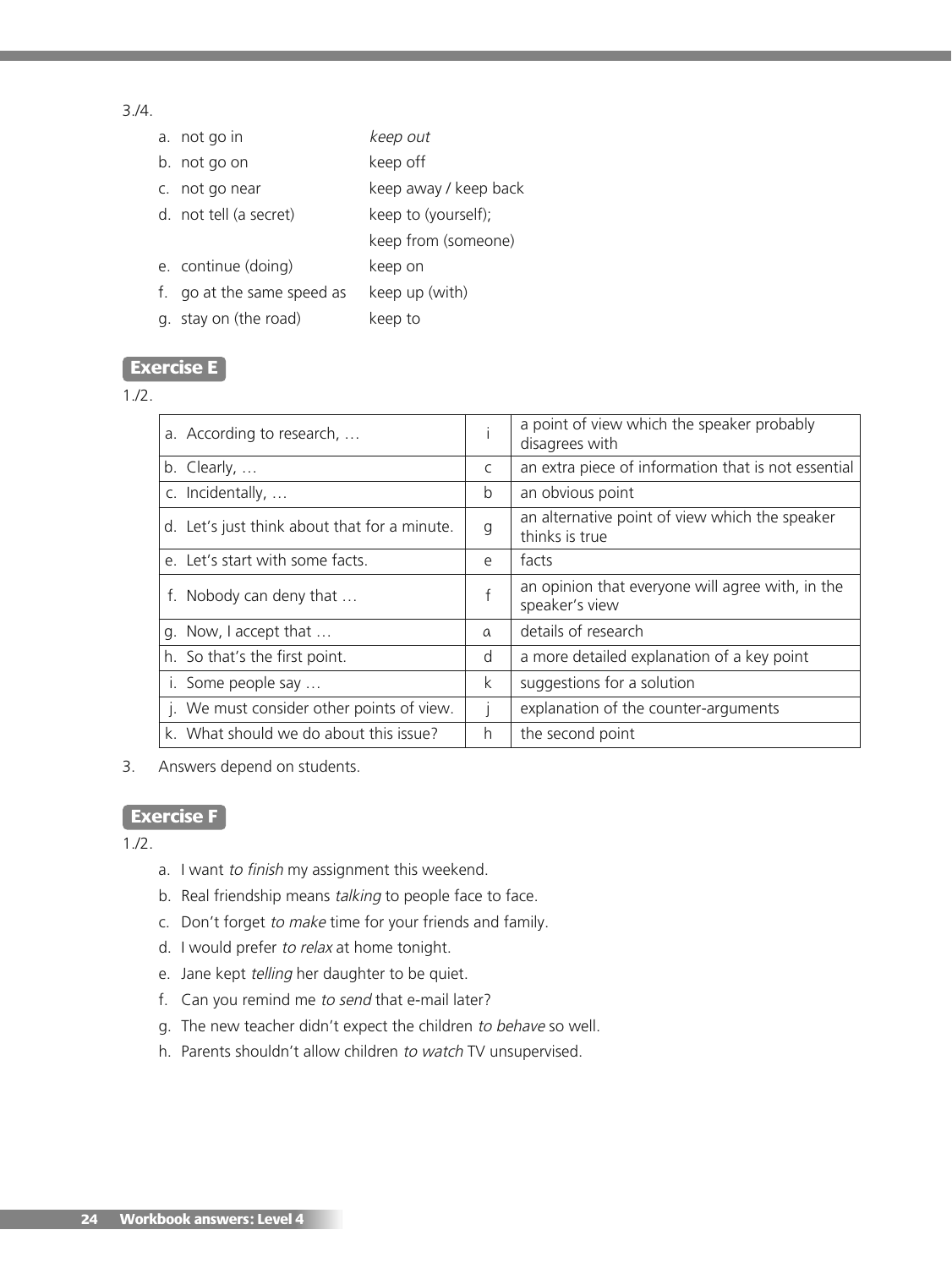# **Theme 3: Media and advertising – Speaking**

# **Exercise A**

| 1. competition | $\mathcal{C}$ | 9 |
|----------------|---------------|---|
| 2. audience    | a             |   |
| 3. appeal      | d             | f |
| 4. release     |               | n |
| 5. present     | k             | m |
| 6. value       | e             | h |
| 7. offer       | b             | р |
| 8. produce     |               |   |

# **Exercise B**

Answers depend on students.

# **Exercise C**

- a. endorse
- b. enjoy
- c. enrol
- d. enter
- e. enable
- f. encourage
- g. endanger
- h. enforce
- i. enquire
- j. entertain

# **Exercise D**

|           | noun (person) | noun (general)                       | adjective                    | adverb        |
|-----------|---------------|--------------------------------------|------------------------------|---------------|
| compete   | competitor    | compe <sup>'</sup> tition            | competitive                  | competitively |
| advertise | 'advertiser   | 'advertising /<br>ad'vertisement     | 'advertised                  |               |
| economize | e'conomist    | e'conomy                             | eco'nomic /<br>eco'nomical   | eco'nomically |
| lie       | 'liar         | lie                                  | 'lying                       |               |
| persuade  | per'suader    | per'suasion                          | per'suasive                  | per'suasively |
| present   | pre'senter    | presen'tation                        | pre'sented /<br>pre'sentable |               |
| produce   | pro'ducer     | pro'duction /<br>'produce / 'product | pro'ductive /<br>pro'duced   | pro'ductively |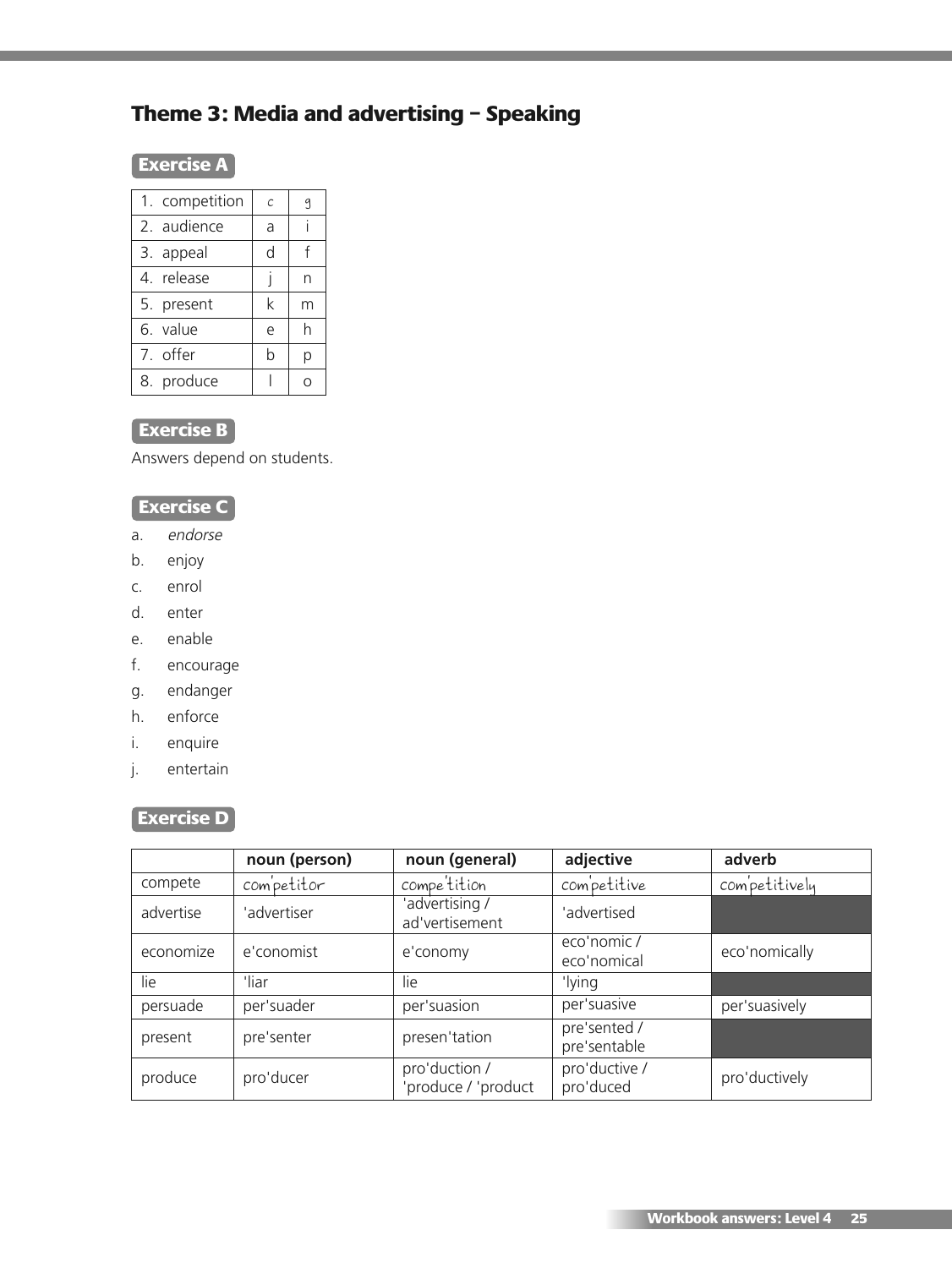#### **Exercise E**

1./2.

- a. Advertisers who use BOGOF start the advert with the normal price.
- b. People who are aural learners need to hear new information.
- c. Farmers in the United States who use irrigation are worried about the future.
- d. A third of the water which is used for irrigation comes from the Ogallala Aquifer.
- e. People who apologize a lot often give a reason for their actions.
- f. Braille, who was blinded at three, invented a system of reading and writing for blind people.
- g. One everyday item which steals a lot of our time is e-mail.
- h. Photosynthesis, which converts light energy into sugar and oxygen, occurs in all green plants.
- i. The best man, who used to help the groom to steal the bride, just looks after the ring now.
- j. The wedding ring, which is a symbol of union, was used by the Ancient Egyptians.

#### **Exercise F**

- a. But going back to my first point about our competitors, ...
- b. As Bob said, we need to reduce our prices.
- c. I'm not sure if this is important, but the transport manager is on leave.
- d. Has anyone mentioned that the new factory opens next week?
- e. I'm afraid I don't get what you mean.
- f. I'm just coming to that point.
- g. Can I deal with that question at the end?
- h. I've forgotten what I was going to say.
- i. You were going to show us a graph of the sales figures.
- j. We could  $t\theta$  ask a celebrity to endorse the product.
- k. Shall we leave that for our next meeting?
- l. I don't know if this is relevant but ...
- m. What are we talking about at the moment?
- n. Yes, that's a good point.
- o. What I'm saying is: we should consider ...
- p. I'm just coming to that.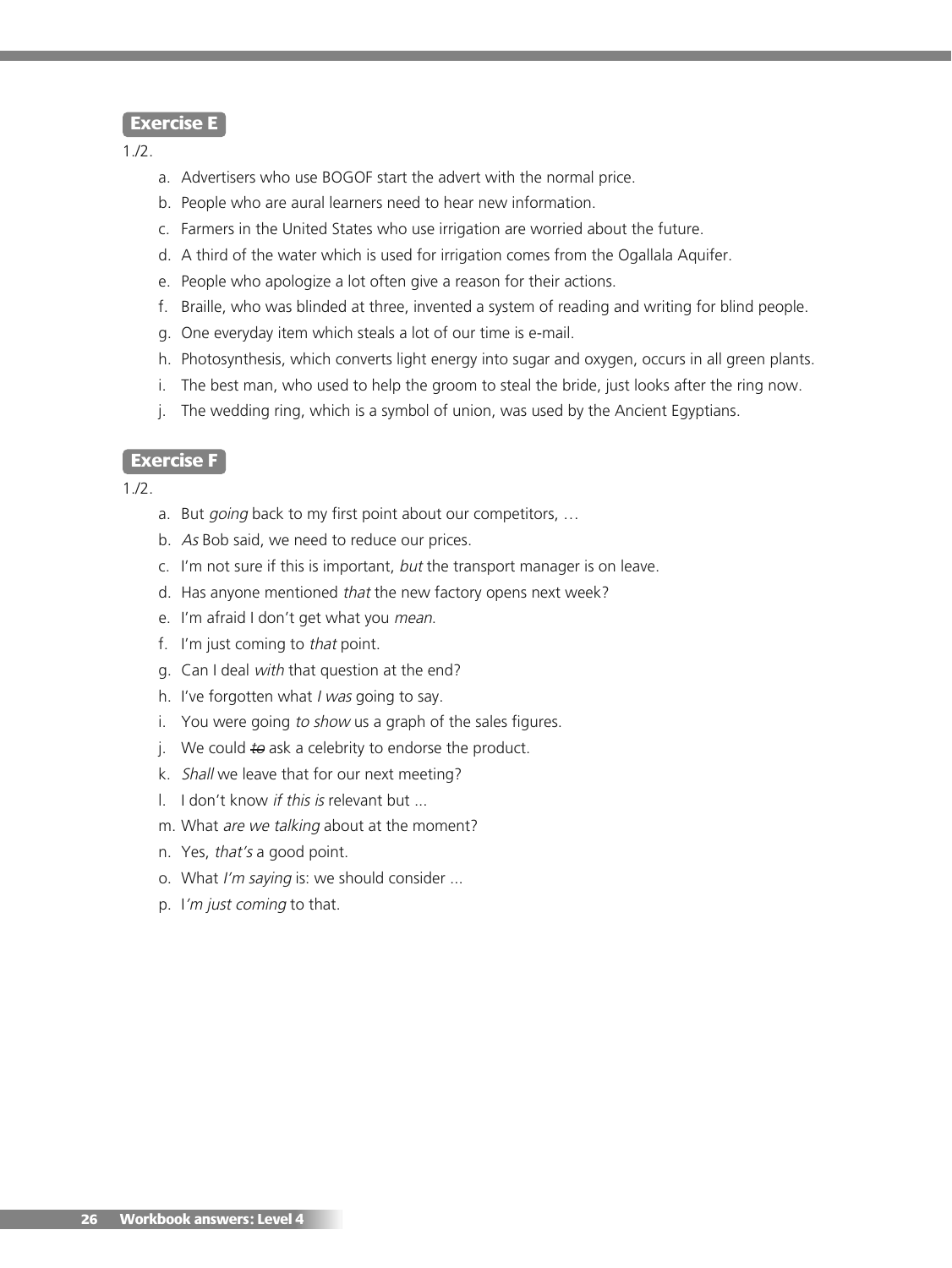

## 1.

| a. advertising | d | catching  |
|----------------|---|-----------|
| b. big         |   | for money |
| c. catchy      | f | leader    |
| d. eye         | b | lie       |
| e half         | h | line      |
| f. loss        | a | brief     |
| g. selling     | i | market    |
| h. tag         | g | point     |
| i. target      | e | price     |
| value          | C | tune      |

## 2./3.

| 'advertising | brief     |
|--------------|-----------|
| big          | 'lie      |
| catchy       | 'tune     |
| 'eye         | catching  |
| half         | 'price    |
| 'loss        | leader    |
| 'selling     | point     |
| 'tag         | line      |
| 'target      | market    |
| 'value       | for money |

# **Theme 3: Media and advertising – Reading**

# **Exercise A**

#### 1.

| noun           | adjective     |
|----------------|---------------|
| a. convention  | conventional  |
| b. culture     | cultural      |
| c. experiment  | experimental  |
| d. fiction     | fictional     |
| e. journal     | journalistic  |
| f. logic       | logical       |
| g. material    | materialistic |
| h. persistence | persistent    |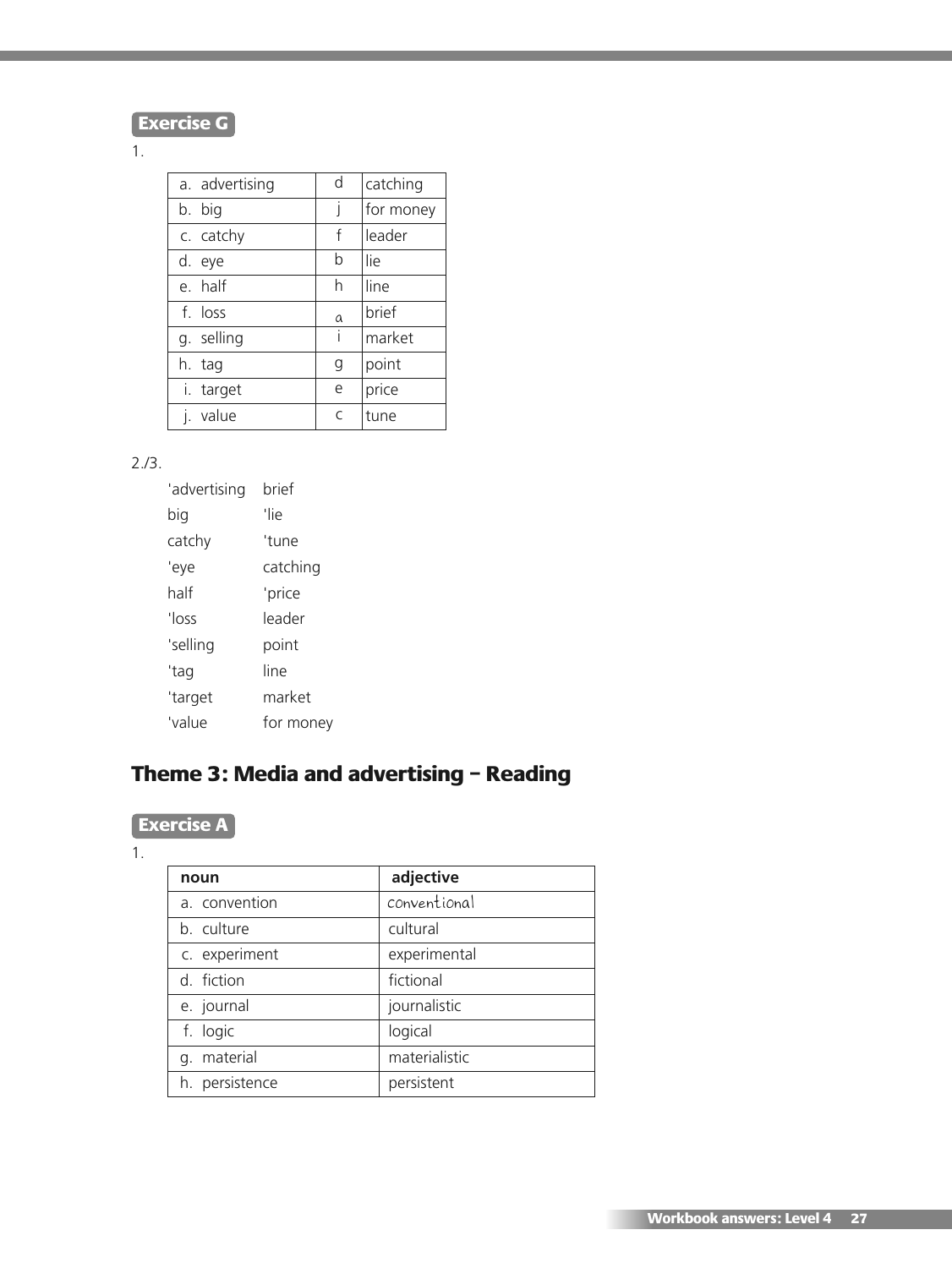- 2.
- a. conventional, fictional, logical, materialistic, persistent
- b. conventional, experimental
- c. conventional, cultural, experimental, journalistic, logical, materialistic, persistent
- d. cultural, fictional, materialistic
- 3.
- 1. I need your *final* answer, please.
- 2. There are *several* points I'd like to make in this lecture.
- 3. The *original* painting was by Leonardo da Vinci.
- 4. You need to give some *additional* examples in your assignment.
- 5. All the lights have gone. There must be an *electrical* fault.
- 6. Is the movie a *factual* one? Or is it fiction?
- 7. There is no *legal* reason for banning the advert.
- 8. I hate wearing a suit. I prefer *casual* clothes.

## **Exercise B**



### **Exercise C**

| 1. black and     | white      |
|------------------|------------|
| 2. right and     | wrong      |
| 3. fact and      | fiction    |
| 4. good and      | evil       |
| 5. strengths and | weaknesses |

| 6. young and | old       |
|--------------|-----------|
| 7. real and  | imaginary |
| 8. alive and | dead      |
| 9. near and  | far       |
| 10. past and | present   |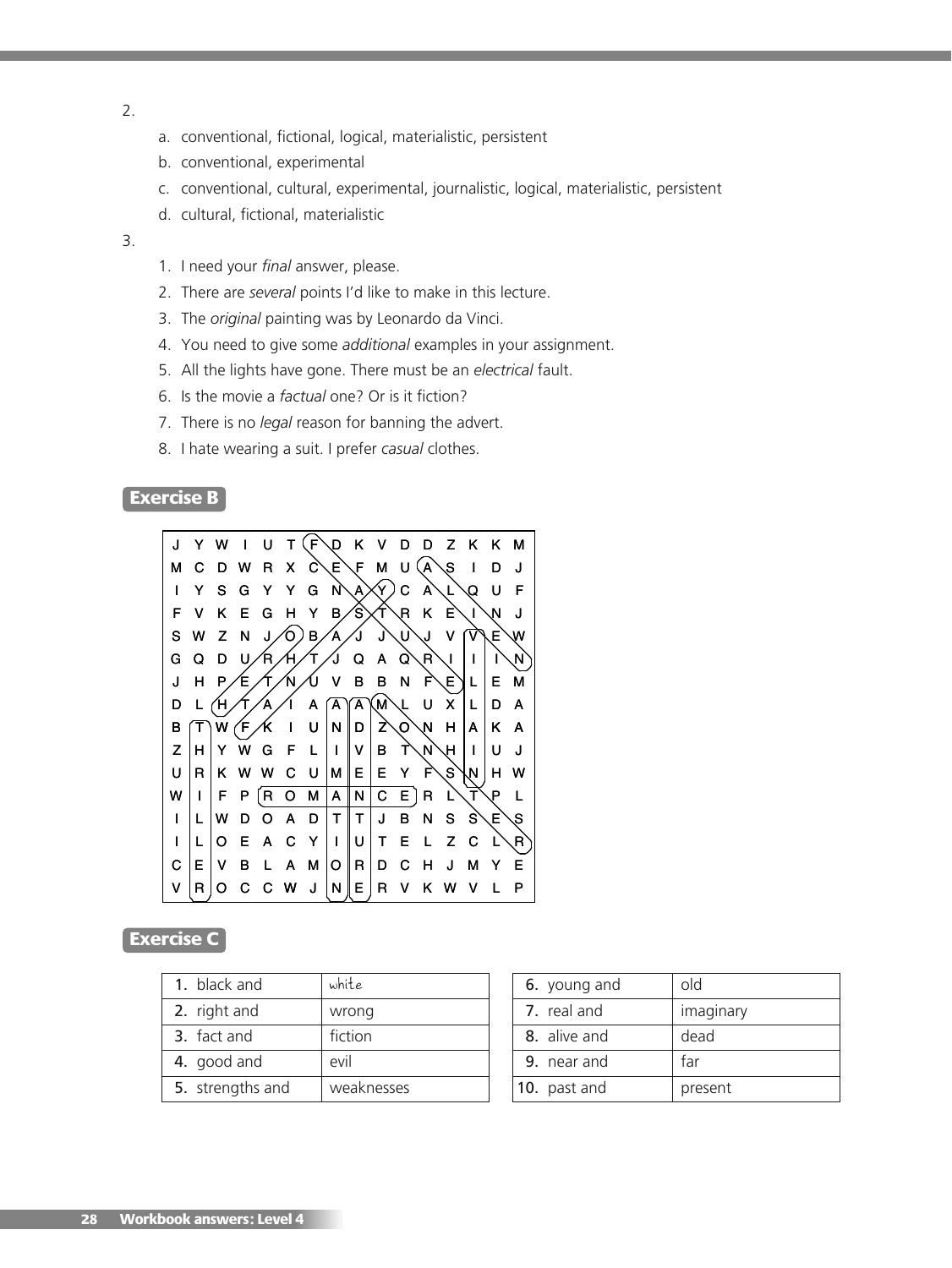# **Exercise D**

| 1. begun   | begin |
|------------|-------|
| 2. bought  | buy   |
| 3. broken  | break |
| 4. brought | bring |
| 5. caught  | catch |
| 6. driven  | drive |
| 7. found   | find  |
| 8. known   | know  |

| 9. left        | leave |
|----------------|-------|
| $10.$ lost     | lose  |
| 11. seen       | see   |
| 12. taken      | take  |
| 13. taught     | teach |
| 14. told       | tell  |
| <b>15. won</b> | win   |
| 16. written    | write |

# **Exercise E**

| 1. stock characters     |    | impulse to produce works of art, including fiction   |
|-------------------------|----|------------------------------------------------------|
| 2. fictional narratives | 5  | people who give their opinions about fiction         |
| 3. strict conventions   | 3  | rules about plots, genre and characters              |
| 4. fairy tales          | 2  | stories                                              |
| 5. literary critics     | 6  | stories with a love plot and funny scenes            |
| 6. romantic comedies    | 4  | stories with witches, princesses and talking animals |
| 7. creative force       |    | types of people who appear in most stories           |
| 8. mistaken identity    | 8  | confusion about who a character really is            |
| 9. humble beginnings    | 10 | money from audiences for films or plays              |
| 10. box-office takings  | 9  | starting life as a poor or working-class person      |

# **Exercise F**

| sentence opener                          | ending for subject | ending for object |
|------------------------------------------|--------------------|-------------------|
| 1. Deborah entered the restaurant,       |                    |                   |
| 2. The bride got into the Rolls Royce,   | e                  |                   |
| 3. The King swept into the huge chamber, |                    |                   |
| 4. General Thompson spoke to his men,    |                    | a                 |
| 5. The monster fell to the floor,        |                    |                   |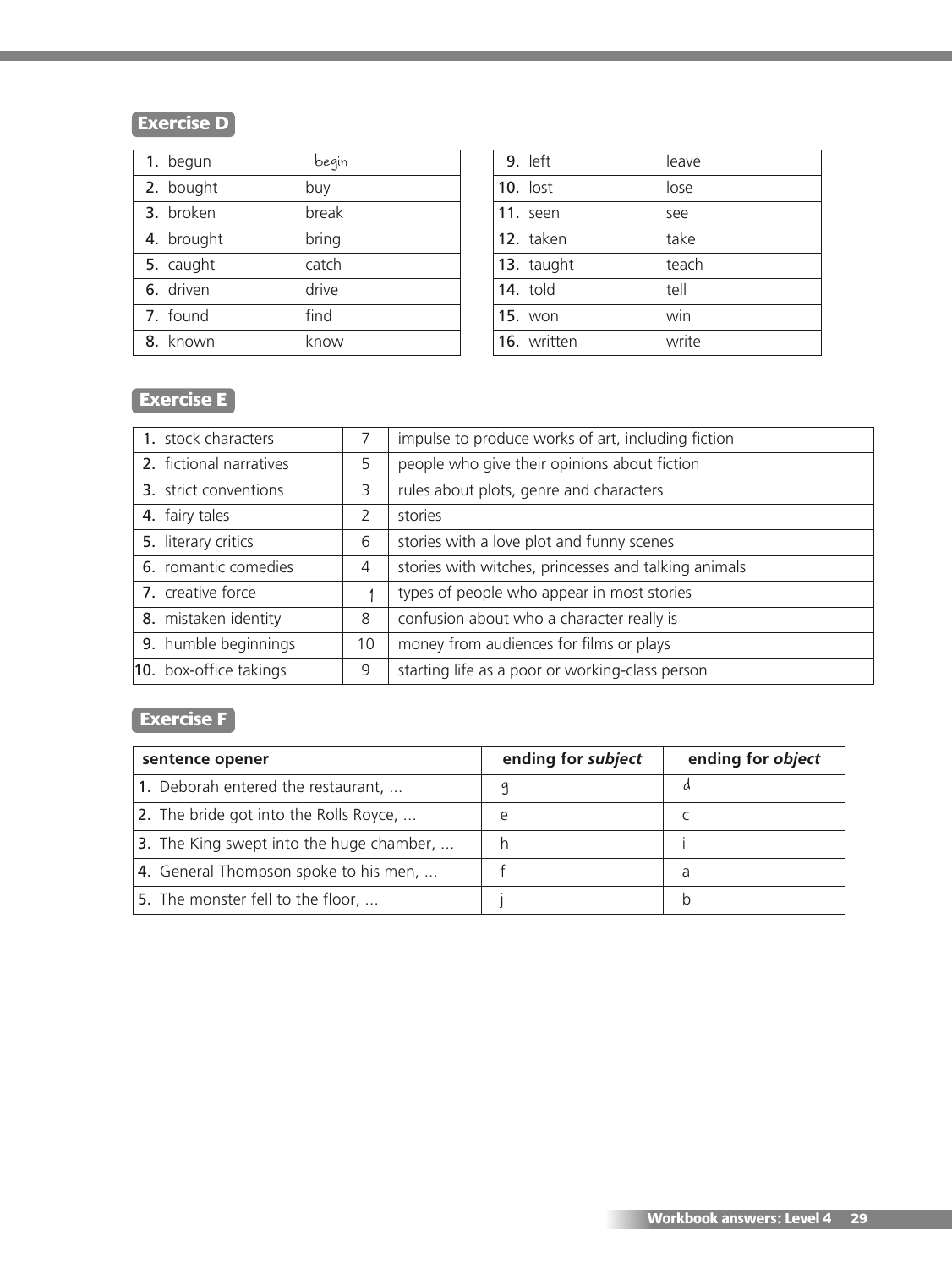# **Theme 3: Media and advertising – Writing**

#### **Exercise A**

| people              | actors, viewers, audiences, Americans, critics, lawyer, couple, people, producers,<br>contestants, the general public, members of the public, Barry Langberg |
|---------------------|--------------------------------------------------------------------------------------------------------------------------------------------------------------|
| genres              | drama, soap operas, crime thrillers, science-fiction, reality TV                                                                                             |
| feelings / opinions | prefer, unhappy, embarrass/embarrassment, humiliate/humiliation, don't care,<br>only care about money, feelings, scare                                       |
| places              | settings, on location, desert island, private houses, studio                                                                                                 |

## **Exercise B**

- 1. Drama attracted the largest TV audiences in the US during the last year.
- 2. Reality TV is in second place.
- 3. Audiences for reality TV are up/have risen by three per cent from the previous year.
- 4. Critics have made many rude remarks about reality TV.
- 5. For example, a Los Angeles lawyer is cited by a newspaper as saying, ...
- 6. 'Reality TV programmes are made to embarrass or humiliate people.'
- 7. 'Human feelings are not considered by the producers.'
- 8. Some series are filmed on location (by the company).
- 9. Some take place in <sup>a</sup> studio.
- 10. But the format never changes.
- 11. Contestants from the general public take part.
- 12. They are gradually voted off the show with embarrassment or humiliation.

## **Exercise C**

1. Answers depend on students.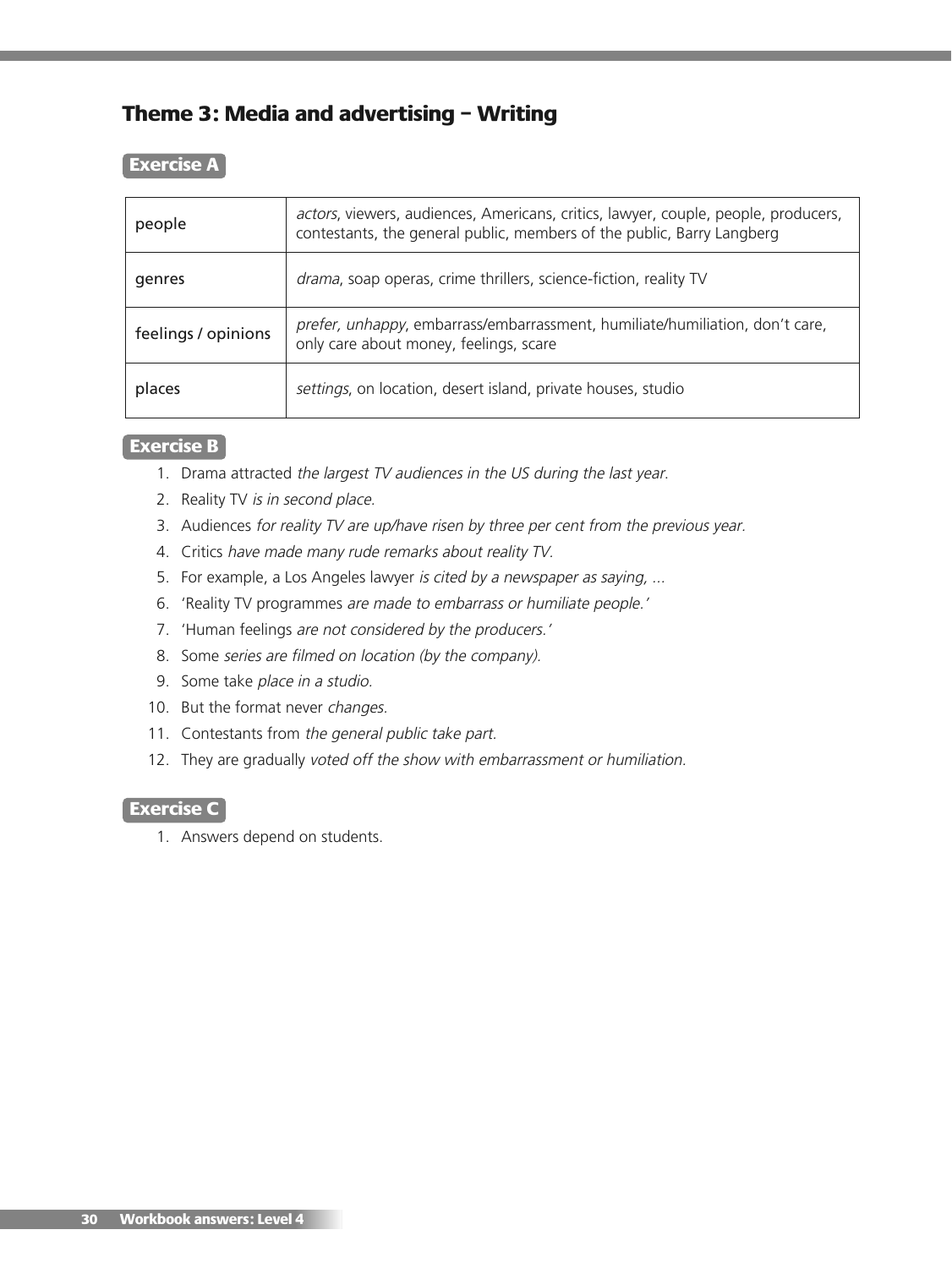2.

| a. a spoken or written opinion about a creative work                                                                  | critic ism      |  |
|-----------------------------------------------------------------------------------------------------------------------|-----------------|--|
| b. a machine or part of a machine that does a specific task                                                           | mechanism       |  |
| c. an economic system based on property and wealth that is owned privately<br>and not by the government               | capitalism      |  |
| d. a political system where the government has central control of the economy<br>and production of all food and goods | communism       |  |
| e. a political system where production is controlled by the people and wealth is<br>shared equally                    | socialism       |  |
| f. a living thing, e.g., plant, animal, bacteria                                                                      | organism        |  |
| g. a belief that some races are superior to others<br>racism                                                          |                 |  |
| h. a practical understanding of the world                                                                             | realism         |  |
| i. the belief or hope that good things will happen                                                                    | optimism        |  |
| j. the belief or fear that bad things will happen                                                                     | pessimism       |  |
| k. the business of providing people with places to stay and things to do when<br>they are on holiday                  | tourism         |  |
| I. the belief that women should have the same rights and opportunities as men                                         | feminism        |  |
| m. the process of copying another person's idea or written work without<br>acknowledgement                            | plagiarism      |  |
| n. the skill and high standards expected of a professional person                                                     | professionalism |  |

# **Exercise D**

| write    | written | 5. understand   understood |        | 9. leave        | left  |
|----------|---------|----------------------------|--------|-----------------|-------|
| 2. send  | sent    | 6. choose                  | chosen | <b>10.</b> make | made  |
| 3. bring | brought | 7. drive                   | driven | 11. know        | known |
| 4. catch | caught  | 8. ride                    | ridden | <b>12.</b> see  | seen  |

# **Exercise E**

| 1. orma | format      |
|---------|-------------|
| 2. amat | dramatic    |
| 3. viva | survival    |
| 4. ewe  | viewer      |
| 5. illa | villain     |
| 6. imil | similarity  |
| 7. ubl  | public      |
| 8. cume | documentary |

| 9. test         | contestant |
|-----------------|------------|
| 10. eria        | serial     |
| <b>11.</b> chis | franchise  |
| 12. otat        | quotation  |
| <b>13.</b> dien | audience   |
| 14. vent        | convention |
| 15. thor        | authority  |
| 16. piso        | episodic   |
|                 |            |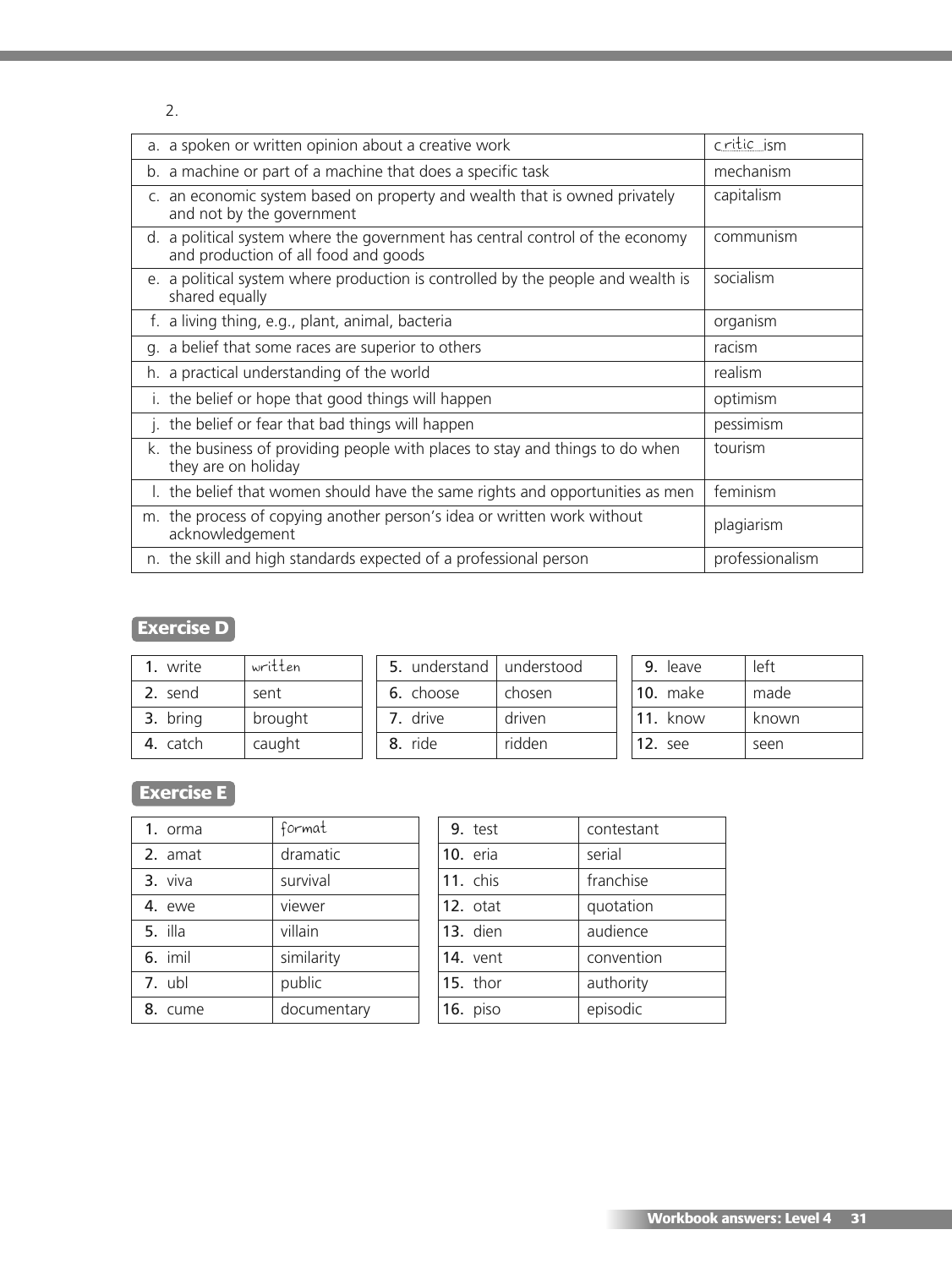# **Theme 4: Living life to the full – Listening**

# **Exercise A**

1./2.

| h        | electricity |
|----------|-------------|
| $\alpha$ | function    |
| h        | molecule    |
|          | nutrients   |
| e        | organ       |
|          | physiology  |

| d | purpose      |
|---|--------------|
|   | relationship |
| C | system       |
| q | tissue       |
|   | elbow        |
|   | shoulder     |

# **Exercise B**

1./2.

| a. muscles     |          | combine to perform a function         |
|----------------|----------|---------------------------------------|
| b. the stomach |          | c   conduct electricity               |
| c. nerves      | $\Omega$ | contract                              |
| d. the lungs   | e        | convert nutrients into energy         |
| e. cells       | b        | digests food                          |
| f. tissues     | d        | help us to breathe                    |
| g. organs      | q        | work together to achieve an objective |

# **Exercise C**

| joints            | ҕ |
|-------------------|---|
| parts of the head |   |
| organs            |   |
| parts of the arm  |   |
| parts of the leg  |   |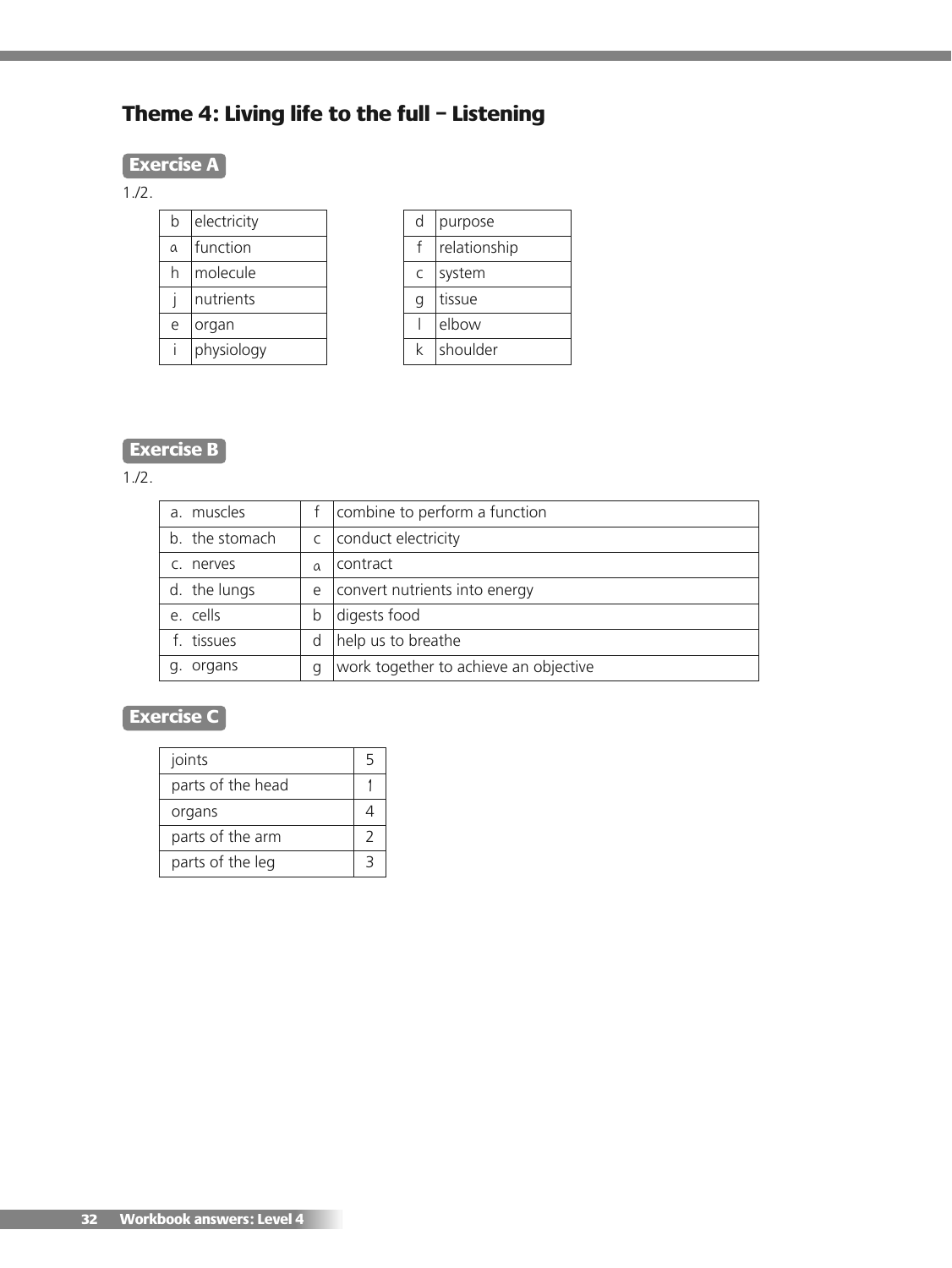## **Exercise D**

1./2./3.

| functions                                                                  | body systems |              |           |            |              |          |
|----------------------------------------------------------------------------|--------------|--------------|-----------|------------|--------------|----------|
|                                                                            | 'skeletal    | re'spiratory | 'muscular | di'gestive | circu'latory | 'nervous |
| a. converts food into nutrients                                            |              |              |           |            |              |          |
| b. enables the body to move                                                |              |              |           |            |              |          |
| c. exchanges oxygen and $CO2$<br>with cells, blood and air in<br>the lungs |              |              |           |            |              |          |
| d. receives messages                                                       |              |              |           |            |              |          |
| e. interfaces with the external<br>environment                             |              |              |           |            |              |          |
| f. makes red blood cells                                                   |              |              |           |            |              |          |
| g. moves blood round the body                                              |              |              |           |            |              |          |
| h. protects the organs                                                     |              |              |           |            |              |          |
| i. sends messages                                                          |              |              |           |            |              |          |
| supplies nutrients and<br>oxygen to other systems                          |              |              |           |            |              |          |

# **Exercise E**

1./2.

- a. What the skeletal system does is support the body.
- b. What the muscles do is enable the body to move.
- c. It is the nervous system which/that interfaces with the external environment.
- d. It is the circulatory system which  $#$  moves blood around the body.
- e. What protects the organs is the skeletal system.

## **Exercise F**

- a. I forgot to say that ...
- b. *Did* I mention that ...?
- c. I should have told you about ...
- d. I meant to point  $out$  that ...
- e. Just going back to the circulatory system for a minute ...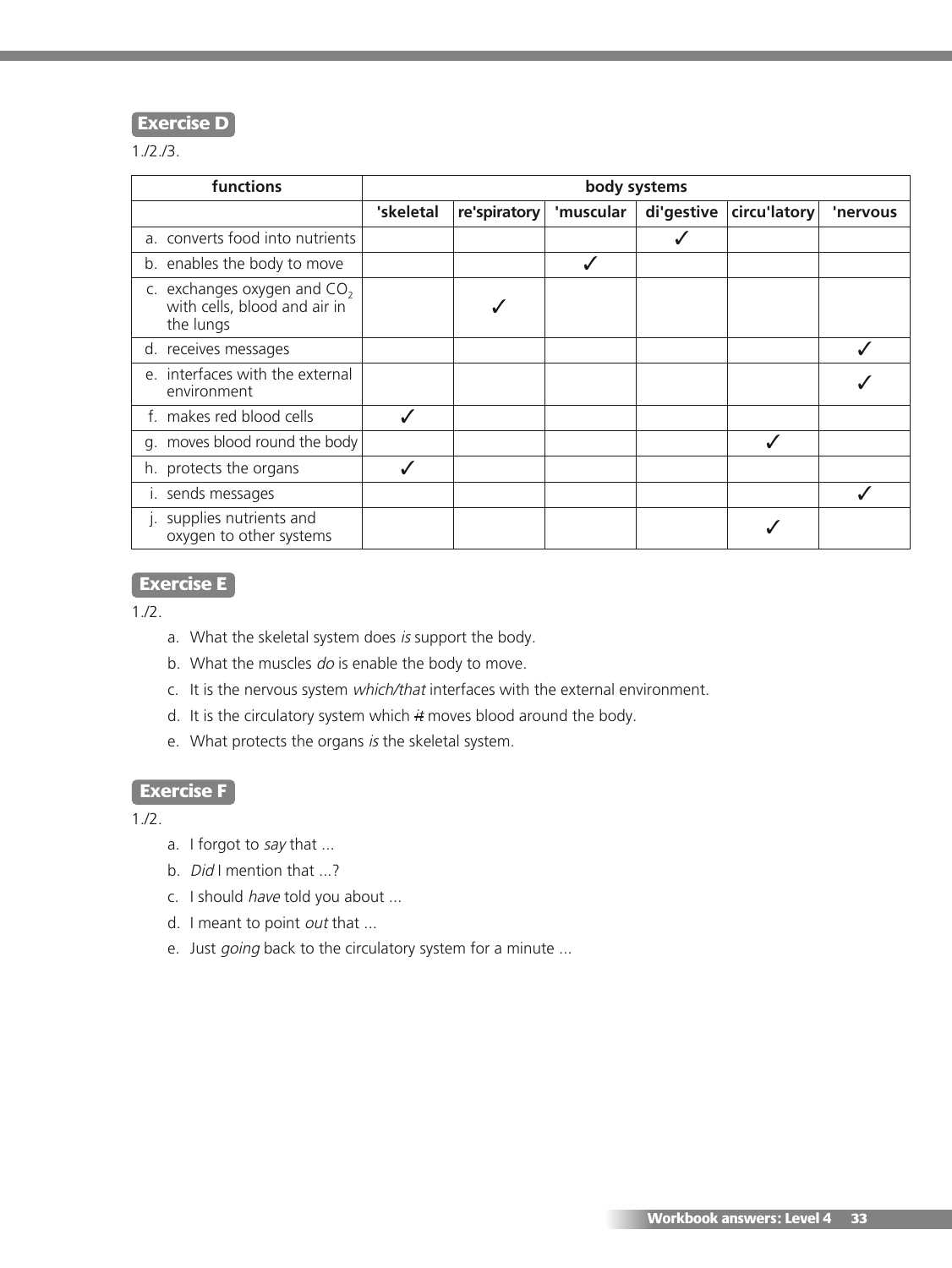#### **Exercise G**

#### 1.

|      | around |   |
|------|--------|---|
|      | at     |   |
|      | away   |   |
|      | for    |   |
|      | in     |   |
| look | into   |   |
|      | off    | Х |
|      | out    |   |
|      | over   |   |
|      | up     |   |
|      | with   | x |

|          | away |   |
|----------|------|---|
|          | down | Х |
|          | for  | X |
|          | in   |   |
| <b>C</b> | off  |   |
| give     | onto |   |
|          | out  |   |
|          | over | X |
|          | to   | X |
|          | up   |   |
|          | with | Χ |

#### 2./3.

- a. First, today, we're going to look at the muscular system.
- b. I'd like you to look up the references after the lecture.
- c. For many centuries, doctors looked for/looked into the way that nutrients reached all parts of the human body.
- d. Many people gave up the search but Harvey continued to look.
- e. The respiratory system takes in oxygen and gives out carbon dioxide.
- f. Chlorine gives off a poisonous gas when you mix it with water.
- g. Could you look out/look around for the lecturer? I need to speak to her.
- h. OK. If you don't like the sight of blood, look away now!
- i. Can you have a look at the handouts that I gave out at the beginning of the lecture?
- j. Don't give away the answer if you know it.

#### **Exercise H**

| anaesthetic | painkiller |
|-------------|------------|
| bruise      | contusion  |
| compress    | squeeze    |
| connect     | join       |
| displace    | move       |
| elevate     | raise      |
| fracture    | break      |
| injury      | damage     |
| skeleton    | bones      |
| skull       | head       |
| spine       | backbone   |
| trauma      | wound      |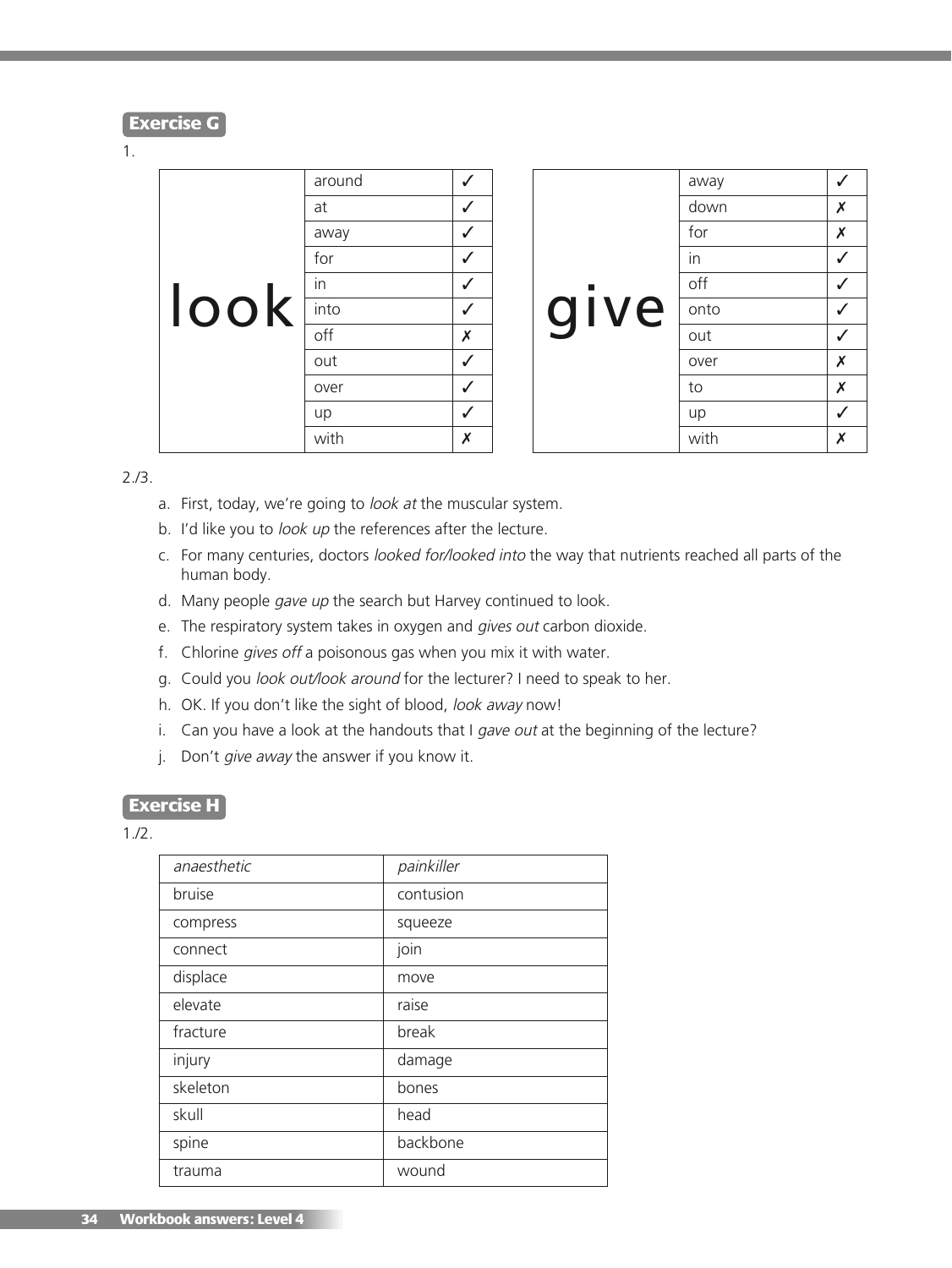# **Theme 4: Living life to the full – Speaking**

#### **Exercise A**

1./2./3.

- a. an-xi-e-ty
- b. de-pre-ssion
- c. ex-pe-ri-ence
- d. con-di-tion
- e. fa-tigue
- f. neu-ro-sis
- g. ob-se-ssion
- h. per-for-mance
- i. symp-tom
- j. a-ggre-ssion
- k. as-thma
- l. ath-lete

### **Exercise B**

1./2.

|             | $-ed$ | $\sim$ ive | $~\sim$ OUS | $\sim$ tic |
|-------------|-------|------------|-------------|------------|
| a. aggress  |       |            |             |            |
| b. anxi     |       |            |             |            |
| c. asthma   |       |            |             |            |
| d. athle    |       |            |             |            |
| e. depress  |       |            |             |            |
| f. fatigu   |       |            |             |            |
| neuro<br>g. |       |            |             |            |
| h. obsess   |       |            |             |            |

# **Exercise C**

- a. I'm feeling anxious.
- b. I'm suffering from depression.
- c. Sometimes I behave in an obsessive way.
- d. Perhaps I'm neurotic.
- e. Nowadays, many children in the West have asthma.
- f. People can suffer from physical or mental fatigue.
- g. She's a very athletic person.
- h. I sometimes get angry but I'm not aggressive.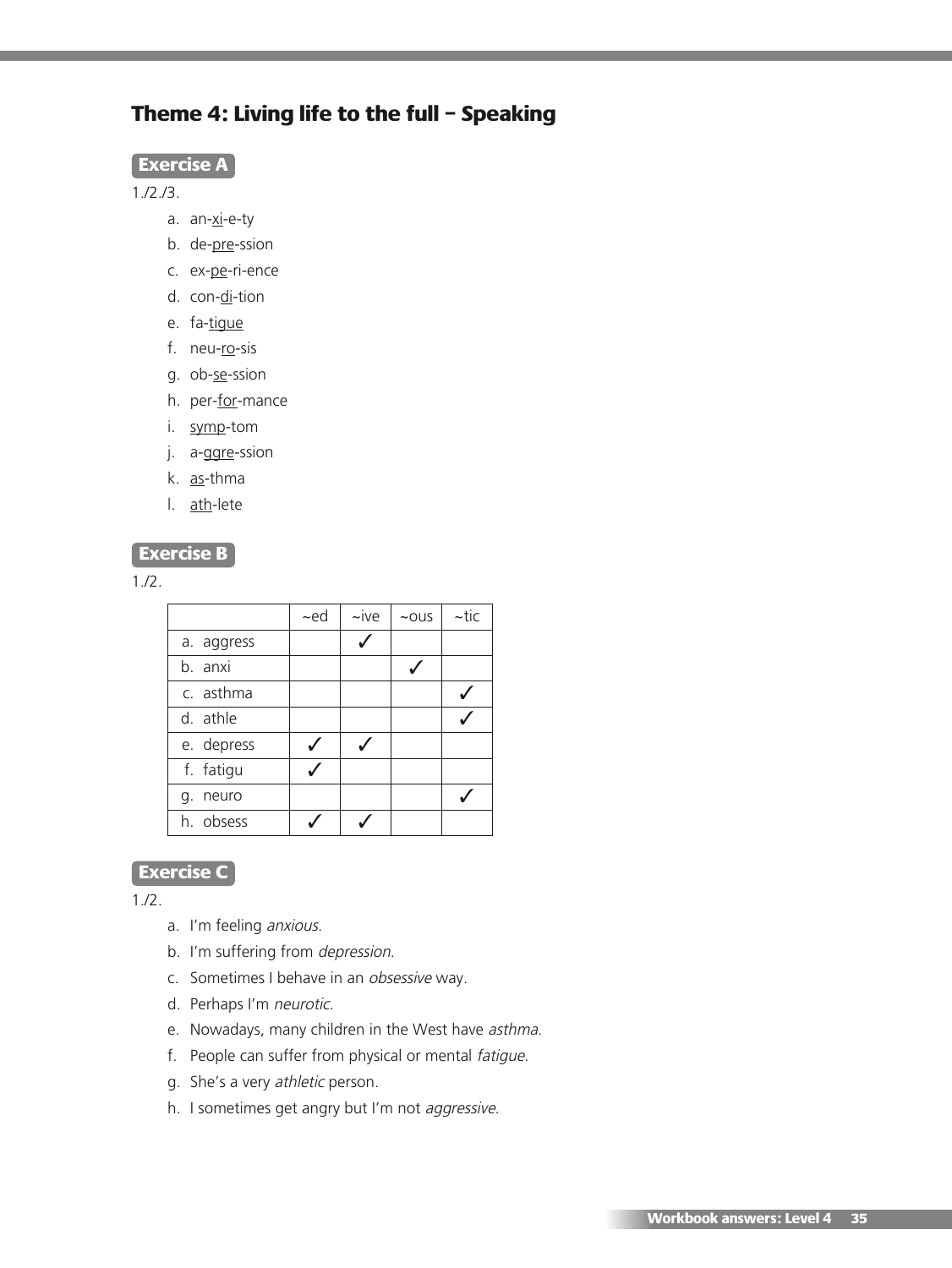#### **Exercise D**

1./2.

| a. I researched asthma,                                                                                     | b             | an inability to breathe properly.                              |
|-------------------------------------------------------------------------------------------------------------|---------------|----------------------------------------------------------------|
| b. The main symptom of asthma is                                                                            | g             | asthma does not prevent you from doing<br>exercise.            |
| c. In severe cases,                                                                                         | d             | can bring on an attack.                                        |
| d. Physical exertion                                                                                        | e             | certain sports affect asthmatics more than others.             |
| e. However, it's possible that                                                                              |               | found that swimming very rarely brings on an<br>asthma attack. |
| f. For example, Fitch and Godfrey (1976),<br>writing in the Journal of the American<br>Medical Association, | $\mathcal{C}$ | the illness can be fatal.                                      |
| g. So, the point is that                                                                                    | $\alpha$      | which is an illness of the respiratory system.                 |
| h. In fact, I think there are several top athletes                                                          | h.            | who are asthmatic.                                             |
|                                                                                                             |               |                                                                |

### **Exercise E**

 $1.12.$ 

- a. So what you're saying is ...
- b. Are you saying that ...?
- c. In other words, ...
- d. So to sum up, ...
- e. Yes, that's right.
- f. Well, to some extent.
- g. Well, not exactly.
- h. No, that's not really the point.

#### **Exercise F**

1./2./3.

Possible answers:

- a. I looked at fatigue / as a factor / in sporting performance.
- b. Fatigue / is a feeling / of extreme tiredness / or weakness.
- c. The symptom of fatigue / is athletes / giving up / physical exercise.
- d. The athletes / have done a cognitive / or thinking task / before exercising.
- e. Three researchers / called Marcora, / Staiano / and Manning / did research / into the factor.
- f. They found / that athletes / who have completed / difficult thinking tasks / just before exercise /

perceive physical activity / as harder.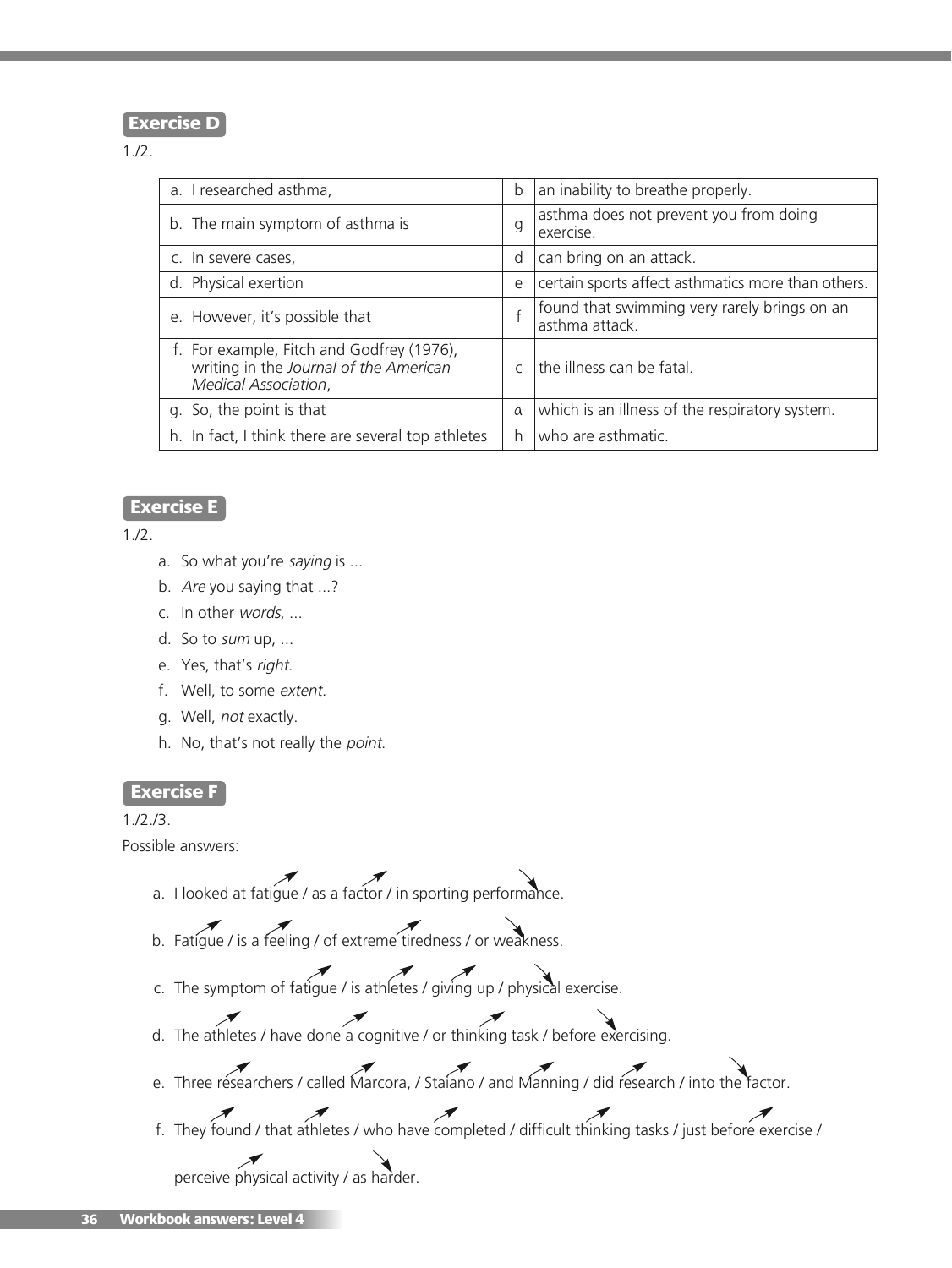## **Exercise G**

| a. Are you feeling alright?             | d | I don't think so.         |
|-----------------------------------------|---|---------------------------|
| b. Does your throat hurt?               |   | I feel terrible.          |
| c. You look terrible!                   | e | No, I'm not.              |
| d. Have you ever had measles?           | a | Not really.               |
| e. Are you currently on any medication? |   | Nothing, really.          |
| f. What's the matter?                   | b | Yes, it's really painful. |

## **Exercise H**

1. The population of the world is growing. As a result, the demand for energy is increasing. We must ensure that supply can meet the rising demand. If we don't, energy shortages might occur in parts of the world in the future. There are several things that we can do. Firstly, the government should pass laws about insulation in homes, factories and offices. Secondly, people *should be* more careful with energy. They shouldn't waste it, for example, by leaving lights on in an empty room. Finally, energy companies *should develop* sources of renewable energy, such as solar power or wind power. Nuclear energy might be the answer. It is renewable but many people don't trust the technology. They say we shouldn't take the risks that are involved.

2./3.

- a. Children should be taught about violence.
- b. More desalination plants must be built.
- c. More must be done to reduce carbon emissions.
- d. The amount of road travel can't be reduced by many countries.
- e. Poor countries can be helped by trade.
- f. Soft drugs should not be legalized by governments.
- g. It should be made easier for drug addicts to get help.

# **Theme 4: Living life to the full – Reading**

#### **Exercise A**

1.

Answers depend on students.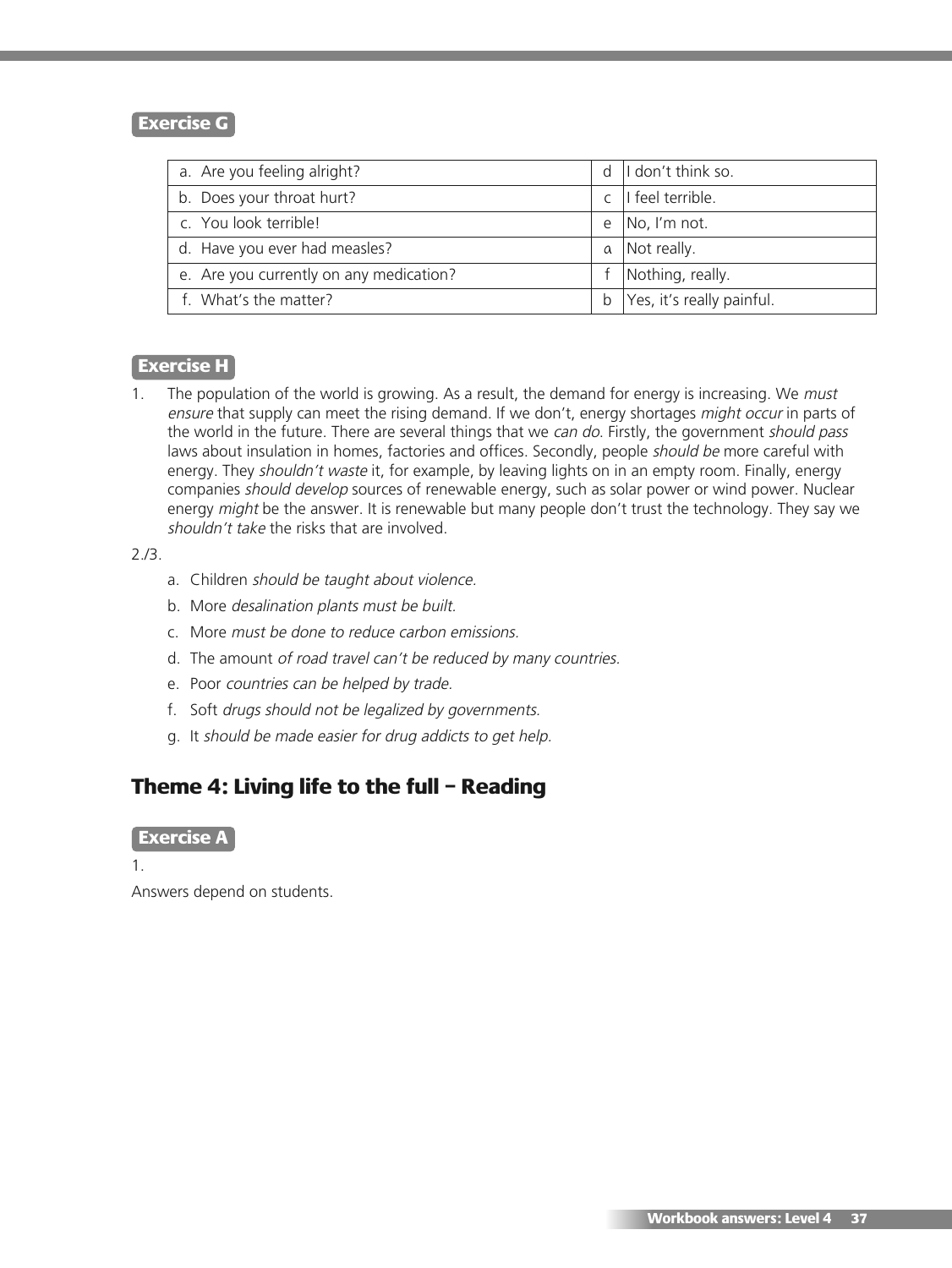2.

|          | It's around £100 a week for a single person.                    |
|----------|-----------------------------------------------------------------|
| g        | It's going up, quite rapidly.                                   |
| $\alpha$ | Members of parliament need to propose a change and vote for it. |
|          | People might learn to live in peace with each other.            |
| h        | Reading, playing computer games and shopping.                   |
| C        | Shorter working hours and better working conditions.            |
| e        | Technology, in my opinion.                                      |
|          | The computer and the mobile phone.                              |
| d        | Usually at 65.                                                  |
| b        | Working in an office, driving or flying a plane.                |

### 3.

Answers depend on students.

# **Exercise B**

1.

| a. state      | C        | age        |
|---------------|----------|------------|
| b. labour     | e        | class      |
| c. retirement | d        | expectancy |
| d. life       | b        | force      |
| e. working    | $\alpha$ | pension    |
| f. leisure    | f        | time       |
| g. developed  | g        | world      |
| recent        |          | ears       |
|               |          |            |

2.

- a. Most people in the world now get a *state pension* when they reach *retirement age*.
- b. The *labour force* is getting smaller in the *developed world*.
- c. *Life expectancy* has increased in many countries in *recent years*.
- d. The *working class* has far more *leisure time* than 100 or even 50 years ago.

# **Exercise C**

| 1. most people         | the vast majority    |
|------------------------|----------------------|
| 2. the beginning       | the first step/stage |
| 3. in most cases       | for the most part    |
| 4. it is probably true | it would seem/appear |
| 5. to do more          | to go further        |
| 6. not talked about    | no mention of        |
| 7. like                | very similar to      |
| 8. may be              | could be said to be  |
| 9. have your own ideas | think for yourself   |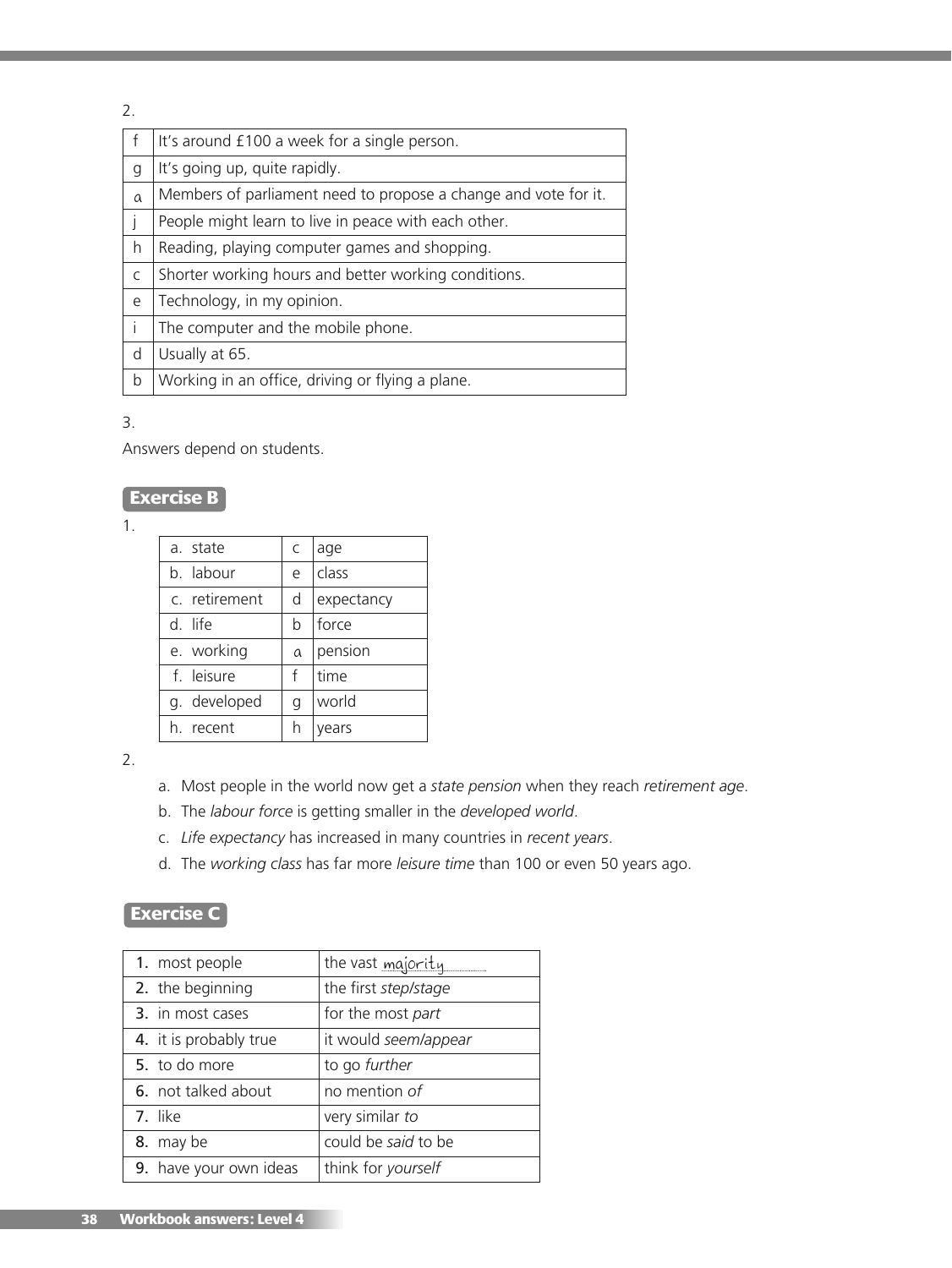| 10. in my opinion      | l as I see <i>it</i> |
|------------------------|----------------------|
| $\vert$ 11. so         | in order that        |
| 12. and other examples | and so on            |

# **Exercise D**

#### 1.

| verb       | noun        |
|------------|-------------|
| a. state   | statement   |
| b. lack    | lack        |
| c. respect | respect     |
| d. promote | promotion   |
| e. require | requirement |
| f. educate | education   |
| g. provide | provision   |
| h. suppose | supposition |
| i. obey    | obedience   |
| j. propose | proposal    |
| k. reflect | reflection  |

#### 2.

- a. Children must be taught *to respect* authority ...
- b. ... but there is more to education than learning *obedience*.
- c. The state is responsible for the *provision* of primary and secondary education.
- d. The President has made a *proposal* for a new kind of health insurance.
- e. Many educators *are promoting* the idea of lifelong learning at the moment.
- f. Children *require* traditional subjects such as literacy and numeracy ...
- g. ... but they also need to learn new subjects which *reflect* the modern world.
- h. There is a *lack* of any new ideas in many school curricula.

#### **Exercise E**

1.

- a. *There is a strong possibility that global warming is caused by greenhouse gases.*
- b. It is possible that scientists will find a cure for cancer this century.
- c. It is sometimes claimed in magazines from the information technology industry that computers will replace teachers in the near future.
- d. A number of people who have investigated alternative energy sources maintain that nuclear energy is the only solution to our energy problems.
- e. Research at the University of South Dakota in the 1980s suggests that all languages are equally difficult to learn.
- f. Many people have argued in recent years that capitalism is not the future for the world economy.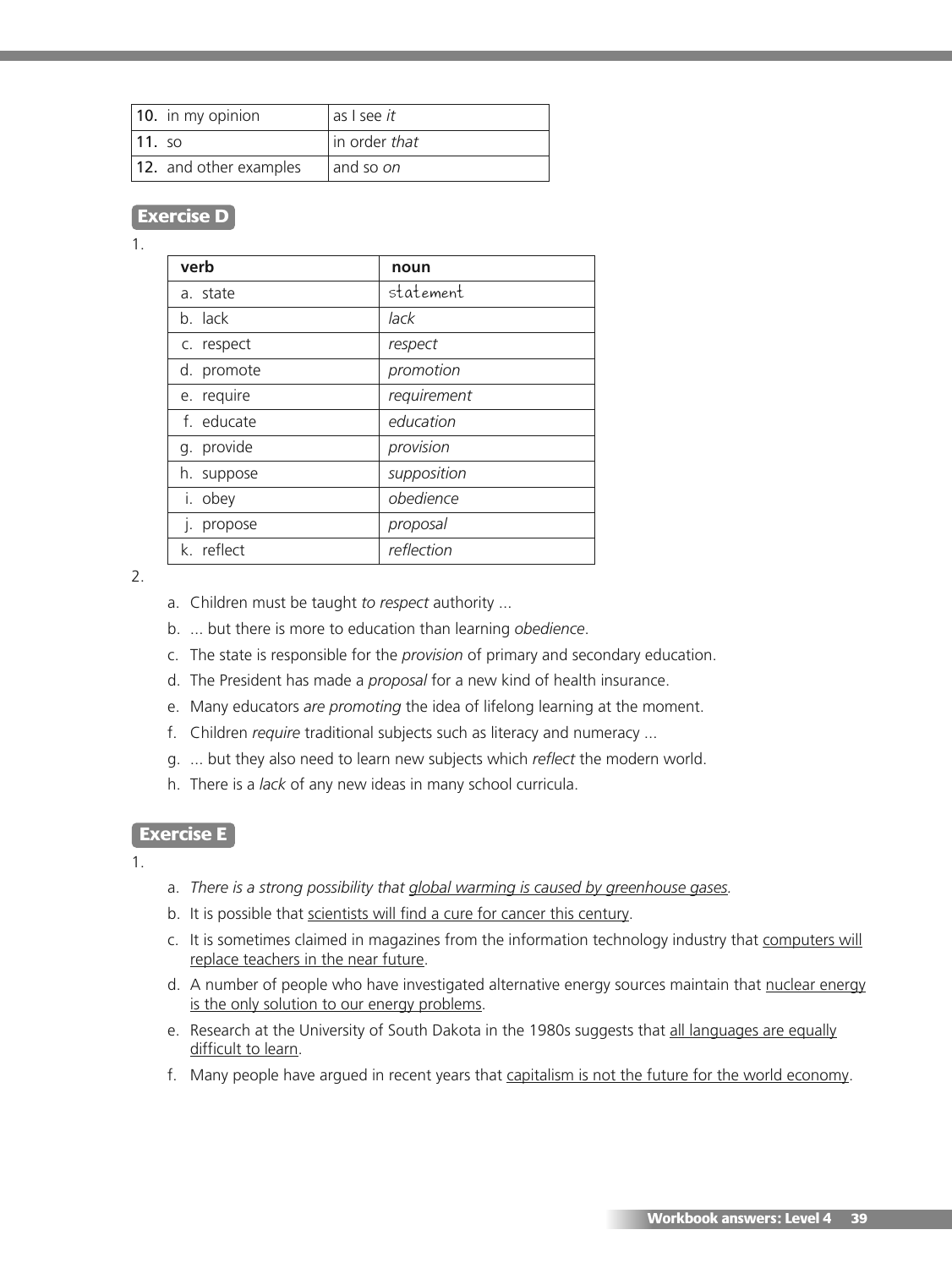2.

|    |                                   | possibly true | probably or<br>definitely true |
|----|-----------------------------------|---------------|--------------------------------|
|    | a. A few people believe that      |               |                                |
|    | b. It could be that               |               |                                |
|    | c. It is generally agreed that    |               |                                |
|    | d. It is likely that              |               |                                |
|    | e. It is possible that            |               |                                |
|    | f. It is sometimes claimed that   |               |                                |
|    | g. It may be that                 |               |                                |
|    | h. It seems that                  |               | J                              |
|    | i. It would appear that           |               |                                |
|    | j. Many people have argued that   |               |                                |
|    | k. Perhaps                        | $\checkmark$  |                                |
|    | I. Presumably,                    |               |                                |
|    | m. Research shows that            |               |                                |
|    | n. Seemingly,                     |               |                                |
|    | o. Studies have suggested that    | ✓             |                                |
|    | p. The belief is that             |               |                                |
| q. | There is a case for thinking that | ℐ             |                                |
|    | r. There is a good argument that  |               | ✓                              |
|    | s. Some people maintain that      |               |                                |
|    | t. All the evidence points to     |               |                                |

# **Theme 4: Living life to the full – Writing**

# **Exercise A**

1.

- a. birth
- b. dependent
- c. elderly
- d. fertility
- e. longevity
- f. pregnancy
- g. proportion
- h. retirement
- i. support
- j. percentage
- k. unemployed
- l. benefit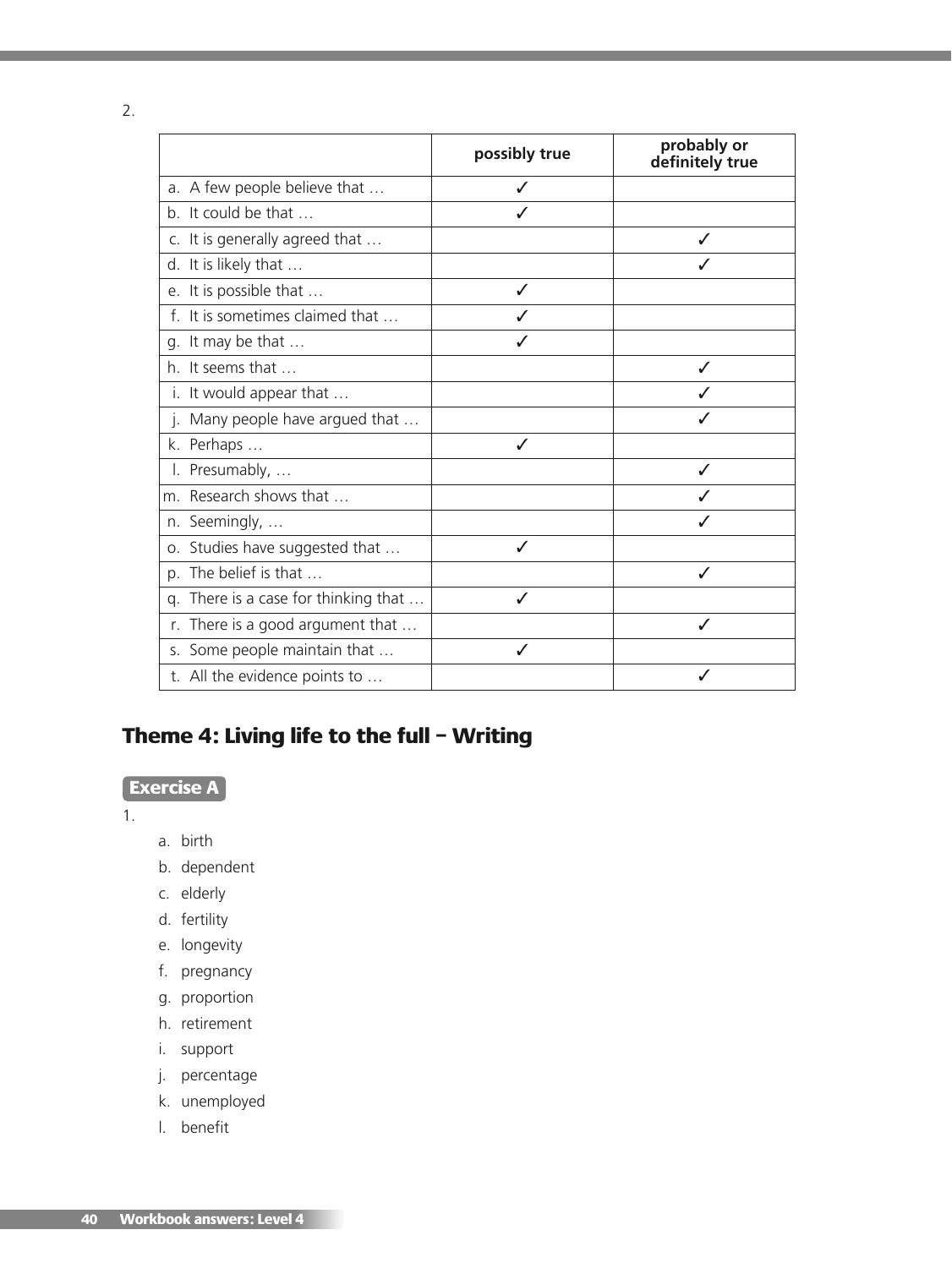- 2.
- a. The birth rate is falling in most countries, as women start families later.
- b. We hear about teenage *pregnancies*, but the average age for a woman to have her first child in the UK is 29.
- c. Some elderly people have their own incomes and are not dependent on the state.
- d. Strangely, government figures include *unemployed* people in the labour force, although they are not contributing to society through income tax.
- e. The proportion of old people to young people in the UK has risen sharply since the 1950s.
- f. One solution to the problem of population ageing is for people to postpone retirement until the age of 70 or even 80.

#### **Exercise B**

1.

| a. beehive       | C | age        |
|------------------|---|------------|
| b. child         | b | benefit    |
| c. child-bearing | a | diagram    |
| d. dependency    | f | force      |
| e. income        | g | innovation |
| f. labour        | h | pension    |
| medical<br>q.    | d | ratio      |
| h. old-age       | e | tax        |

 $\overline{2}$ 

- a. A woman between 15 and 45 is of child-bearing age.
- b. The dependency ratio means the number of young and elderly people as a proportion of the labour force.
- c. The vast majority of people in work pay income tax.
- d. Increased longevity is largely the result of medical innovation.
- e. The demographic structure of a society can be shown in a beehive diagram.
- f. Most societies provide elderly people with a state old-age pension.

#### **Exercise C**

Possible answers:

- 1. Women may spend less time on housework because of the increase in labour-saving devices.
- 2. The steady rise in television viewing could be explained by a sharp fall in household work.
- 3. Many illnesses of old age are dealt with by modern medicine.
- 4. It is possible that this trend is related to <sup>a</sup> rise in microwave products.
- 5. Spending on health care has (been) increased recently.
- 6. There will be an increase in longevity in developing areas as prosperity rises.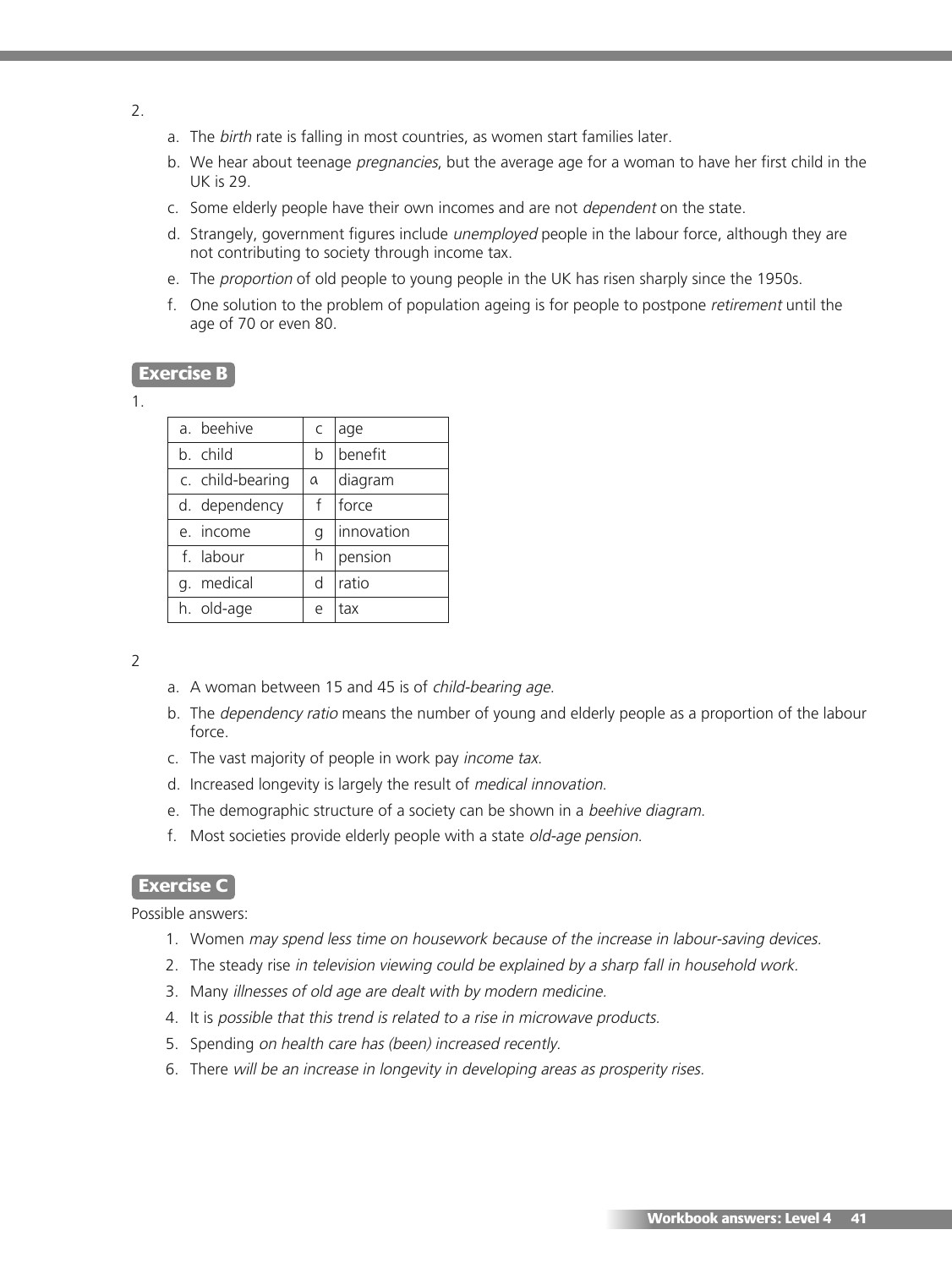## **Exercise D**

| infinitive | past simple | past participle | infinitive | past simple   | past participle |
|------------|-------------|-----------------|------------|---------------|-----------------|
| be         | was/were    | been            | become     | became        | become          |
| bring      | brought     | brought         | begin      | began         | begun           |
| fall       | fell        | fallen          | qo         | went          | gone            |
| feel       | felt        | felt            | have       | had           | had             |
| rise       | rose        | risen           | show       | <b>showed</b> | shown           |

## **Exercise E**

| 7          | $\rightarrow$     | $\Delta$ |  |
|------------|-------------------|----------|--|
| climb      | flatten out       | decline  |  |
| gain       | hold steady       | decrease |  |
| grow       | level off         | drop     |  |
| improve    | remain            | fall     |  |
| increase   | stabilize<br>lose |          |  |
| jump       | stagnate          | shrink   |  |
| rise       | stay              | slide    |  |
| strengthen |                   | weaken   |  |

## **Exercise F**

According to a United Nations report (UN, 2002), population ageing is (be) one of the most serious issues facing the world at the present time. Medical innovations have brought (bring) down death rates significantly and, as a result, increased longevity is now causing (cause) problems in many countries. The UN believes (believe) that the issue will affect (affect) the whole world in the next 40 years. The number of people over 65 will rise (rise). This rise will increase (increase) the dependency ratio, which is (be) the number of dependents as a percentage of the labour force. Normally, dependents are defined (define) as children under 15 and adults over 65.

With regard to the rise in the number of elderly people, UN research shows (show) the change since 1950. According to the research, the world figure was (be) under 25 elderly people per 100 children in 1950. The number has risen (rise) gradually in the last 60 years and has now reached (reach) around 40 per 100 children. The figure is still rising (rise) and will reach (reach) 100 per 100 children by 2050.

2.

There are some variations according to region. In the 1950s, in the least developed regions, such as Africa and parts of Asia, there were only around 10 elderly people per 100 children. By 2000, the average was *slightly* lower but it is rising gradually now. During the same period in the more developed regions, the number of elderly people rose sharply from 40 per 100 children to around 100. In the future, the rise in developed regions will be *significant*, to over 220 per 100 children in 2050. As the UN report points out, 'Age-distribution changes in less developed regions have been slow, but will accelerate over the next 50 years' (UN, 2002, p. 15).

<sup>1.</sup>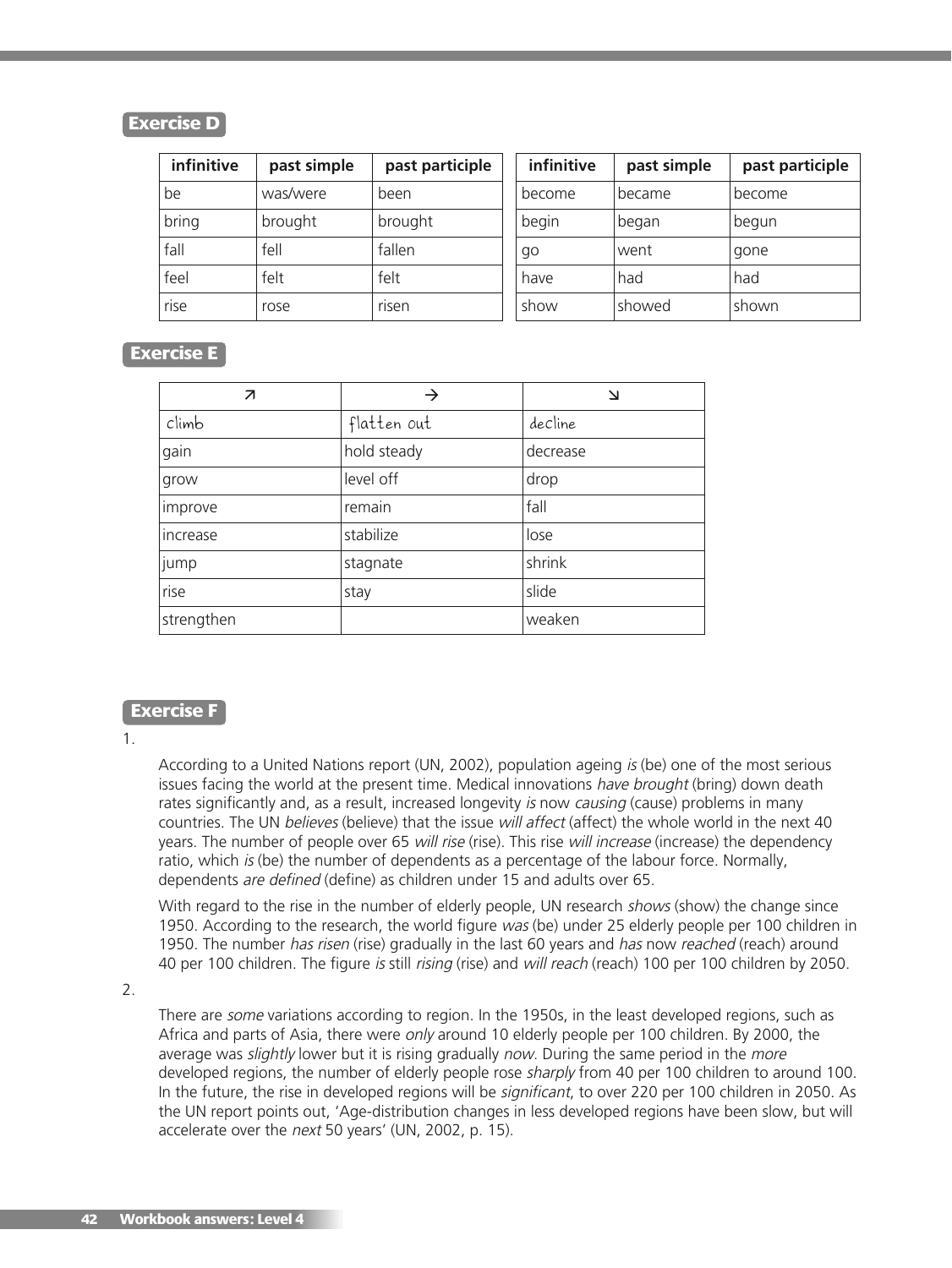3.

It is worth noting that elderly people may not be dependent. ( $\beta$  Firstly, as Romans points out, 'not all ... old persons require support' because they are financially independent (Romans, 2007). (E) Secondly, according to Morgan et al (1991), older people in many societies are providers of support to their adult children. (E) This suggests that some societies may benefit from their ageing populations. (P) Thirdly, the UN report shows that a significant proportion of people over 65 continue to work. (E) In more developed regions, this is around ten per cent at present and is only falling slightly. (E) In less developed regions, it is over 25 per cent, although the trend is down. (E) In all regions, it is likely to continue and even accelerate in the future. (P)

4.

It is clear that population ageing happens is happening across the world. However, this could may not be as big a problem as it seem seems. Research suggests that many elderly people, in the developed world at least, is are not dependent, and therefore does do not put pressure on the social security system of the state. Indeed, they will may even contribute, directly or indirectly, to the support of children or people in the working population. It is possible, in the future, that work is will be spread more evenly through the whole population and dependency will define be defined more carefully.

# **Theme 5: The past, present and future of food – Listening**

|             | a painting | a cake | a car | a building | a crop | a service | a film | an animal |
|-------------|------------|--------|-------|------------|--------|-----------|--------|-----------|
| construct   |            |        |       | v          |        |           |        |           |
| create      |            |        |       |            |        |           |        |           |
| grow        |            |        |       |            |        |           |        |           |
| make        |            |        |       |            |        |           |        |           |
| manufacture |            |        |       |            |        |           |        |           |
| raise       |            |        |       |            |        |           |        |           |
| supply      |            |        |       |            |        |           |        |           |

## **Exercise A**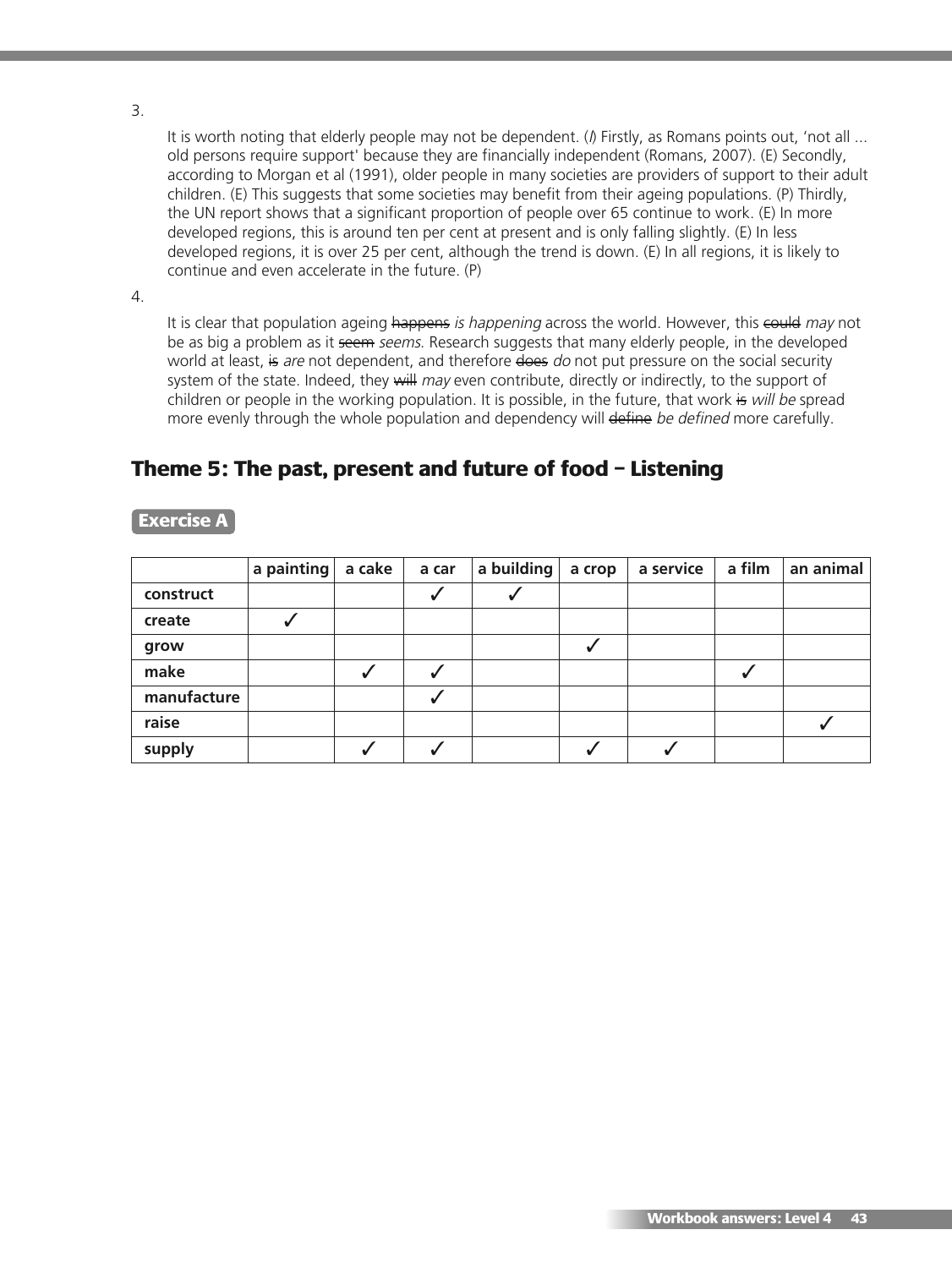### **Exercise B**

1./2.

| 2. Let's look at growth first. Now, we know, of course, that plants need sunlight and water, but<br>С<br>3. The nutrients are chemicals like<br>4. Nutrients exist naturally in soil, but the problem is,<br>d<br>5. Eventually, the soil becomes exhausted and, at this point,<br>h<br>6. At one time, farmers put nutrients back organically, with animal waste, particularly<br>7. So that's growth. Now,<br>a<br>8. Farmers must protect their crops from pests, like<br>m<br>9. Birds and insects eat the crops, while<br>e<br>10. From the earliest times, farmers have used natural pesticides like<br>k<br>11. It is a vital part of farming because<br>n |
|-------------------------------------------------------------------------------------------------------------------------------------------------------------------------------------------------------------------------------------------------------------------------------------------------------------------------------------------------------------------------------------------------------------------------------------------------------------------------------------------------------------------------------------------------------------------------------------------------------------------------------------------------------------------|
|                                                                                                                                                                                                                                                                                                                                                                                                                                                                                                                                                                                                                                                                   |
|                                                                                                                                                                                                                                                                                                                                                                                                                                                                                                                                                                                                                                                                   |
|                                                                                                                                                                                                                                                                                                                                                                                                                                                                                                                                                                                                                                                                   |
|                                                                                                                                                                                                                                                                                                                                                                                                                                                                                                                                                                                                                                                                   |
|                                                                                                                                                                                                                                                                                                                                                                                                                                                                                                                                                                                                                                                                   |
|                                                                                                                                                                                                                                                                                                                                                                                                                                                                                                                                                                                                                                                                   |
|                                                                                                                                                                                                                                                                                                                                                                                                                                                                                                                                                                                                                                                                   |
|                                                                                                                                                                                                                                                                                                                                                                                                                                                                                                                                                                                                                                                                   |
|                                                                                                                                                                                                                                                                                                                                                                                                                                                                                                                                                                                                                                                                   |
|                                                                                                                                                                                                                                                                                                                                                                                                                                                                                                                                                                                                                                                                   |
| 12. On many occasions in history, pests have been responsible for famine in a large area,<br>f                                                                                                                                                                                                                                                                                                                                                                                                                                                                                                                                                                    |
| 13. For example, the Great Famine of the 1850s in Ireland, which was caused by bacteria,                                                                                                                                                                                                                                                                                                                                                                                                                                                                                                                                                                          |
| 14. This was the main food crop and, as a result,<br>g                                                                                                                                                                                                                                                                                                                                                                                                                                                                                                                                                                                                            |

#### **Exercise C**

1. Get collocates with all the words and phrases.

2./3.

- a. Which university did you get your degree from?
- b. I still feel ill but I think I'm getting better.
- c. What are you going to get your mother for her birthday? Have you decided yet?
- d. We got caught in the rain last night. It was terrible!
- e. With satnav, you will never get lost again.
- f. How long will it take you to get ready?
- g. Has everyone got enough food? Or would anyone like some more?
- 4. All these phrasal verbs exist.

5./6.

- a. Where can you get on the 43 bus?
- b. It's taking him a long time to get over losing his job.
- c. We're not rich but we get by.
- d. What time do you get  $up$  at the weekend?
- e. I lost my key last night so I had to get in through a window.
- f. How are you getting on with your assignment?
- g. She copied a large part of her essay from the Internet but she got away with it.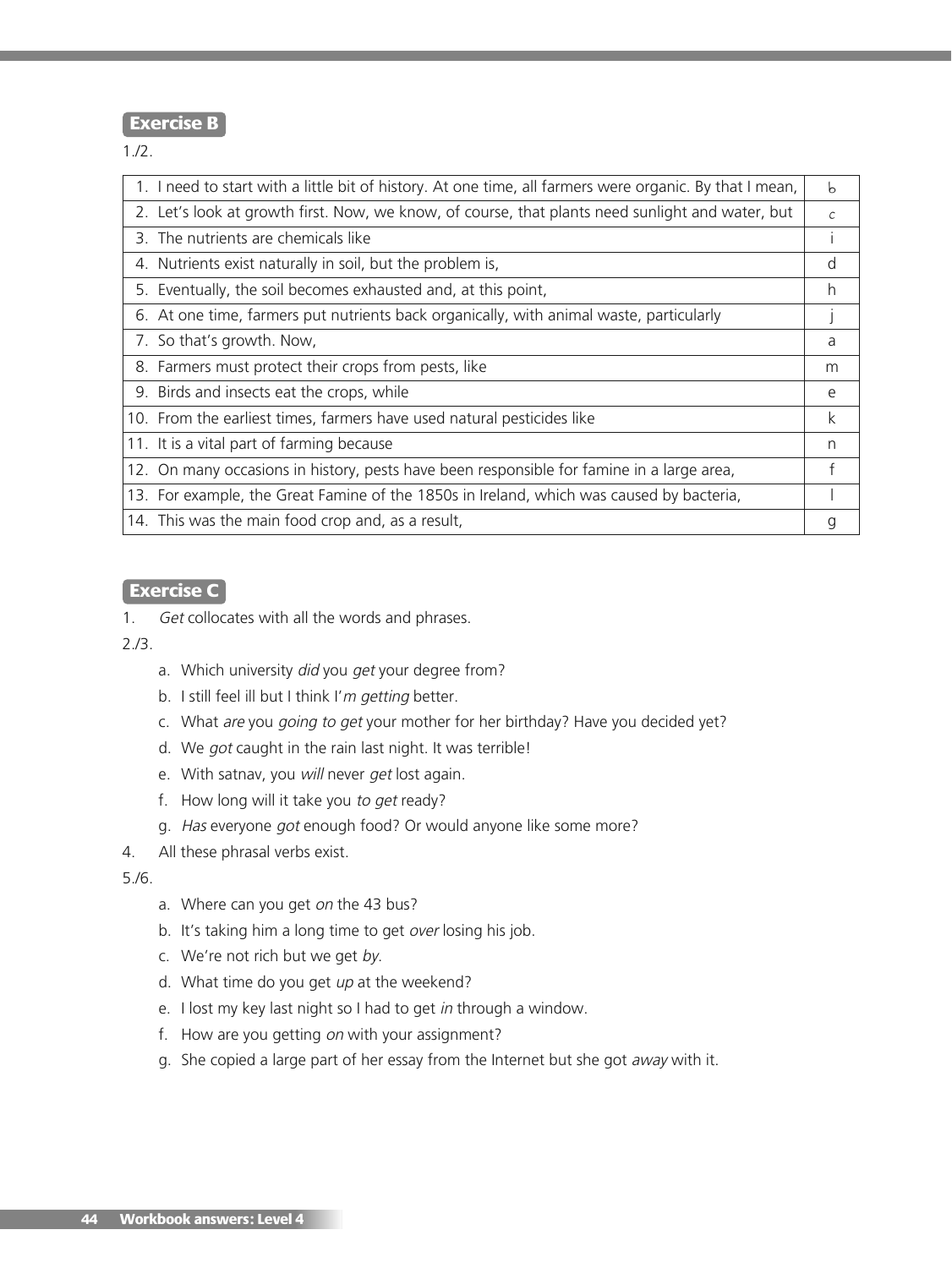## **Exercise D**

- 1. Agriculture has a very long history.
- 2. People have been producing crops and rearing animals for thousands of years.
- 3. Some people say that it is the basis of civilization.
- 4. Agriculture enabled people to stay in one area.
- 5. When tribes moved all the time, they could not build towns and cities.
- 6. They could not develop art and science.

## **Exercise E**

1. 'agriculture

'animal waste

'cereal

do'mesticate

'farming

'gather

'harvest

in'digenous

ma'nure

mi'grate

'native

'natural

or'ganic

pre'serve

pro'duction

### 2./3.

| agriculture  | farming |
|--------------|---------|
| animal waste | manure  |
| cereal       | wheat   |
| crop         | plant   |
| domesticate  | tame    |
| gather       | harvest |
| indigenous   | native  |

| keep       | preserve |
|------------|----------|
| migrate    | move     |
| natural    | organic  |
| production | yield    |
| raise      | rear     |

# **Exercise F**

1./2.

#### Starting a digression

- 1. That reminds me of a story ...
- 2. I remember once, when I was working ...
- 3. Actually, there's a funny story about that ...
- 4. I must just tell you about ...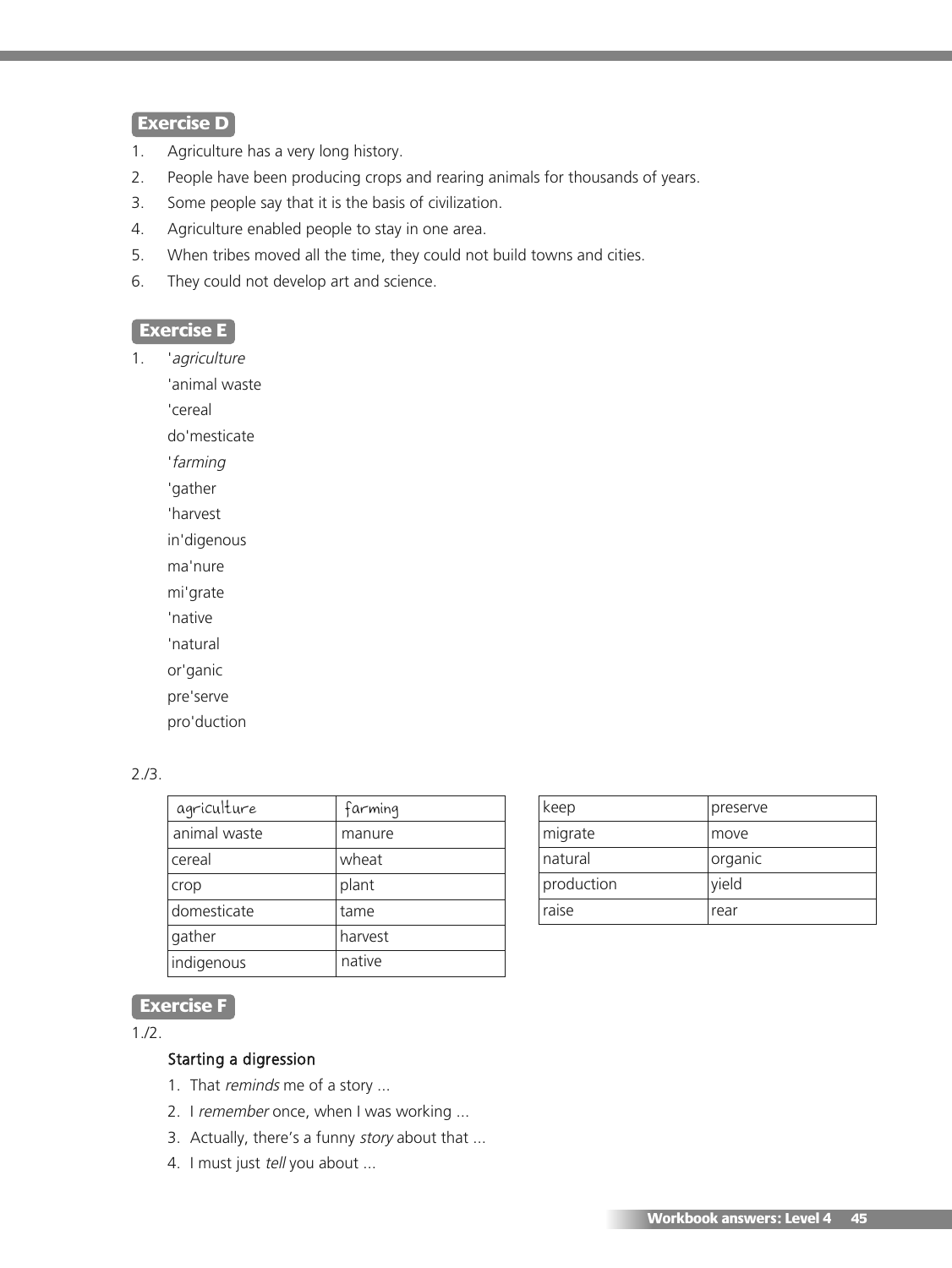#### Ending a digression

- 1. Anyway, where was I?
- 2. What was I saying?
- 3. That's enough of that.
- 4. Getting back to the point ...

### **Exercise G**

1./2.

- a. When you are a hunter-gatherer you spend all day hunting and gathering.
- b. If the animals migrate to another area  $\sqrt{\omega}$  have to follow them.
- c. Because tractors break down in the sand one tribe suse camels to pull ploughs.
- d. When the area became drier people moved to oases or watering holes.
- e. In some cultures if the quests eat all of the food the host is ashamed.
- f. Because animals came to the watering hole to drink  $\sqrt{1-\epsilon}$  came into closer contact with them.
- g. When we consider theories of agricultural origins I want you to remember hunter-gatherers.
- h. Because certain pests can completely destroy a crop protecting crops is a vital part of farming.
- i. If you use something every day  $\widehat{\text{poly}}$  egin to realize that you must protect it.
- j. Because each crop requires different nutrients crop rotation provides natural fertilization.
- k. Although the theory sounds reasonable Suffon and Anderson found no evidence for it.
- l. Because they completely changed the way people worked the land the changes are called a revolution.
- m. Because improvements in agriculture could not keep up with the increase in population many researchers thought that millions of people were going to die of starvation in the near future.

# **Theme 5: The past, present and future of food – Speaking**

## **Exercise A**

| a. | plant      | behaviour | change      | taste      | a in <i>plant</i> is /aː/; others are<br>$/$ e $V$   |
|----|------------|-----------|-------------|------------|------------------------------------------------------|
| b. | defect     | gene      | cell        | species    | e in cell is /e/; others are<br>$/$ iz $/$           |
| C. | desirable  | visible   | combine     | size       | <i>i</i> in <i>visible</i> is /I/; others are<br>/au |
| d. | modify     | cost      | produce (n) | code       | o in code is /au/; others are<br>/D/                 |
| e. | resistance | insect    | sign        | particular | i in sign is /aɪ/; others are<br>/I                  |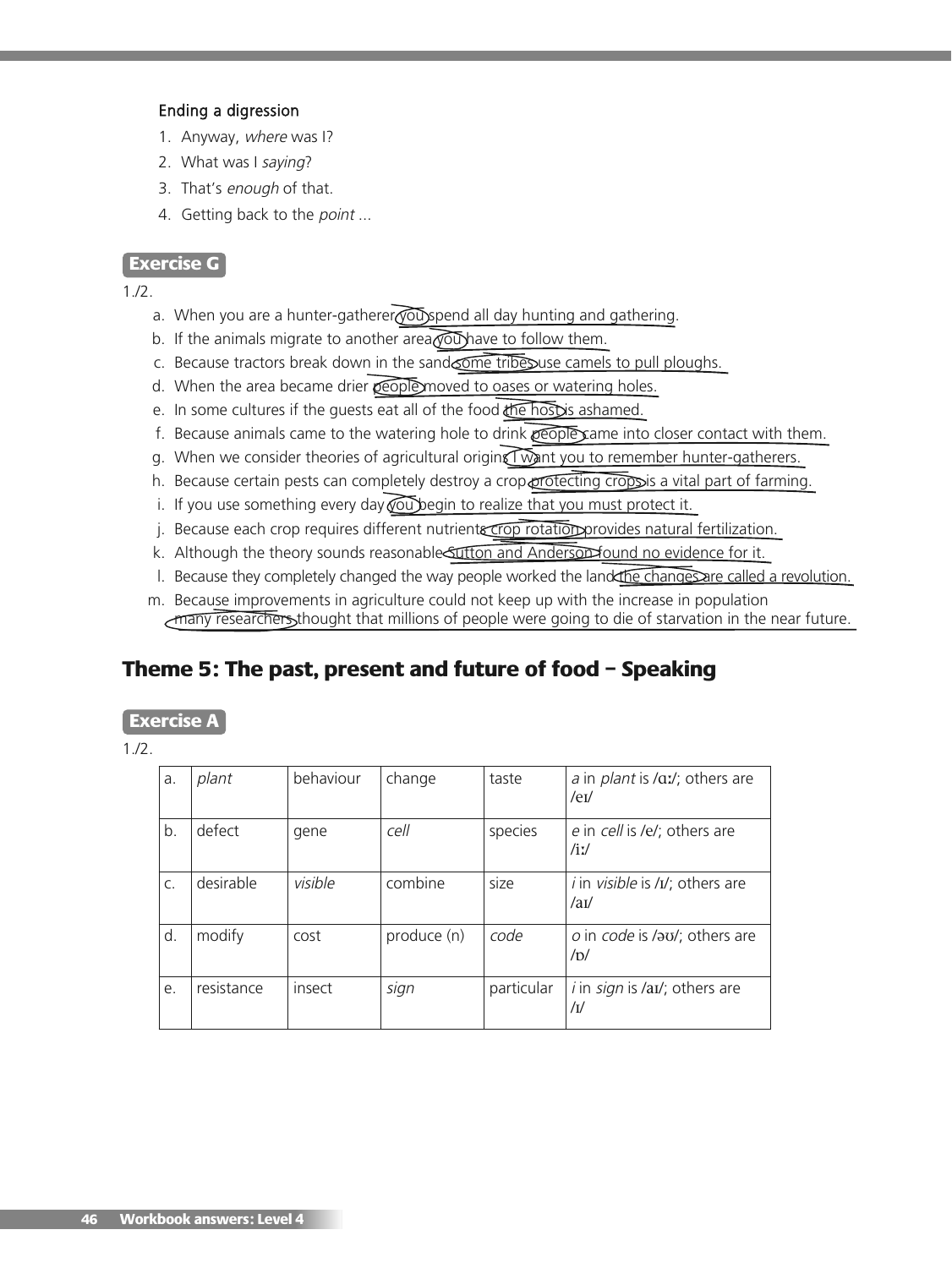#### **Exercise B**

1./2.

- a. a genetic defect
- b. selective breeding
- c. a desirable/visible characteristic
- d. a visible sign
- e. an animal species/cell
- f. agricultural produce
- g. pest resistance/behaviour
- h. natural change/produce/defect/resistance

#### **Exercise C**

- A: Can farmers modify plant species I mean, change them in certain ways?
- B: Yes. It's called selective breeding.
- A: And you do it *in* a laboratory?
- B: No. Farmers do it on their farms. They have been doing it for thousands of years.
- A: What can you breed for, selectively?
- B: Any desirable characteristics, anything you want. Put two plants together with the same characteristic and the offspring will probably inherit that characteristic.
- A: What about pest resistance? I understand some plants do not suffer so badly from attacks by insects, for example.
- B: Yes, you can breed for that, too. The code for that characteristic is in every cell.
- A: Can you breed from one plant which has large fruit and another one which is resistant to pests?
- B: Yes, and you will probably get large fruit which has pest resistance, because the characteristics are independent. It's heredity.
- A: So is it based on genetics?
- B: Yes, that's right. Each characteristic comes from a gene or a number of genes in the DNA.
- A: Does it work with/for animal species, too?
- B: Yes. It works with/for all organisms.
- A: Because they all have a similar genetic code?
- B: Exactly.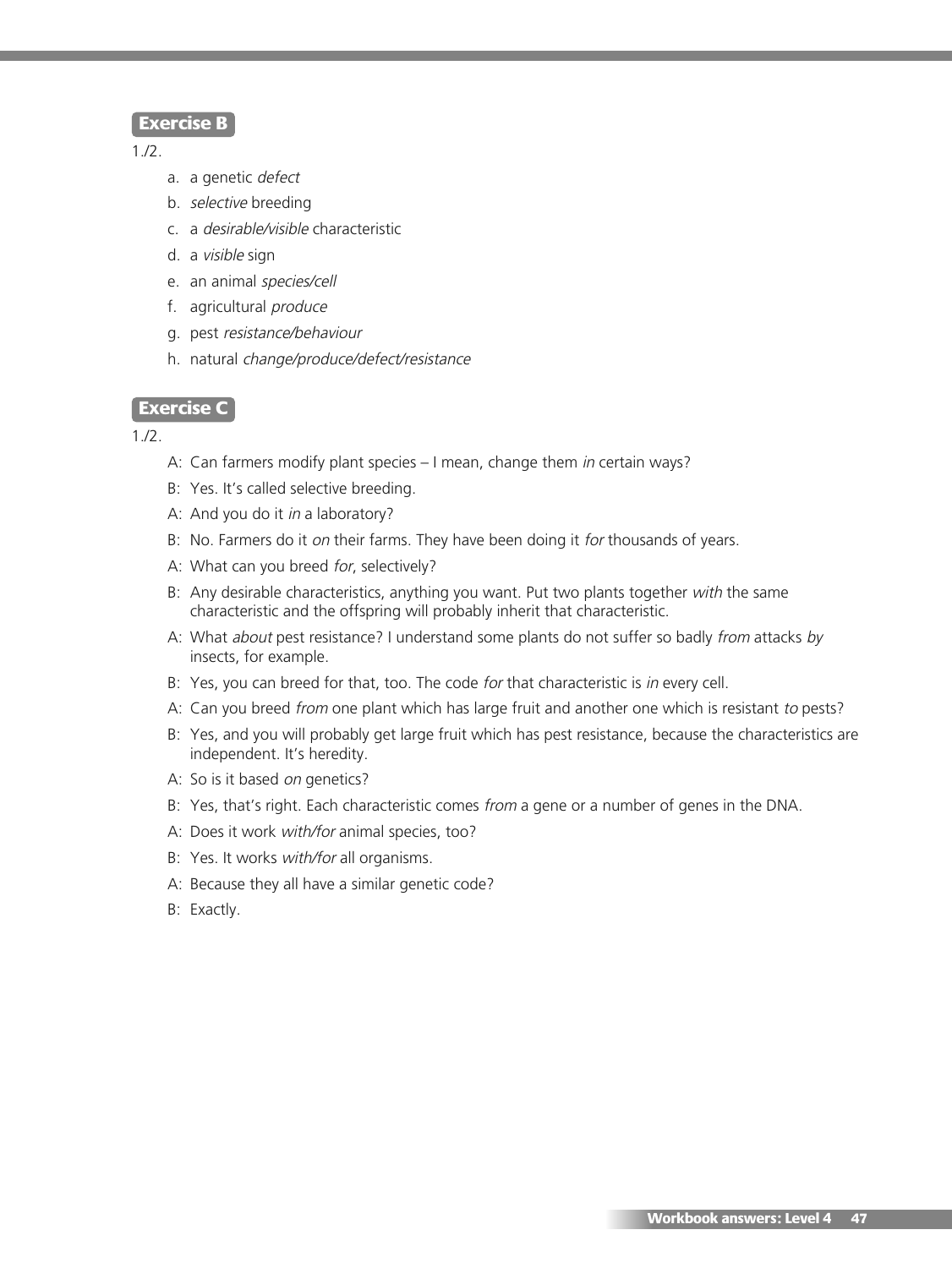# **Exercise D**

1./2.

| a. the distance that produce travels from the farm to the customer    | food miles      |
|-----------------------------------------------------------------------|-----------------|
| b. intensive farming of chickens                                      | battery farming |
| c. fruit and vegetables that all look the same                        | uniform produce |
| d. the genetic code of plants and animals                             | <b>DNA</b>      |
| e. marks on fruit and vegetables                                      | blemishes       |
| f. cardboard, paper, etc., that is put around a product to protect it | packaging       |
| g. creating an animal or plant exactly like another one               | cloning         |
| h. the process of testing a new plant by actually growing it          | trial           |
| i. an insect or small animal which damages crops                      | pest            |
| j. use again after cleaning and, perhaps, remaking                    | recycle         |
| k. change in a specific way                                           | modify          |
| I. something that is thrown away                                      | waste           |
| m. the process of inheriting characteristics from parents             | heredity        |
| n. a group of animals that can breed together                         | species         |

# **Exercise E**

1./2.

| a. Are you   |   | a cash machine here?     |
|--------------|---|--------------------------|
| b. Do you    |   | buy it here?             |
| $c.$ Can I   | a | go to the next checkout? |
| d. Would you | e | got your receipt?        |
| e. Have you  | h | have a loyalty card?     |

| $f$ $\vert$ $\mathsf{s}$ it | d | like cashback?  |
|-----------------------------|---|-----------------|
| g. Could you                | h | manage?         |
| h. Can you                  |   | pay by card?    |
| i. Is there                 | a | paying by card? |
| j. Did you                  |   | the wrong size? |

## **Exercise F**

- a. Smith (2010), says that ...
- b. However, Jones (2011) argues that ...
- c. Miller et al (2010) agree, saying that ...
- d. Brown (2011), writing in the Science Journal, states that ...
- e. Brown *quotes* an agronomist as saying that ...
- f. According to Wilson (2009), ...
- g. Black (2011) describes the problem in her article in the Science Journal.
- h. White (2007) goes further in his book, Organic and After.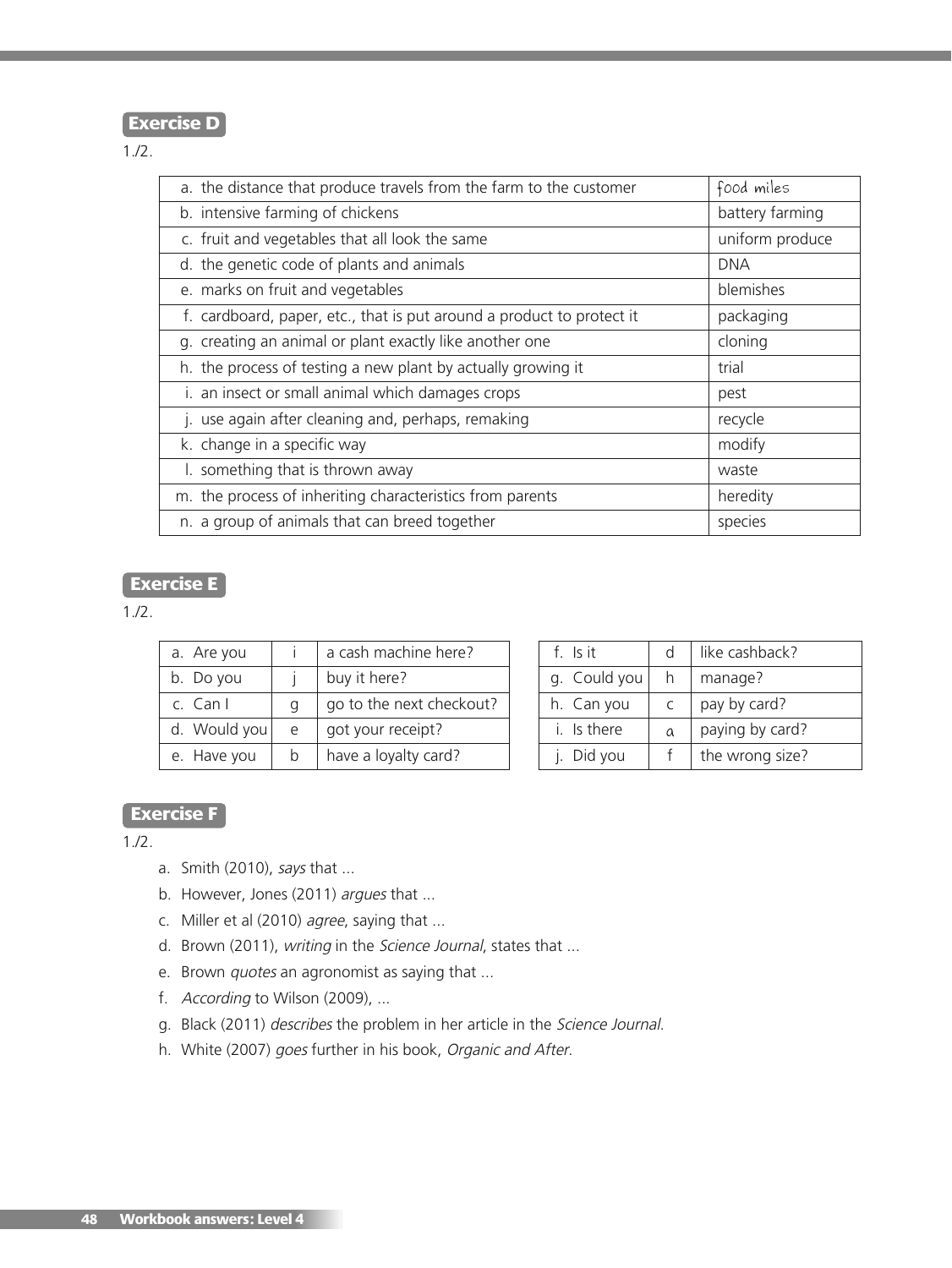## **Exercise G**

| 1. |   | 7.  | f            |
|----|---|-----|--------------|
| 2. | b | 8.  |              |
| 3. |   | 9.  | $\mathsf{C}$ |
| 4. | d | 10. | $\mathsf k$  |
| 5. |   | 11. | e            |
| 6. | a | 12. | g            |

#### Full text

I'm going to talk about one effect of supermarkets on farmers and farming. As we all know, supermarkets are very powerful nowadays. They buy a very large proportion of the output of farming – between 50 per cent and 80 per cent, depending on the country. (1) Supermarkets can control the way farmers operate because they buy so much. For example, they can demand a uniform product. (2) Many supermarkets reject fruit and vegetables if all the edible parts are not a similar size and shape.

Supermarkets maintain that (3) they demand uniform products because their customers want uniformity. But uniformity leads to a lot of waste. According to the website Waste 2, (4) millions of tons of edible fruit and vegetables are ploughed back into the soil because they are the wrong shape or the wrong colour. Uniformity also means food is more expensive for farmers to produce. Let me explain.

Uniformity is achieved by selective breeding. Although selective breeding is very effective, (5) it has some drawbacks. Firstly, the British Society of Plant Breeders, or BSPB, states that it is very time-consuming. When a farmer notices a desirable characteristic, (6) he or she saves the seeds and breeds from the plants. The result of selective breeding is that the plant species gradually changes. By the way, I must just mention that selective breeding is not the same as genetic modification. When you breed plants selectively, (7) the genetic changes occur naturally in the plants, whereas if you modify plants genetically, (8) the changes are done artificially in <sup>a</sup> laboratory.

Anyway, Joliffe, writing in Plant Breeding, 2006, says it can take up to 12 years to develop a new breed. Because it takes a long time, (9) it is very expensive for farmers. Secondly, Duffy, 2005, argues that breeding for uniformity gives us inferior produce. For example, (10) the Italians actually pay more for potatoes when they have silver scurf, which is a disease affecting the skin colour of potatoes. When you bake them, (11) they are crispier. Duffy also quotes a farmer as saying, 'blemishes on melons, for example, are a sign of high sugar content.' In other words, if plants have blemishes, (12) they may taste better.

# **Theme 5: The past, present and future of food – Reading**

#### **Exercise A**

- 1. omnivore 1. Solomon 1. and 1. and 1. and 1. and 1. and 1. and 1. and 1. and 1. and 1. and 1. and 1. and 1. and 1. and 1. and 1. and 1. and 1. and 1. and 1. and 1. and 1. and 1. and 1. and 1. and 1. and 1. and 1. and 1.
- 2. eth*ical* 9. chem*ical*
- 3. carn*ivore* 10. dome*sticate*
- 4. herb*ivore* 11. satu*rated*
- 5. envi*ronment(al)* 12. live*stock*
- -
- 
- 
- 6. vege*tarian/table* 13. ber*ry/ries*
- 7. hun*ting/ter-gatherer* 14. ene*rgy*

 **Workbook answers: Level 4 49**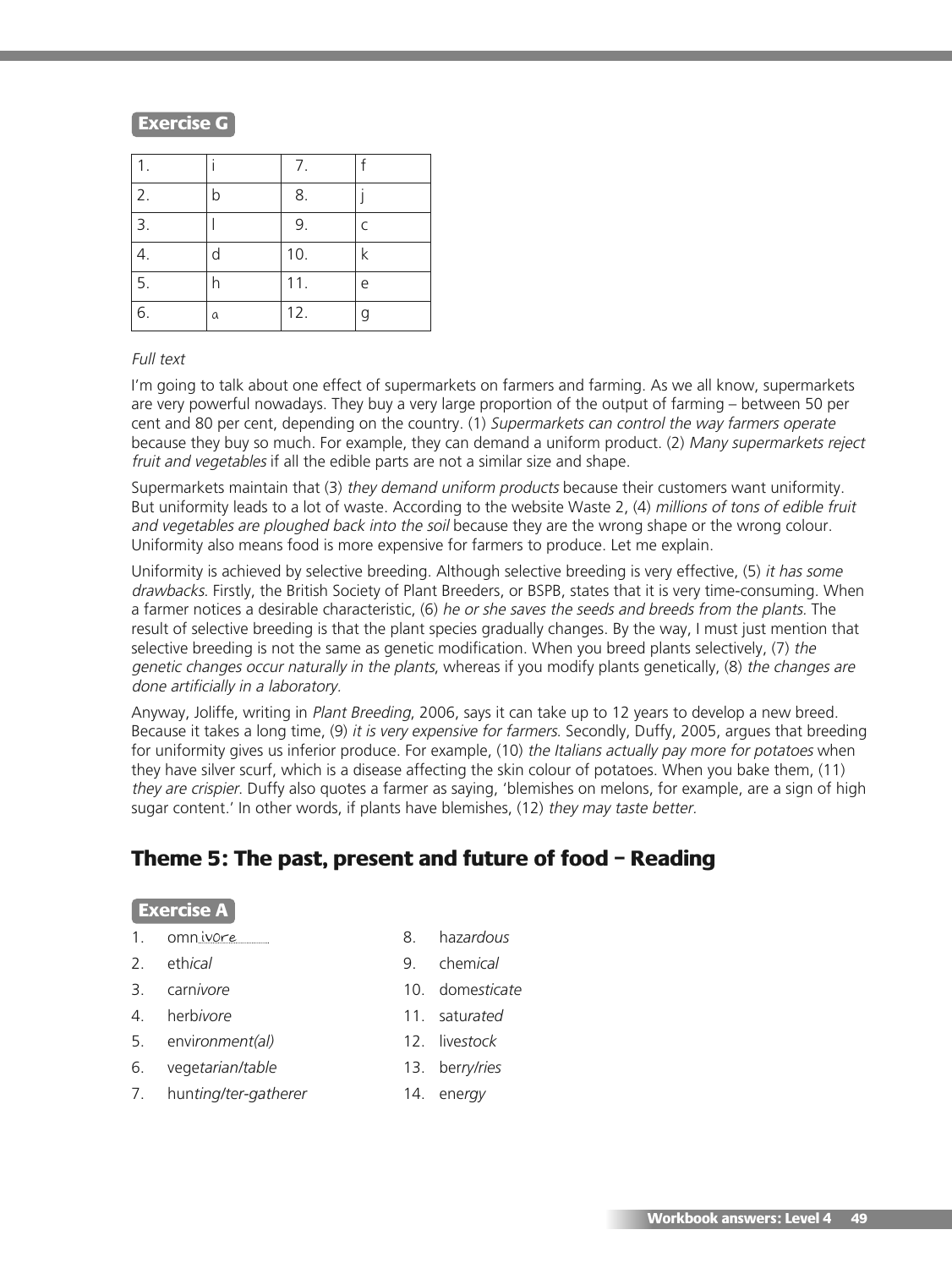### **Exercise B**

- 1. Humans are *omnivores*, eating both plants and meat.
- 2. Early humans ate only fruit and *berries* from trees and bushes.
- 3. So, at this time, humans were *herbivores*.
- 4. Later, humans started *hunting* and killing animals for food.
- 5. Around 7000 BCE, humans started to *domesticate* animals.
- 6. Farmers began to rear *livestock*, for food and to provide energy on farms.
- 7. Nowadays, a small proportion of people do not eat meat. They are *vegetarians*.
- 8. Some people do not think humans should kill animals for food, so they are vegetarians for *ethical* reasons.
- 9. Some people are vegetarians for *environmental* reasons. They do not believe that the planet can support meat-eating.
- 10. Some people believe meat-eating is dangerous because meat sometimes contains high levels of *hazardous* chemicals.

| 1. follow      | 5.                    | a plant / a beard / up                |  |
|----------------|-----------------------|---------------------------------------|--|
| 2. support     |                       | a religion / a way of life / a leader |  |
| 3. catch       | 3                     | an animal / a fish / a cold           |  |
| $4.$ kill      | 6                     | an animal / a person / for evidence   |  |
| 5. grow        | 4                     | an animal / a person / time           |  |
| 6. hunt        | $\mathbf{2}^{\prime}$ | an idea / a family / a building       |  |
| 7. convert     | 9                     | an idea / a person / in God           |  |
| 8. gather      | 8                     | crops / evidence / round              |  |
| 9. believe     | 7                     | sunlight / money / to a religion      |  |
| become<br>10 I | 10                    | tired / rich / a doctor               |  |

# **Exercise C**

#### **Exercise D**

Possible answers:

- 1. Man is an om... *nivore, eating both plants and meat*.
- 2. Einstein was a ren... *owned scientist, who developed the theory of relativity.*
- 3. People were hunter-gatherers in Neo... *lithic times.*
- 4. The priest spoke to his con... *gregation about the situation.*
- 5. During World War II, many things were on ra... *tion, including meat, sugar and butter.*
- 6. Buddha and Pythagoras were con... *temporaries, living in the 6th century BCE.*
- 7. In the past, religions often condemned people as her... *etics and killed them.*
- 8. Bird flu can be a serious disease and there are out... *breaks most years.*
- 9. Overfishing of the oceans has resulted in many en... *dangered species.*
- 10. Fish are also subjected to intensive farming which increases their su... *sceptibility to disease.*
- 11. Chickens and cows are often kept in cr... *owded conditions.*
- 12. A vegetarian diet is low in sa... *turated fat.*
- 13. Cereals and vegetables both contain a good percentage of pr... *otein, for example, wheat or beans.*
- 14. There is a question mark about whether meat-eating is su... *stainable in the future.*
- 15. Agricultural enterprises, particularly livestock rearing, often lead to def... *orestation.*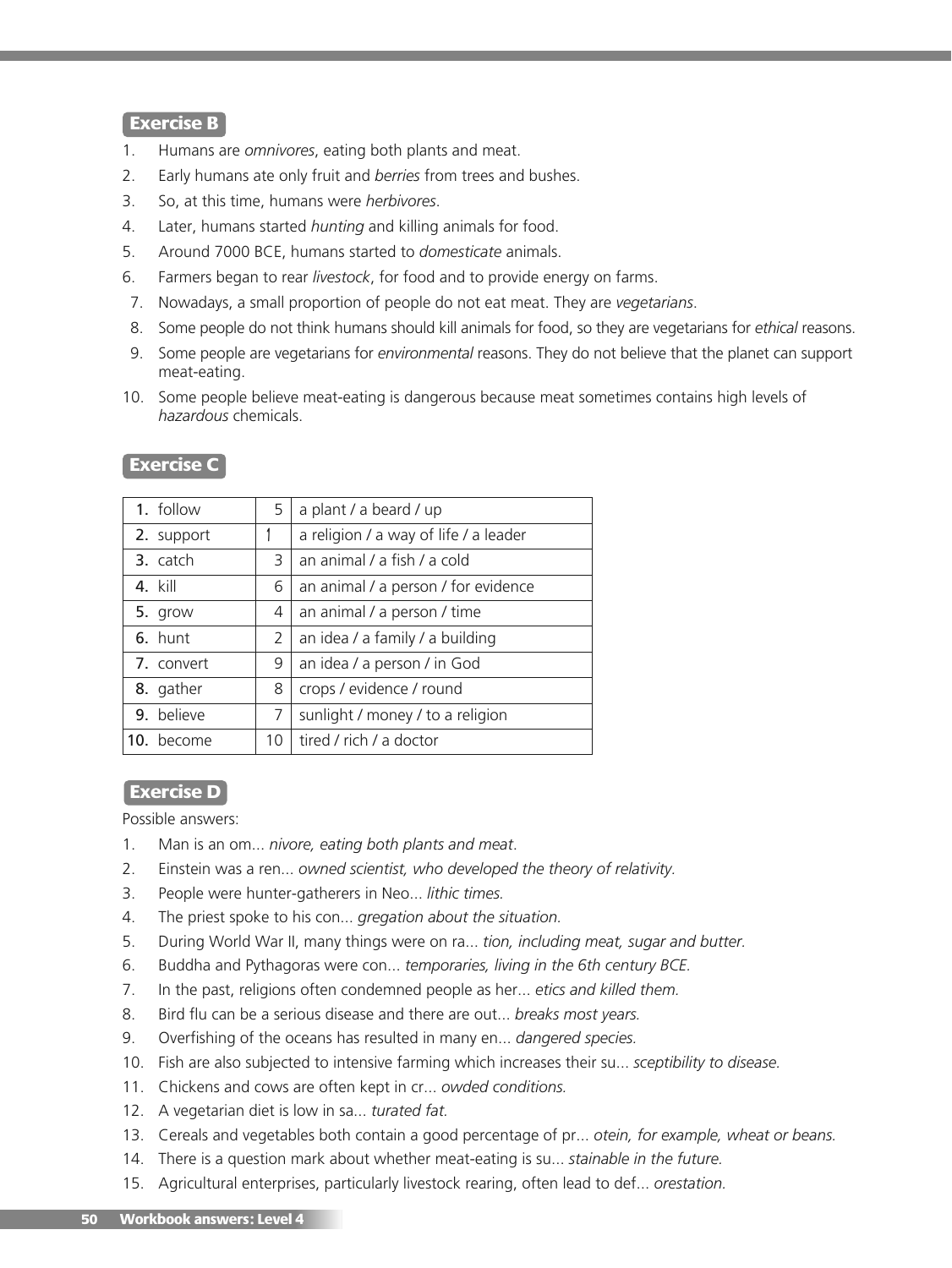# **Exercise E**

- 1. iron and *zinc*
- 2. cereals and *vegetables*
- 3. vitamins and *minerals*
- 4. whales and *dolphins*
- 5. protein and *carbohydrates*
- 6. plants and *animals*
- 7. meat and *fish*
- 8. listeria and *salmonella*
- 9. religion and *ethics*
- 10. vegetarians and *vegans*

# **Exercise F**

| 1. Many people have turned to vegetarianism in<br>recent years.                                                                                                                                                    | $\alpha$       | 'Meat scares' and wider reporting of animal<br>welfare issues partly account for this trend.                                                                                      |
|--------------------------------------------------------------------------------------------------------------------------------------------------------------------------------------------------------------------|----------------|-----------------------------------------------------------------------------------------------------------------------------------------------------------------------------------|
| 2. According to the Vegetarian Society, 'one<br>study estimated that the farming of animals<br>caused more emissions (18 per cent of world<br>total) than the world's entire transport<br>system (13.5 per cent).' | d              | Some of these emissions are from the animals<br>themselves, and some from the transportation of<br>animals for slaughter, and their meat to market<br>(Vegetarian Society, 2011). |
| 3. Fishing often results in unwanted species<br>being caught in the nets.                                                                                                                                          | $\mathcal{C}$  | Whales and dolphins are frequently snared by<br>mistake.                                                                                                                          |
| 4. If teenagers and pregnant women are<br>vegetarian, they need to supplement their<br>diet with minerals found in meat.                                                                                           | $\alpha$       | Dieticians accept that vegetables and fruit alone<br>cannot supply the recommended daily intake.                                                                                  |
| 5. More and more people are becoming aware<br>of how animals raised for meat are treated.                                                                                                                          | $\overline{C}$ | The Vegetarian Society states that '70 per cent of<br>animals reared in the UK are farmed intensively'<br>(Vegetarian Society, 2011).                                             |
| 6. Robbins (1987) quotes the authority on<br>pesticides, Lewis Regenstein, as saying:<br>'Meat contains approximately 14 times more<br>pesticides than do plant foods.                                             | b              | Thus, by eating foods of animal origin, one<br>ingests greatly concentrated amounts of<br>hazardous chemicals.'                                                                   |
| 7. This claim ignores how much protein is<br>contained in cereals and vegetables.                                                                                                                                  | $\mathcal{C}$  | Wheat is 17 per cent protein and cabbage is 22<br>per cent, for example.                                                                                                          |
| 8. People who support the livestock industry<br>often assert that meat-eating is essential.                                                                                                                        | $\alpha$       | They maintain that people must eat meat to get<br>sufficient protein in their diet.                                                                                               |
| 9. Thousands of communities around the world<br>depend on livestock rearing.                                                                                                                                       | $\mathcal{C}$  | In the UK alone, 315,000 people work in the<br>industry, producing 11 million tons of leather<br>and two million tons of food, in addition to<br>meat (Holmes, 2010).             |
| 10. Observers are always shocked at how small<br>birth crates are.                                                                                                                                                 | d              | The animals cannot turn round or feed their young.                                                                                                                                |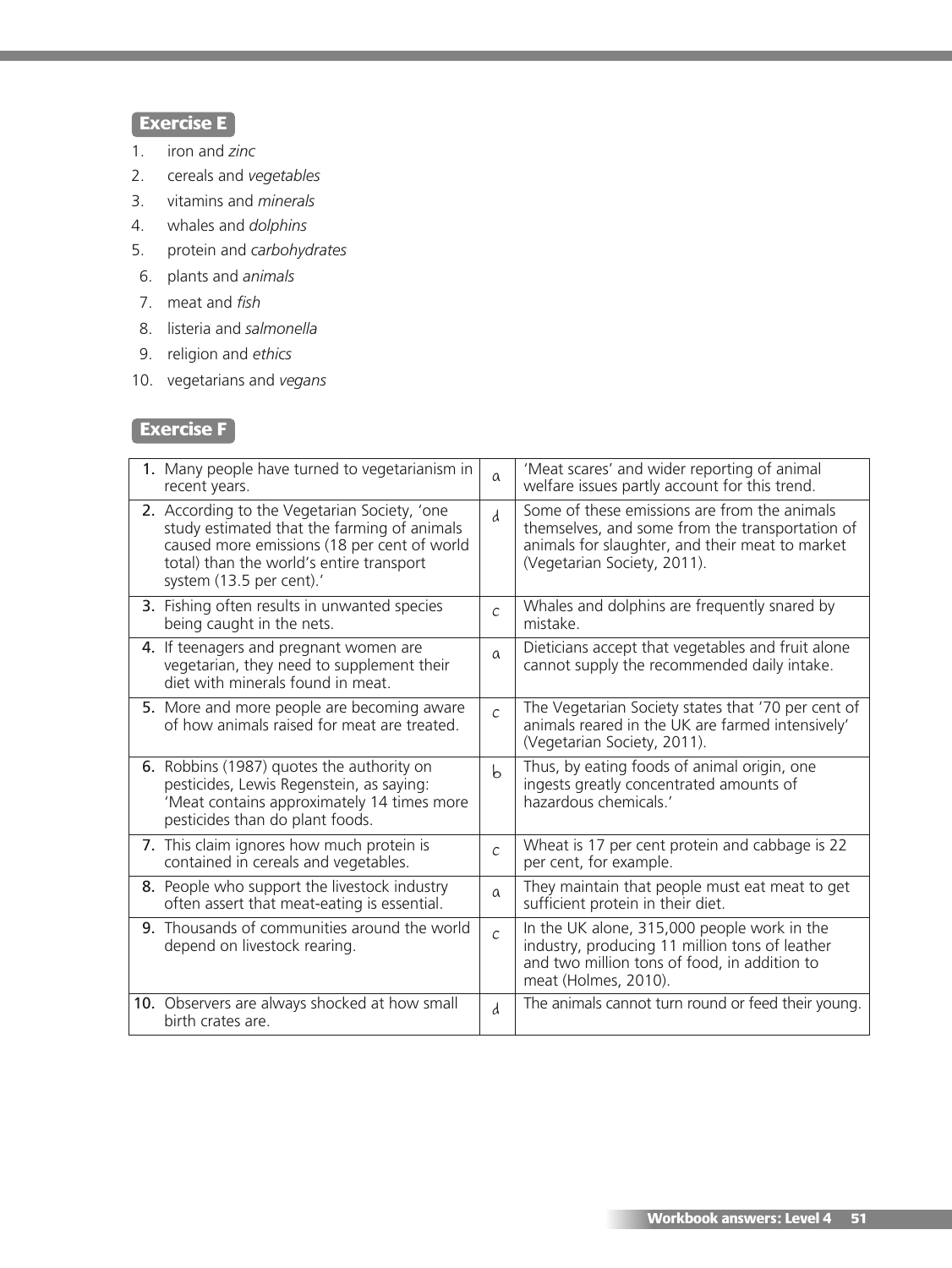## **Exercise G**

|                                                         | $i$ or $r$ ? |
|---------------------------------------------------------|--------------|
| 1. Researchers do not know which                        |              |
| 2. Crops do not require as much water as animals which  |              |
| 3. Animals eat plant products which                     |              |
| 4. Scientists are testing different plants to see which |              |
| 5. It is safer to eat fish which                        |              |
| 6. It is difficult to say which                         |              |

# **Exercise H**

- 1. *Where can people live?*
- 2. How much water is consumed in the process of livestock rearing?
- 3. Why is meat-eating essential?
- 4. How significant is the loss of topsoil?
- 5. How can we sustain meat-eating in the long term?
- 6. Is fish-eating sustainable?
- 7. How are livestock animals sometimes treated?
- 8. How much does livestock rearing contribute to global emissions?
- 9. What should we eat?
- 10. When did hunting begin?
- 11. Were Neolithic tribes vegetarian?
- 12. Why did some species die out?

# **Theme 5: The past, present and future of food – Writing**

#### **Exercise A**

1.

| noun            |   | verb    |
|-----------------|---|---------|
| a. equivalent   | x |         |
| b. extension    |   | extend  |
| c. harm         |   | harm    |
| d. infection    |   | linfect |
| e. migration    |   | migrate |
| f. modification |   | modify  |

| noun              | verb      |
|-------------------|-----------|
| mutation<br>q.    | mutate    |
| h. nutrition      |           |
| i. pest           |           |
| resistance        | resist    |
| k. sustainability | sustain   |
| vaccine           | vaccinate |

2.

- a. Some scientists believe that GM crops can harm the environment because they can mutate in unexpected ways.
- b. In the UK, the government pays doctors to vaccinate elderly people against flu infections every winter.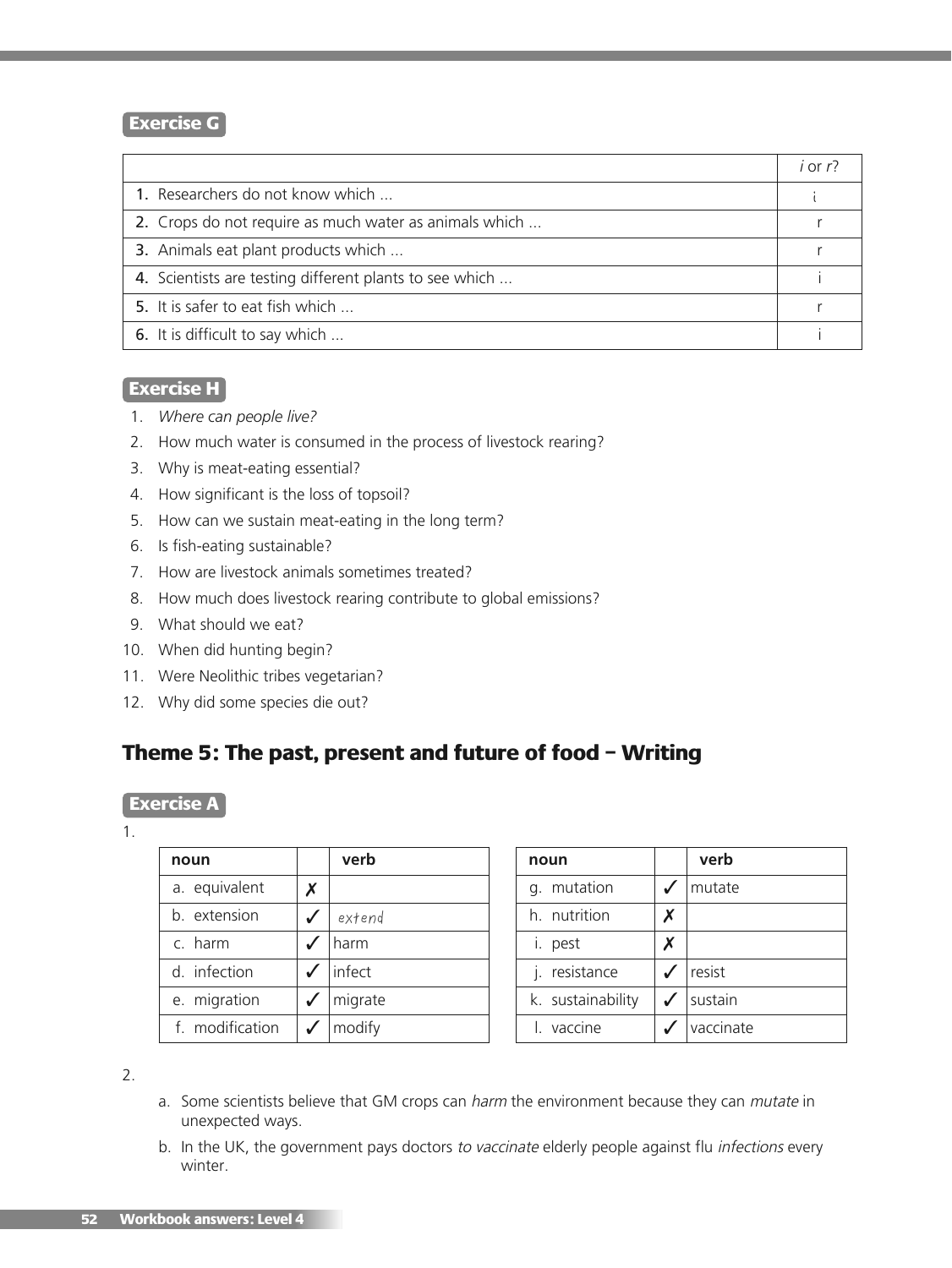- c. Many birds migrate huge distances in winter, perhaps because they cannot get enough nutrition in their summer habitats.
- d. Genetic modification can enable a plant to resist attacks by pests like insects and rats.
- e. It may not be possible to sustain our current way of life.

# **Exercise B**

| word            |        | meaning 1                                                | meaning 2                                                            |
|-----------------|--------|----------------------------------------------------------|----------------------------------------------------------------------|
| $1.$ back       | V, n   | support, perhaps with money                              | part of the body                                                     |
| 2. cell         | n      | small room for a prisoner                                | basic unit of all living things                                      |
| 3. discriminate | $\vee$ | distinguish between similar things                       | treat someone badly because of<br>their race, religion, ethnic group |
| 4. maintain     | $\vee$ | say something is true, although<br>other people disagree | keep in good repair or working<br>order                              |
| 5. plan         | n      | map or diagram, e.g., of a house                         | set of decisions                                                     |
| 6. plant        | v, n   | put in the ground                                        | living thing such as a flower or bush                                |
| 7. relative     | n, adj | member of the same family, e.g.,<br>uncle or niece       | compared to something else                                           |
| 8. variety      | n      | change, difference                                       | type (of plant or language)                                          |

# **Exercise C**

- 1. gene
- 2. yield
- 3. identify
- 4. seed
- 5. species
- 6. technology
- 7. nucleus
- 8. particular

### **Exercise D**

1.

| come | across  | a theory          |
|------|---------|-------------------|
|      | back    | to the hypothesis |
|      | down    | in favour of      |
|      | from    | a country         |
|      | into    | money             |
|      | οf      | age               |
|      | off     | a bicycle         |
|      | through | an illness        |
|      | to      | a conclusion      |
|      | up      | with an idea      |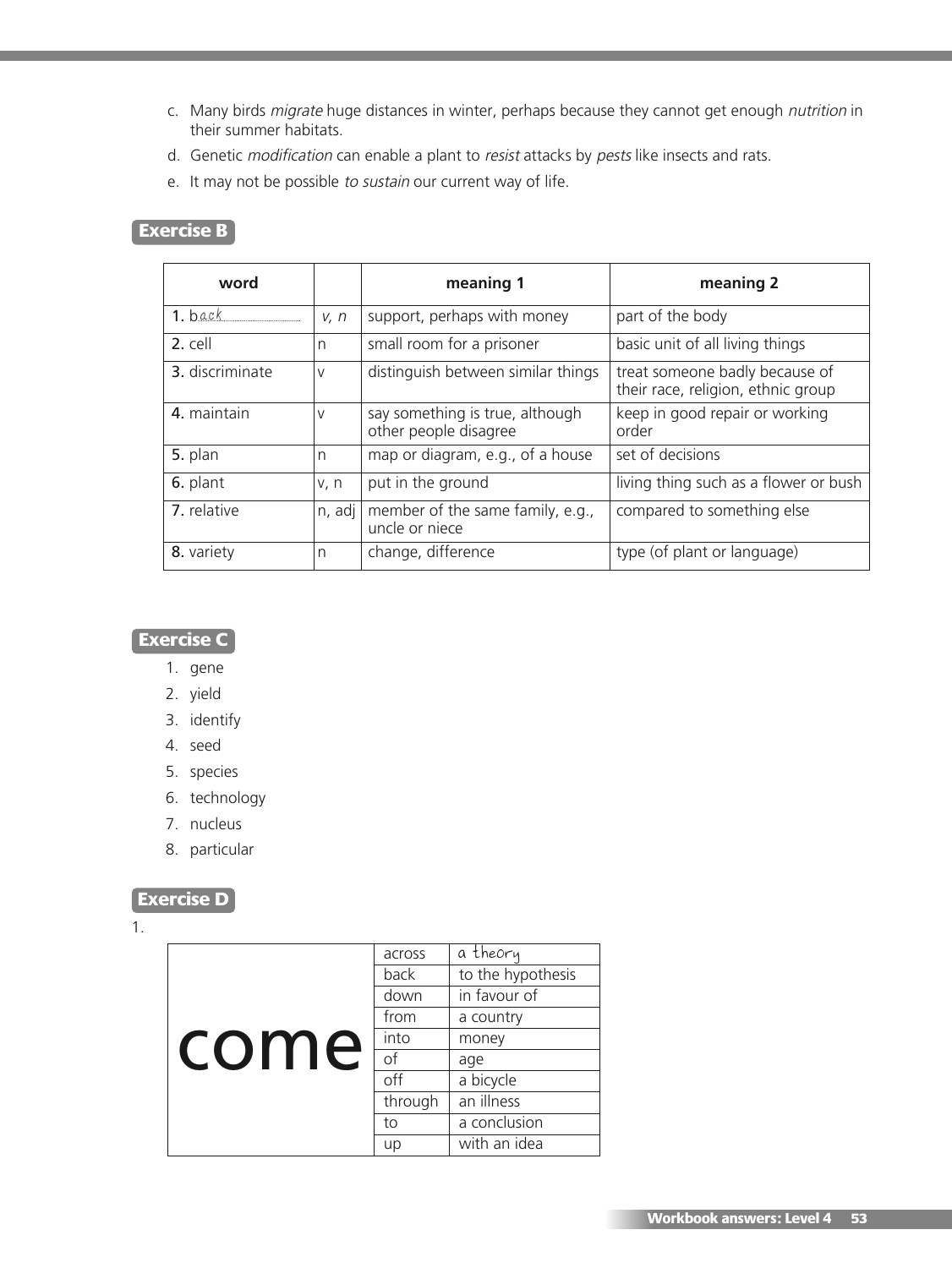- 2.
- a. In some countries, girls come of age at 16.
- b. She comes/came from <sup>a</sup> country in the east of Africa.
- c. At the age of 26, he came into money after the death of a rich uncle.
- d. Eventually, they came back to the hypothesis which they started with.
- e. Gradually, some scientists are coming to the conclusion that GM products are safe.
- f. He came across <sup>a</sup> theory about cell structure in an old biology book.
- g. Historians are not sure who came up with the idea of making a plane with an engine.
- h. She was ill for many years, but she finally came through the illness and made a full recovery.
- i. Recently, the government has come down in favour of introducing VAT on food.
- j. While he was at university, he came off his bicycle on a busy road and was seriously hurt.

#### **Exercise E**

- 1. The first advantage of GM crops is that farmers understand the basic idea.
- 2. Selective breeding has been used by farmers for thousands of years.
- 3. GM crops are a logical extension of the process of selective breeding.
- 4. A second issue relates to safety.
- 5. According to some scientists, no evidence has been found that modified crops cause illness in humans.
- 6. Despite the risks, the crops are worth growing.
- 7. The risks are outweighed by the benefits.
- 8. Because of the additional testing, GM crops may even be safer than conventional foods.
- 9. Thirdly, there is the issue of cost/the cost to consider.
- 10. A fourth point is that GM foods can be grown quicker.

#### **Exercise F**

- Group 1: accommodation, buildings, houses, places to live
- Group 2: cars, vehicles, motors, methods of transport
- Group 3: crops, plants, foodstuffs, edible products
- Group 4: animals, livestock, cows, cattle
- Group 5: modify, change, alter, amend
- Group 6: increase, raise, grow, go up
- Group 7: improve, get better, enhance, develop
- Group 8: people, men and women, the population, the public

#### **Exercise G**

- 1. There is a need to double food supply by 2025 (BBC, 2009b).
- 2. GM foods can have nutrients added to them (BBC, 1999; BBC, 2006).
- 3. Biotech researchers are field-testing rice which is/has been enhanced with beta-carotene.
- 4. This is important because  $\theta$  rice is a primary diet staple in the developing world.
- 5. Crops could even be produced which contain vaccines against human infectious diseases.
- 6. GM crops can be made resistant to pest and disease.
- 7. Pest resistance is especially important for developing countries which they need big crop yields.